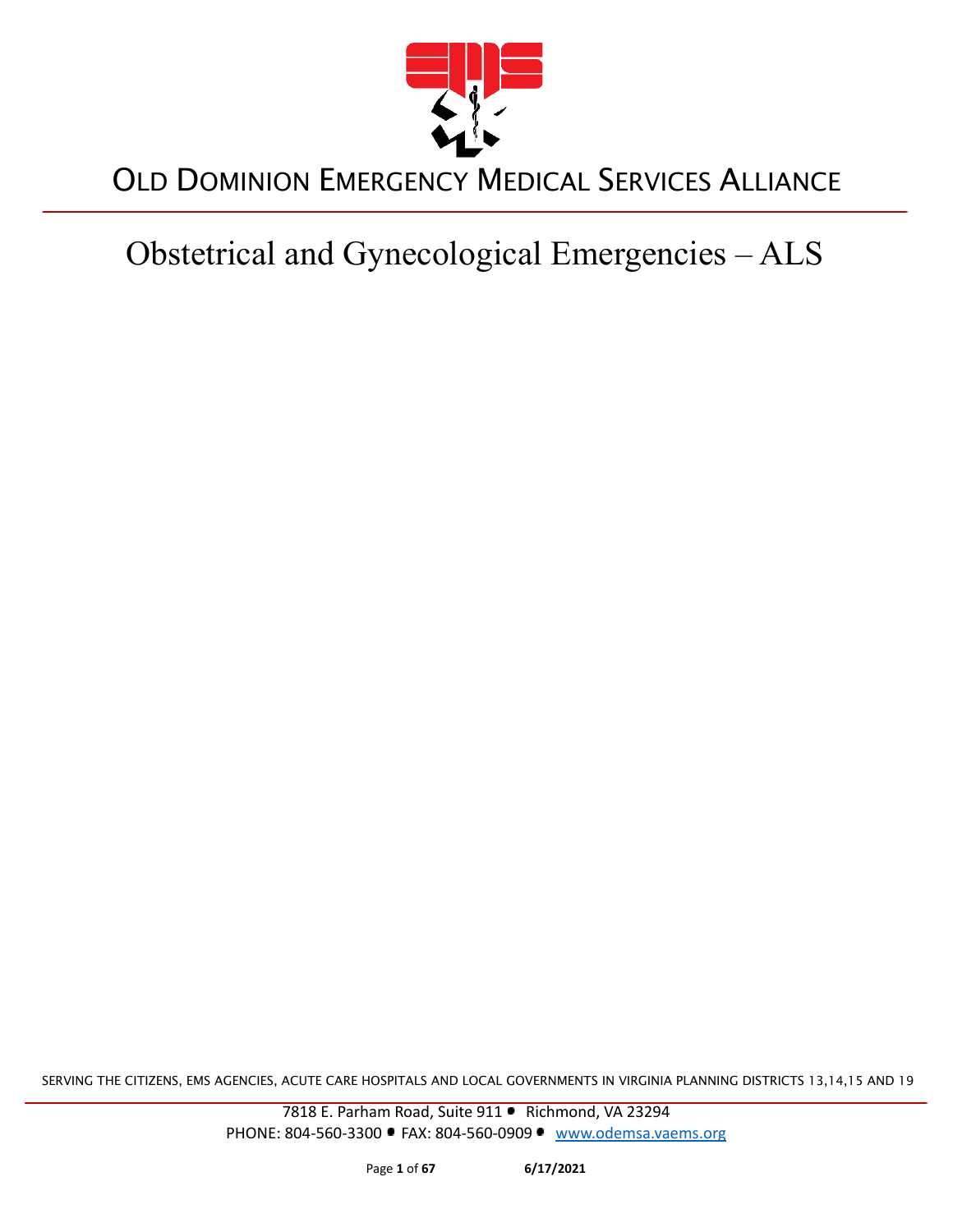

# **OB/GYN – Childbirth/Labor/Delivery – ALS**

### **OVERVIEW:**

**In women with regular menstrual cycles, a history of one or more missed cycles (periods) is suggestive of pregnancy.**

**Labor** is defined as progressive dilation of the uterine cervix in association with repetitive uterine contractions resulting in complete dilation (10 cm) and effacement (thinning) of the cervical lining.

**Vertex**, or head-first presentation, is the ideal presentation for all deliveries. Crowning is observed as the second stage of labor begins.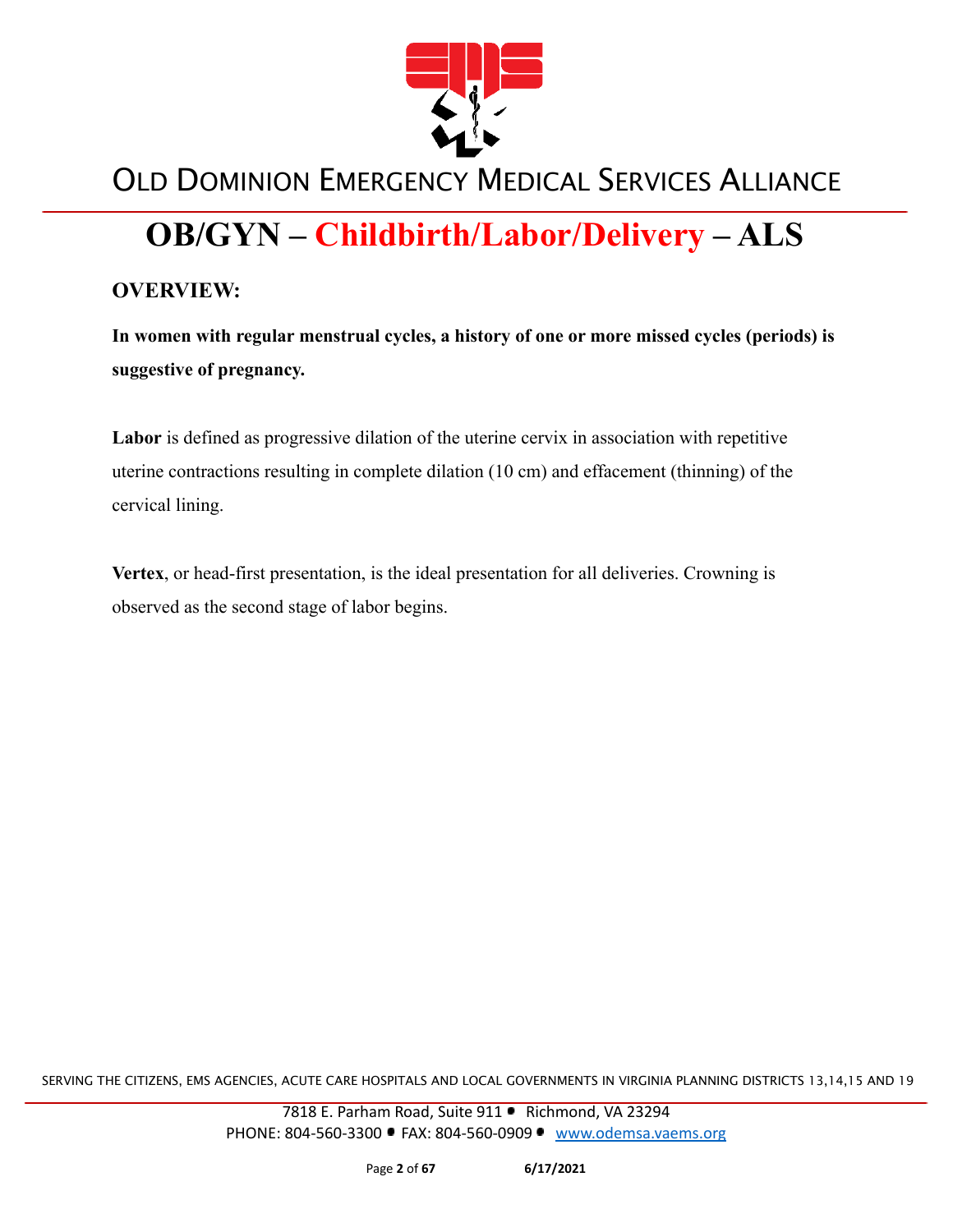

Student Can demonstrate the following competencies without prompting and can explain the clinical reasoning for each listed below:

- 1. Demonstrates proper assessment techniques / Physical skills.
	- a. Scene Survey
	- b. HPI Complete
		- i. EDC Due date
		- ii. LMP Date
		- iii. Number of living births
		- iv. Number of abortions
		- v. Number of times pregnant
		- vi. High Risk
		- vii. OB MD/Clinic/Preferred Hospital
		- viii. Routine OB Care
		- ix. Last Clinic visit
		- x. Vaginal Bleeding/Spotting
		- xi. Fetal Movement
		- xii. Multiple Gestation
		- xiii. Number of Previous Pregnancies
		- xiv. Rupture of Membranes ROM
		- xv. Contractions/Pain
			- 1. Time of Onset
			- 2. Where is the discomfort?
			- 3. Fundal Harding noted
			- 4. Frequency of Pain Need to time intervals.
			- 5. Duration Need to time
	- c. Signs and Symptoms
	- d. SAMPLE
	- e. OPQRST
	- f. MOI NOI
	- g. Need for ALS.
	- h. Pulse Ox

SERVING THE CITIZENS, EMS AGENCIES, ACUTE CARE HOSPITALS AND LOCAL GOVERNMENTS IN VIRGINIA PLANNING DISTRICTS 13,14,15 AND 19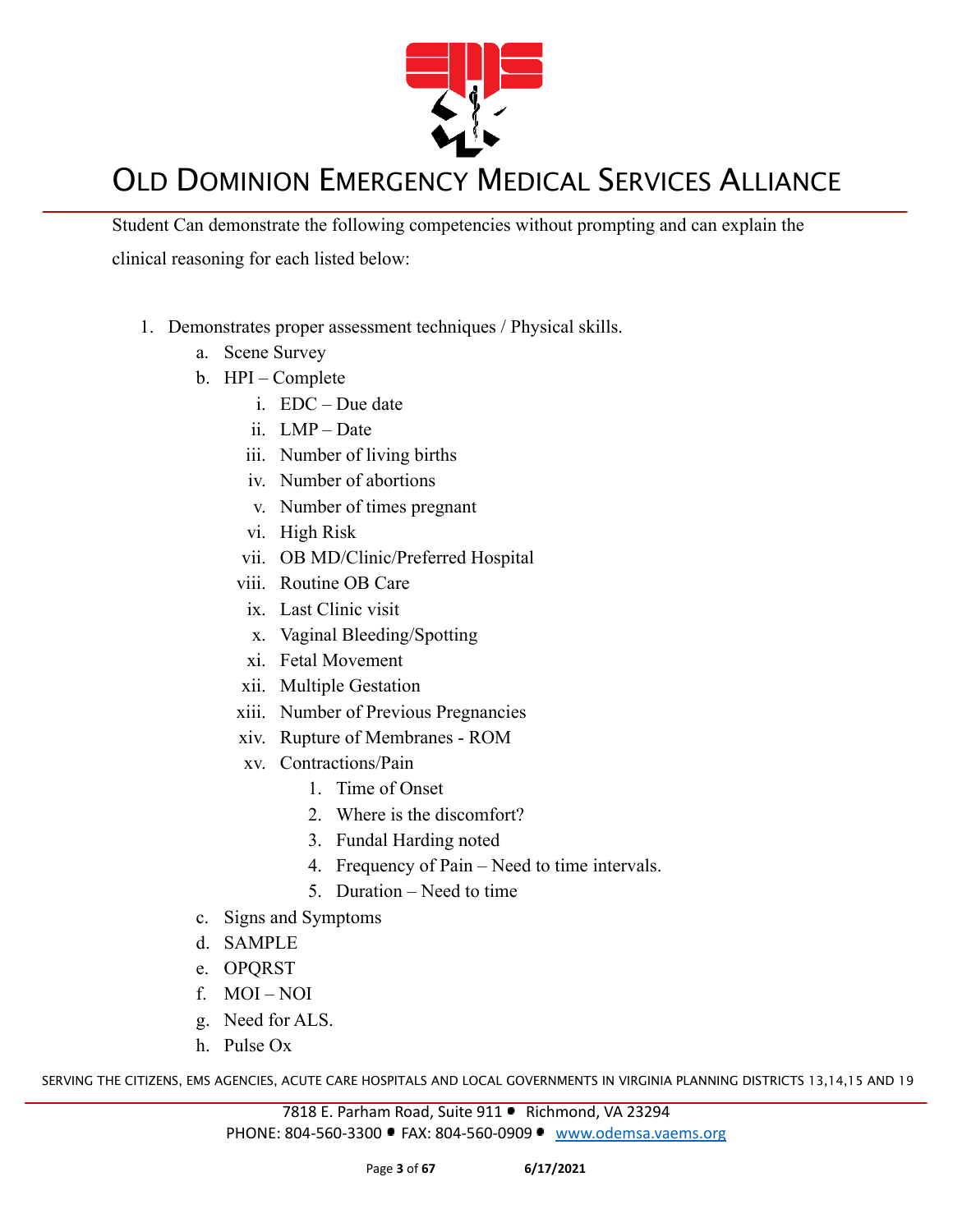

- i. End Tidal  $CO<sub>2</sub>$
- j. Place on Cardiac Monitor/Obtain 12 lead EKG.
- k. IV Access
- l. Primary Assessment
	- i. XABCDE Format
- m. Life Threat Bleeding
	- i. Assessment
	- ii. Correction
- n. Airway
	- i. Assessment
	- ii. Correction
- o. Breathing
	- i. Assessment
	- ii. Correction
- p. Circulation
	- i. Assessment
	- ii. Correction
- q. Disability
	- i. Assessment
	- ii. Correction
- r. Exposure
	- i. Assessment
	- ii. Correction
- 2. Demonstrates the following skills.
	- a. Proper Physical Exam
		- i. Head to toe format
		- ii. All major body parts/systems
		- iii. Vital Signs / Documentation
	- b. Frequently assess for Crowning/Vaginal Bleeding/Shock
		- i. If shock develops follow the appropriate Shock Protocol
	- c. If Delivery is imminent
		- i. Stop Ambulance if Applicable.
		- ii. Call for manpower if Applicable.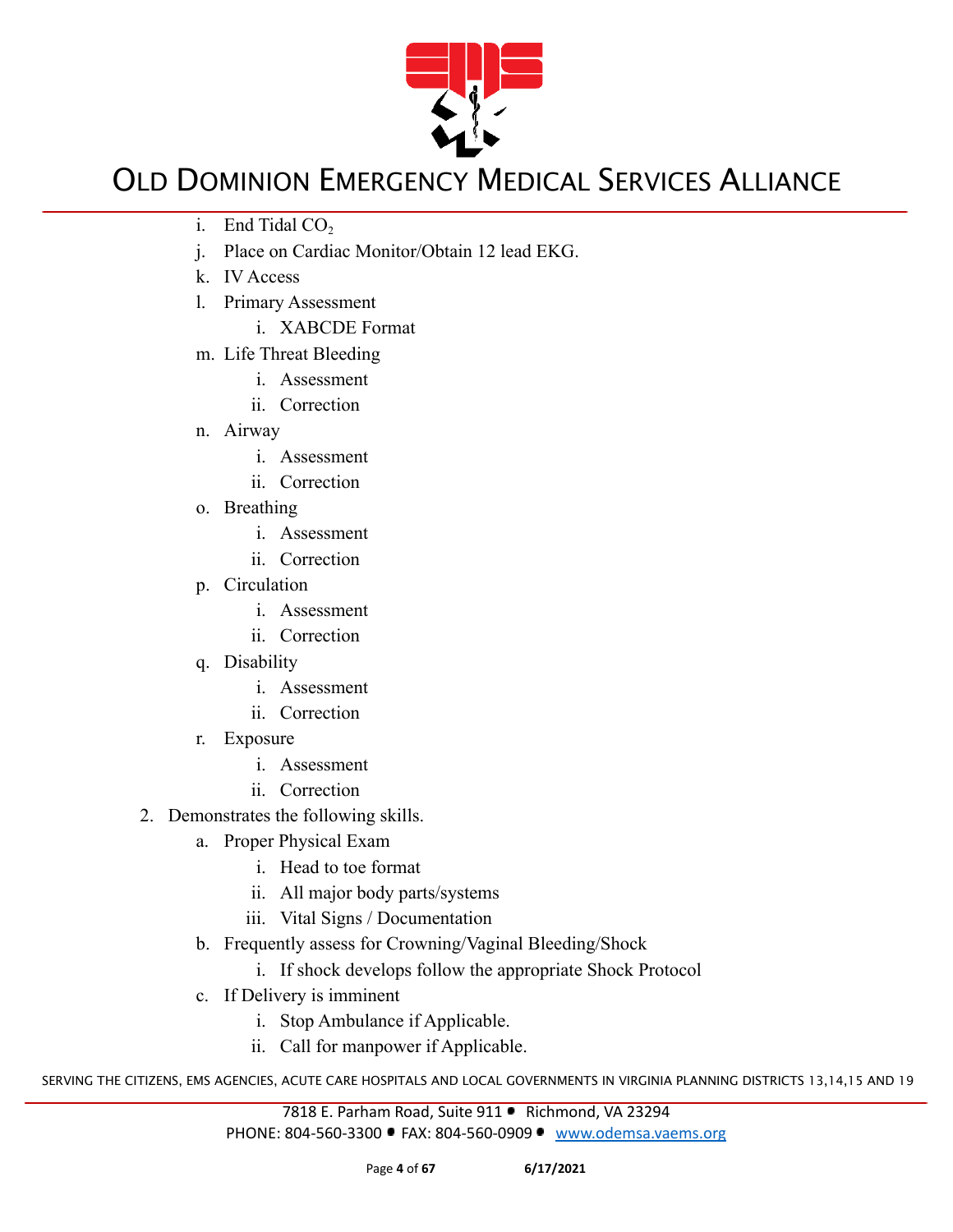

#### iii. PPE

- iv. OB Kit
	- 1. Layout contents in orderly fashion.
	- 2. ID all needed components.
- v. Position Mother
	- 1. Supine Knees drawn up towards head as much as possible.
	- 2. Elevate Buttocks
	- 3. Create workspace Sterile is Best Practice
	- 4. Child(ern) Delivery
		- a. IF the Amniotic Sac remains intact break with blunt object.
		- b. Remove from Head/Nose/Mouth
		- c. Back Pressure on Skull Gentle
		- d. Determine position of Umbilical Cord Move if needed.
		- e. Support Head and Neck
		- f. As reminder of baby presents support the entire child with both hands/arms as needed
		- g. Wipe Fluids from mouth and nose sterile gauze
			- i. Evaluate the need to suction Mouth then Nose.
		- h. Keep child level with the Vagina until Cord is cut
		- i. Note time.
		- j. If Newborn requires Immediate Resuscitation
			- i. Clamp and Cut cord
				- 1. Clamp approx. 4 inches from Newborn
				- 2. Clamp  $2^{nd}$  approx. 6 inches from Newborn
				- 3. Follow Current Resuscitation Guidelines
					- a. AHA BLS / PALS
				- 4. ALS
				- 5. Evaluate Mother
				- 6. APGAR Scores
					- a. 1 minute
					- b. 5 Minute

SERVING THE CITIZENS, EMS AGENCIES, ACUTE CARE HOSPITALS AND LOCAL GOVERNMENTS IN VIRGINIA PLANNING DISTRICTS 13,14,15 AND 19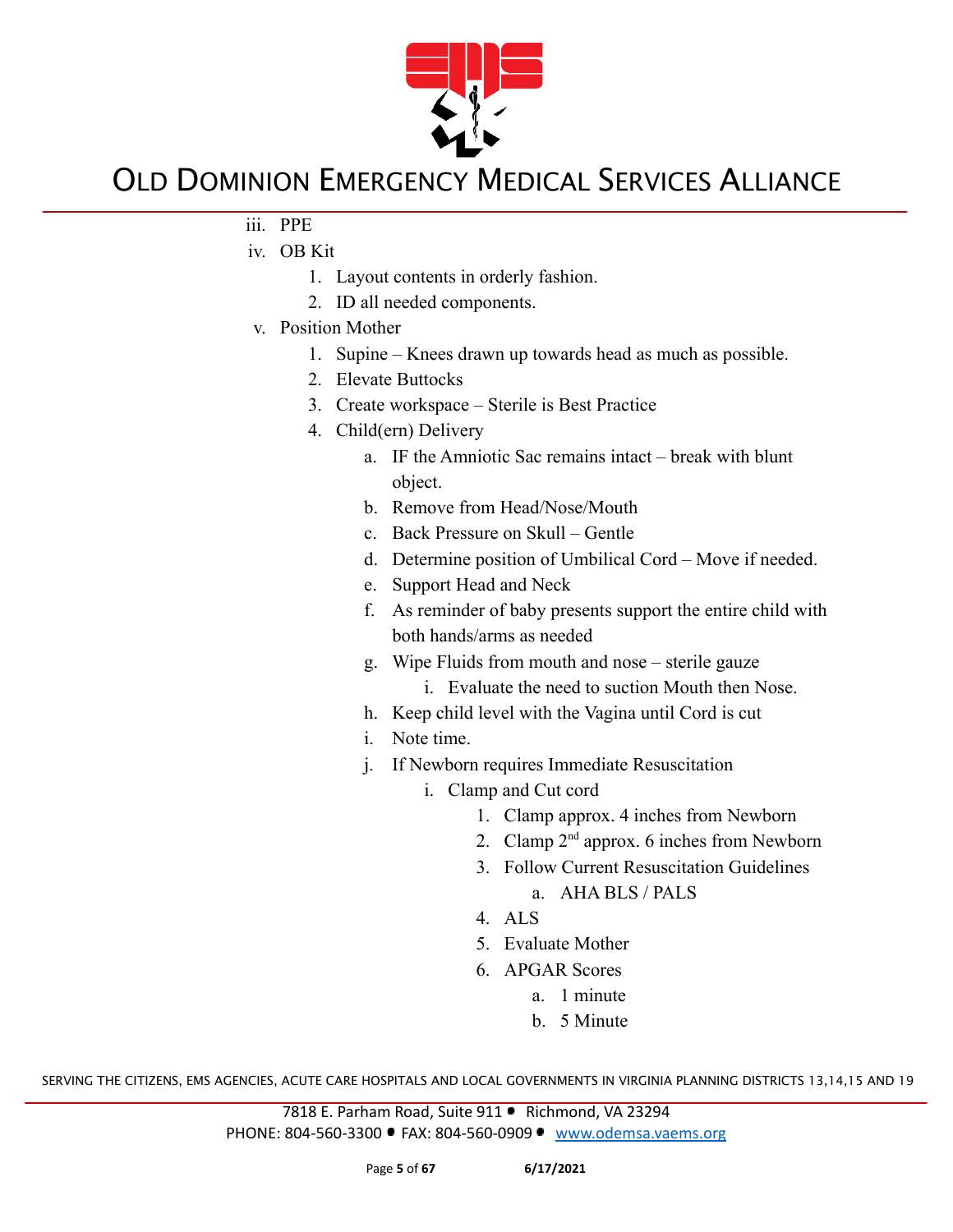

- 7. Immediate Transport to the proper Facility as Soon as Possible
- k. If Newborn does not require Immediate Resuscitation
	- i. Clamp and Cut cord
		- 1. Clamp approx. 4 inches from Newborn
		- 2. Clamp  $2^{nd}$  approx. 6 inches from Newborn
		- 3. APGAR Scores
			- a. 1 minute
			- b. 5 Minute
			- a. Evaluate Need for Resuscitation
				- i. Follow Current Resuscitation Guidelines
				- ii. AHA BLS / PALS
				- iii. ALS
				- iv. Evaluate Mother
	- ii. Can Delay Clamping and Cutting cord if Newborn not Critical for approx. 1 minute.
- d. Keep Newborn Warm
- e. Place Newborn on Chest/Breast
- f. Prepare for Delivery of Placental Tissue
	- i. Collect in Supplied Bag from OB Kit
- g. Place Sterile Pad over the Vaginal Opening of Mother
	- i. Lower mothers Legs
	- ii. Ask Mother to hold legs together (reduce bleeding)
- **h. Do Not Separate Mother and Child(ern) unless Life Threat Present**
- i. Pulse Ox Measurement
- j. Oxygen/Ventilation based on Assessment.
- k. Demonstrates the appropriate transport mode and destination.
- l. Transport as soon as safe to do so to the proper destination.

The above is a very abbreviated summary of the Protocol.

For the complete Protocol, please review the appropriate Protocol as published by ODEMSA.

SERVING THE CITIZENS, EMS AGENCIES, ACUTE CARE HOSPITALS AND LOCAL GOVERNMENTS IN VIRGINIA PLANNING DISTRICTS 13,14,15 AND 19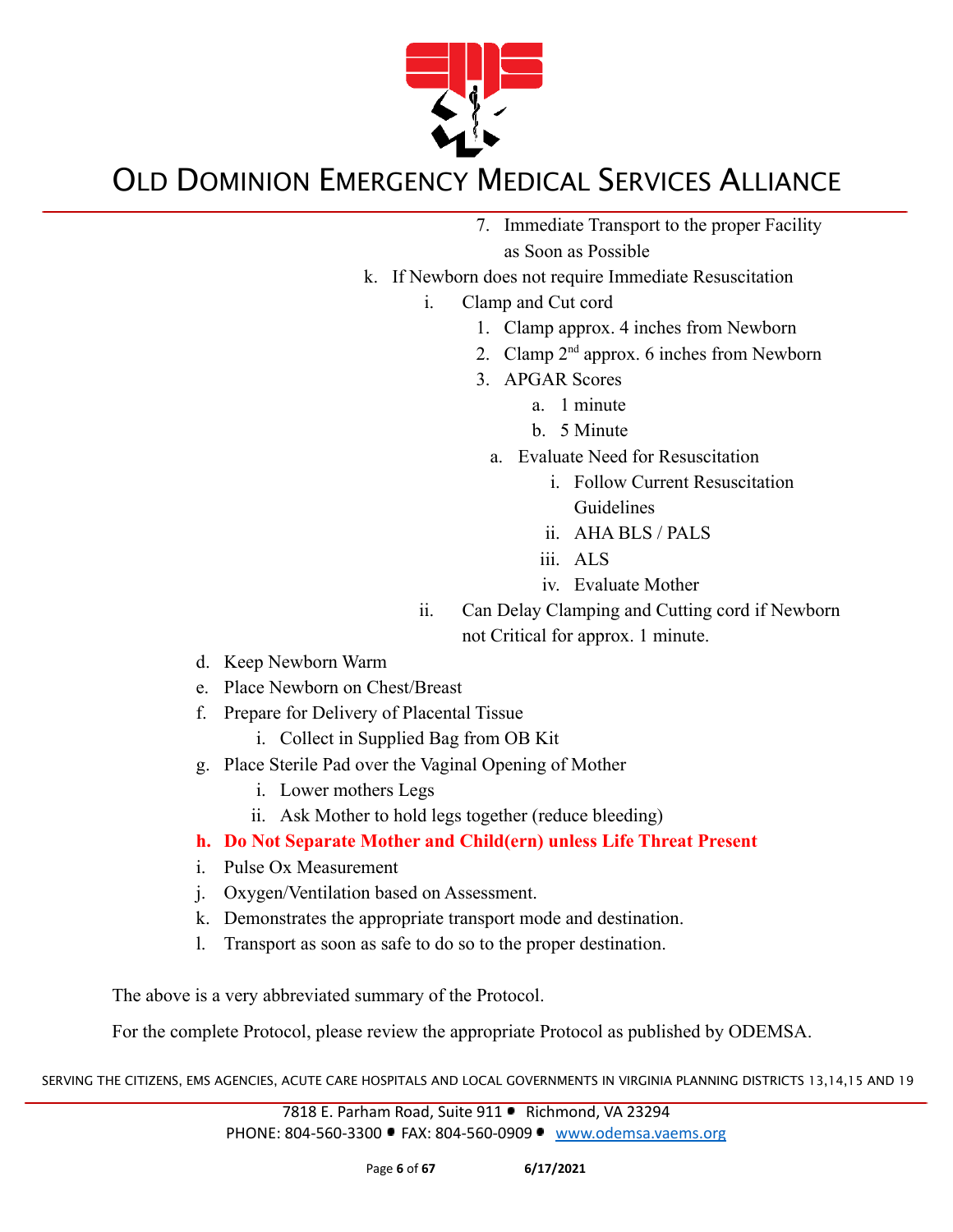

SERVING THE CITIZENS, EMS AGENCIES, ACUTE CARE HOSPITALS AND LOCAL GOVERNMENTS IN VIRGINIA PLANNING DISTRICTS 13,14,15 AND 19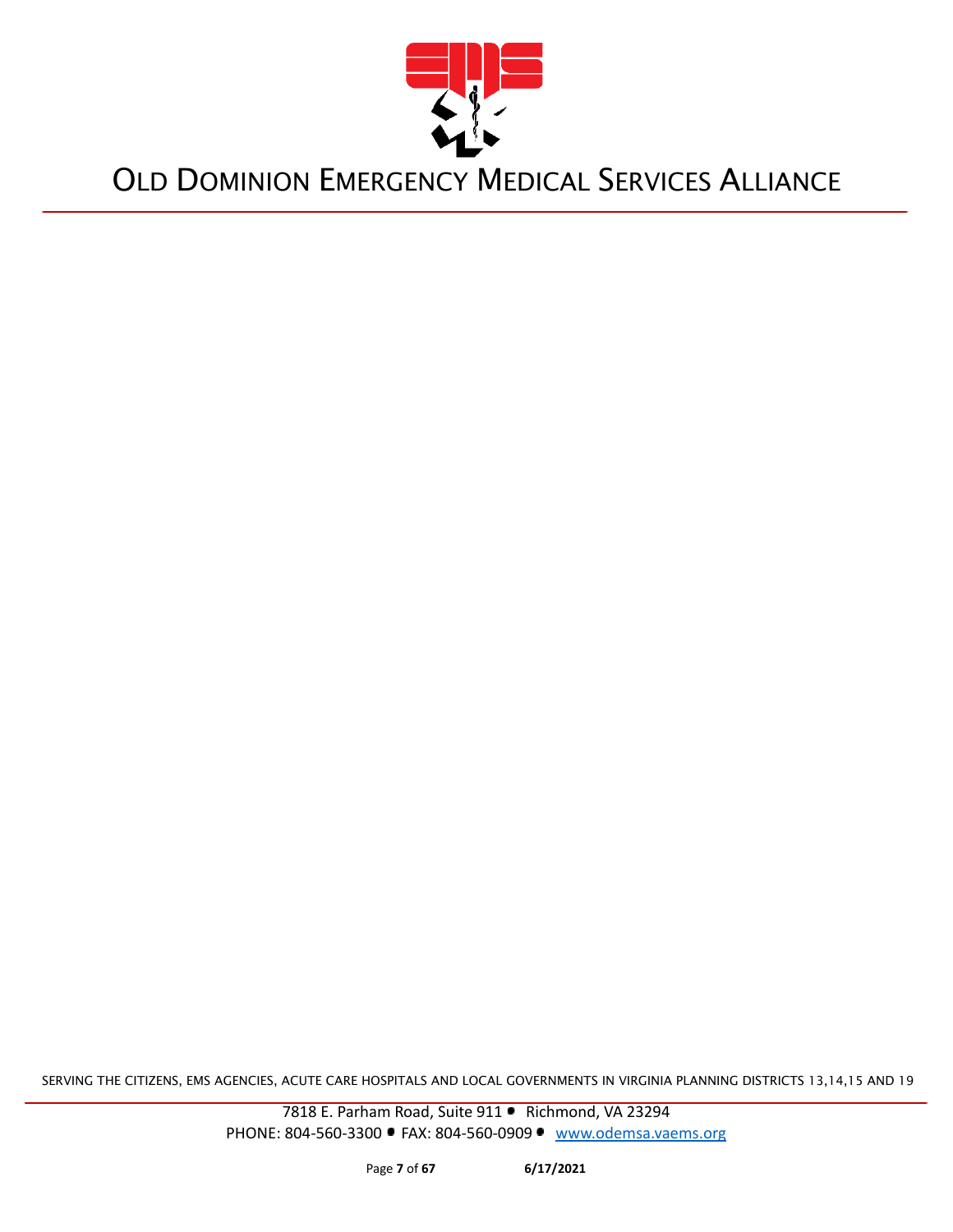

Student's and FTO's signatures below signify that the student has demonstrated sufficient working knowledge and can perform such competency and has had the opportunity to ask and has had all questions and answers provided to their level of comfort.

Competency – ODEMSA – Regional Protocols – **OB/GYN – Childbirth/Labor/Delivery – ALS**

Student's Name and Signature – date below:

|                                        | Date |
|----------------------------------------|------|
| Signature                              |      |
| FTO's Name and Signature – date below: |      |
|                                        | Date |
| Signature                              |      |
|                                        |      |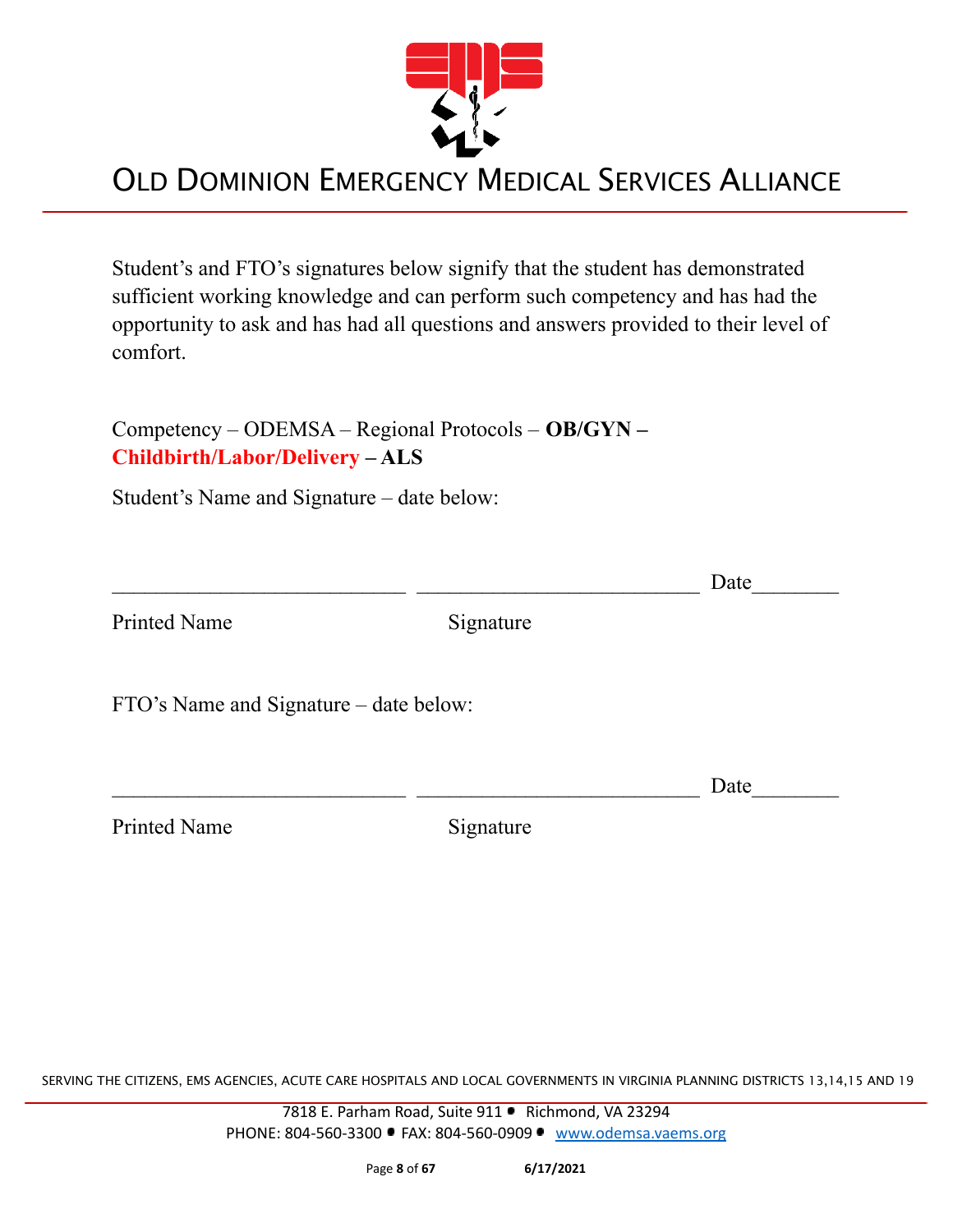

## **Medical - Newborn/Neonatal Resuscitation - ALS**

### **OVERVIEW:**

Most newborns will require only warmth, stimulation, and occasionally some oxygen after birth. The above treatment is recommended before attempting the more aggressive interventions of Positive-Pressure Ventilation (PPV) and chest compressions.

Remember that a newborn's cardiac output is rate-dependent.

Bradycardia usually is the result of hypoxia.

**Once the hypoxia is corrected, the heart rate may spontaneously correct itself.**

A **"newborn"** is defined as within one month of age post-delivery.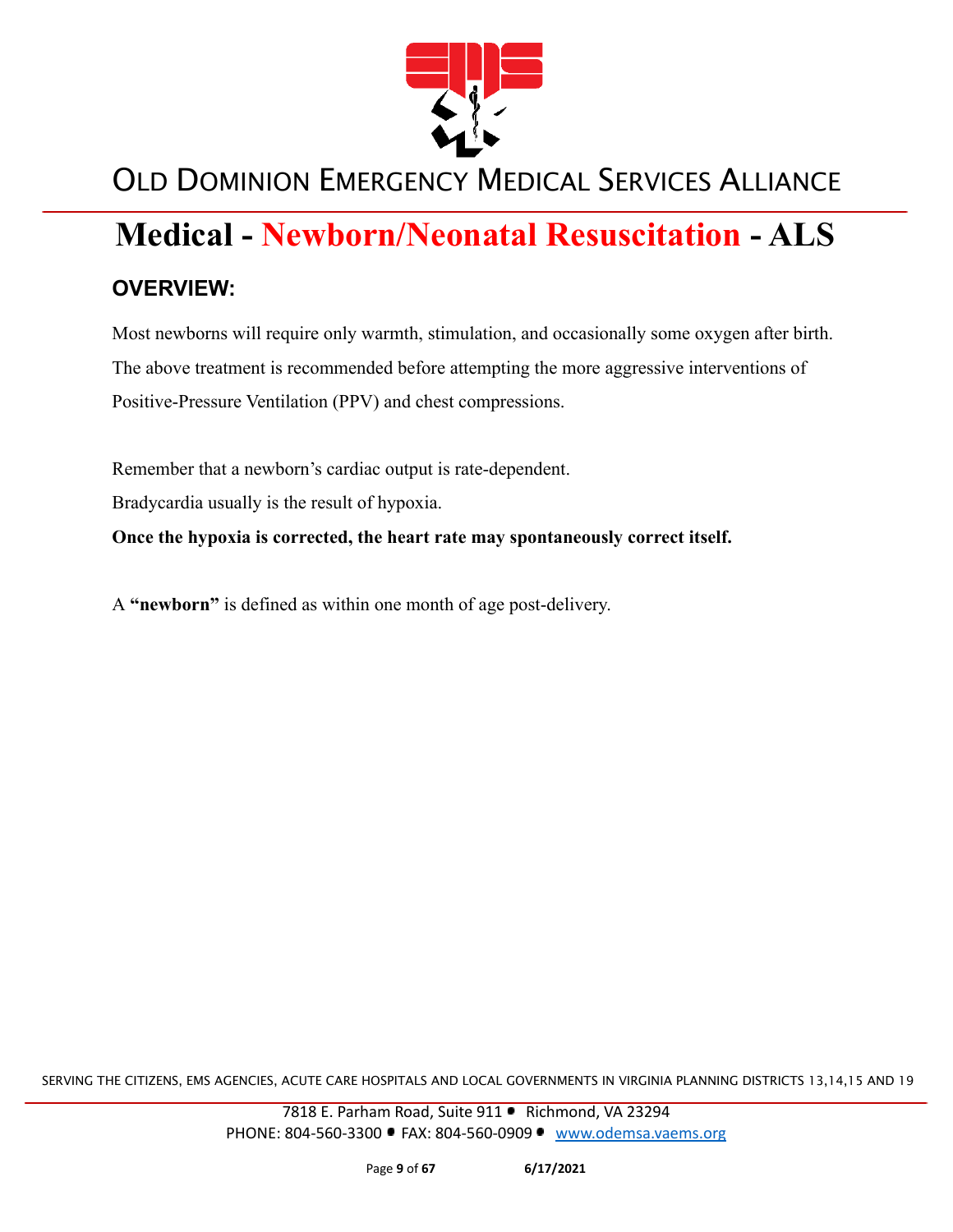

Student Can demonstrate the following competencies without prompting and can explain the clinical reasoning for each listed below:

- 1. Demonstrates proper assessment techniques / Physical skills.
	- a. Scene Survey
	- b. HPI Complete
	- c. Signs and Symptoms
	- d. SAMPLE
	- e. OPQRST
	- f. MOI NOI
	- g. Pulse Ox
	- h. Need for ALS.
	- i. End Tidal  $CO<sub>2</sub>$
	- j. Place on Cardiac Monitor/Obtain 12 lead EKG.
	- k. IV Access
	- l. Primary Assessment
		- i. XABCDE Format
	- m. Airway
		- i. Assessment
		- ii. Correction
	- n. Breathing
		- i. Assessment
		- ii. Correction
	- o. Circulation
		- i. Assessment
		- ii. Correction
	- p. Exposure
		- i. Assessment
		- ii. Correction
- 2. Demonstrates the following skills.
	- a. Proper Physical Exam
		- i. Head to toe format

SERVING THE CITIZENS, EMS AGENCIES, ACUTE CARE HOSPITALS AND LOCAL GOVERNMENTS IN VIRGINIA PLANNING DISTRICTS 13,14,15 AND 19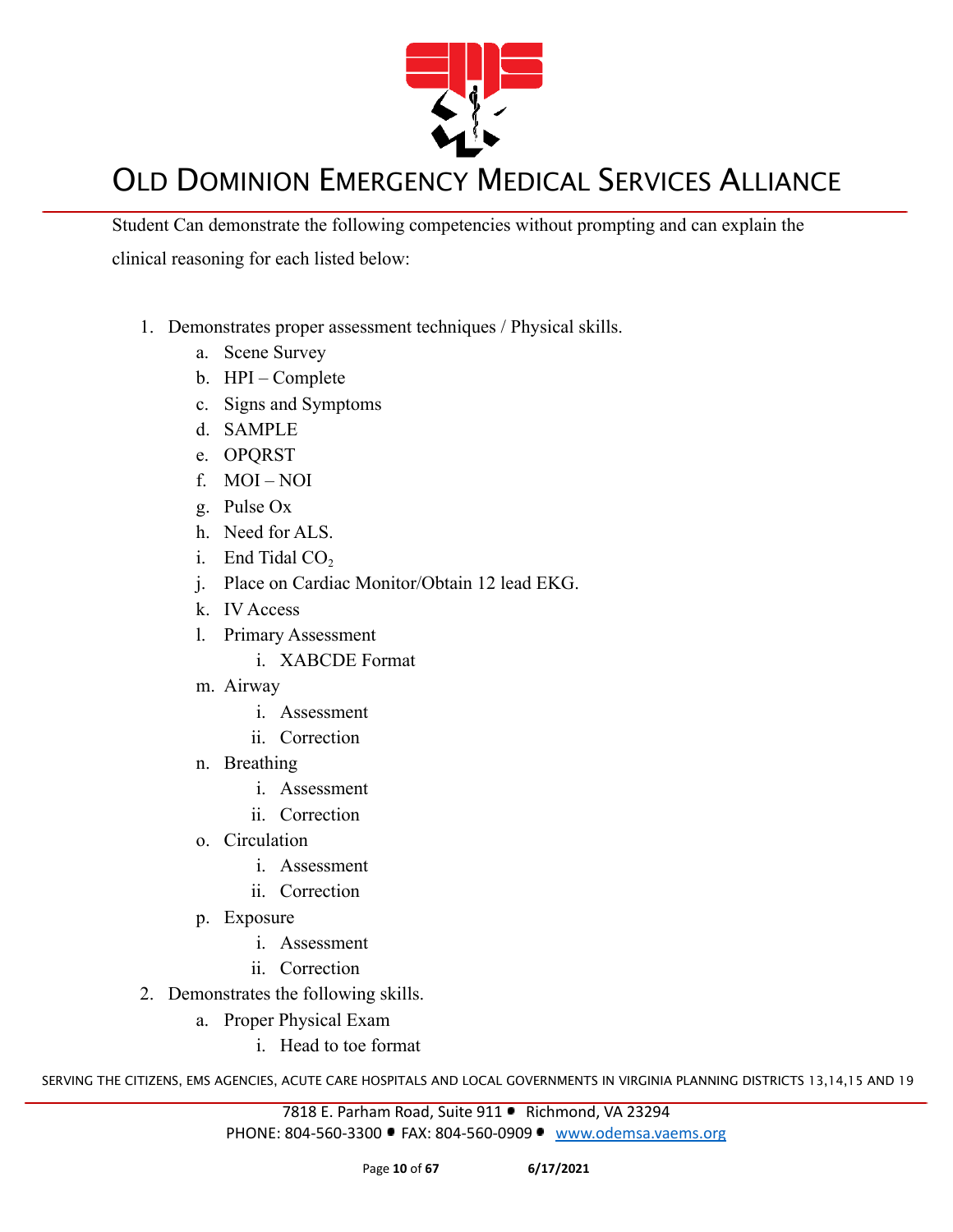

- ii. All major body parts/systems
- iii. Vital Signs / Documentation
- iv. PPE
- v. Create workspace Sterile is Best Practice
	- 1. IF the Amniotic Sac remains intact break with blunt object.
	- 2. Remove from Head/Nose/Mouth
	- 3. Support Head and Neck s well as the entire body with both hands and arms as needed.
	- 4. Wipe Fluids from mouth and nose sterile gauze
		- a. Evaluate the need to suction Mouth then Nose.
	- 5. Keep child level with the Vagina until Cord is cut
	- 6. Note time.
	- 7. If Newborn requires Immediate Resuscitation
		- a. Clamp and Cut cord
			- i. Clamp approx. 4 inches from Newborn
			- ii. Clamp  $2<sup>nd</sup>$  approx. 6 inches from Newborn
			- iii. Follow Current Resuscitation Guidelines
				- 1. AHA BLS / PALS
				- 2. Airway
					- a. Suction Mouth then Nose.
					- b. Evaluate Respiratory Rate Rate
						- i. Respirations Inadequate
							- **ii.** BVM **Room Air**
							- iii. Rate 40-60 BPM
			- iv. ALS
			- v. Evaluate Mother
			- vi. APGAR Scores
				- 1. 1 minute
					- 2. 5 Minute
			- vii. Immediate Transport to the proper Facility as Soon as Possible
- 3. Keep Newborn Warm

#### **4. Do Not Separate Mother and Child(ern) unless Life Threat Present if possible.**

SERVING THE CITIZENS, EMS AGENCIES, ACUTE CARE HOSPITALS AND LOCAL GOVERNMENTS IN VIRGINIA PLANNING DISTRICTS 13,14,15 AND 19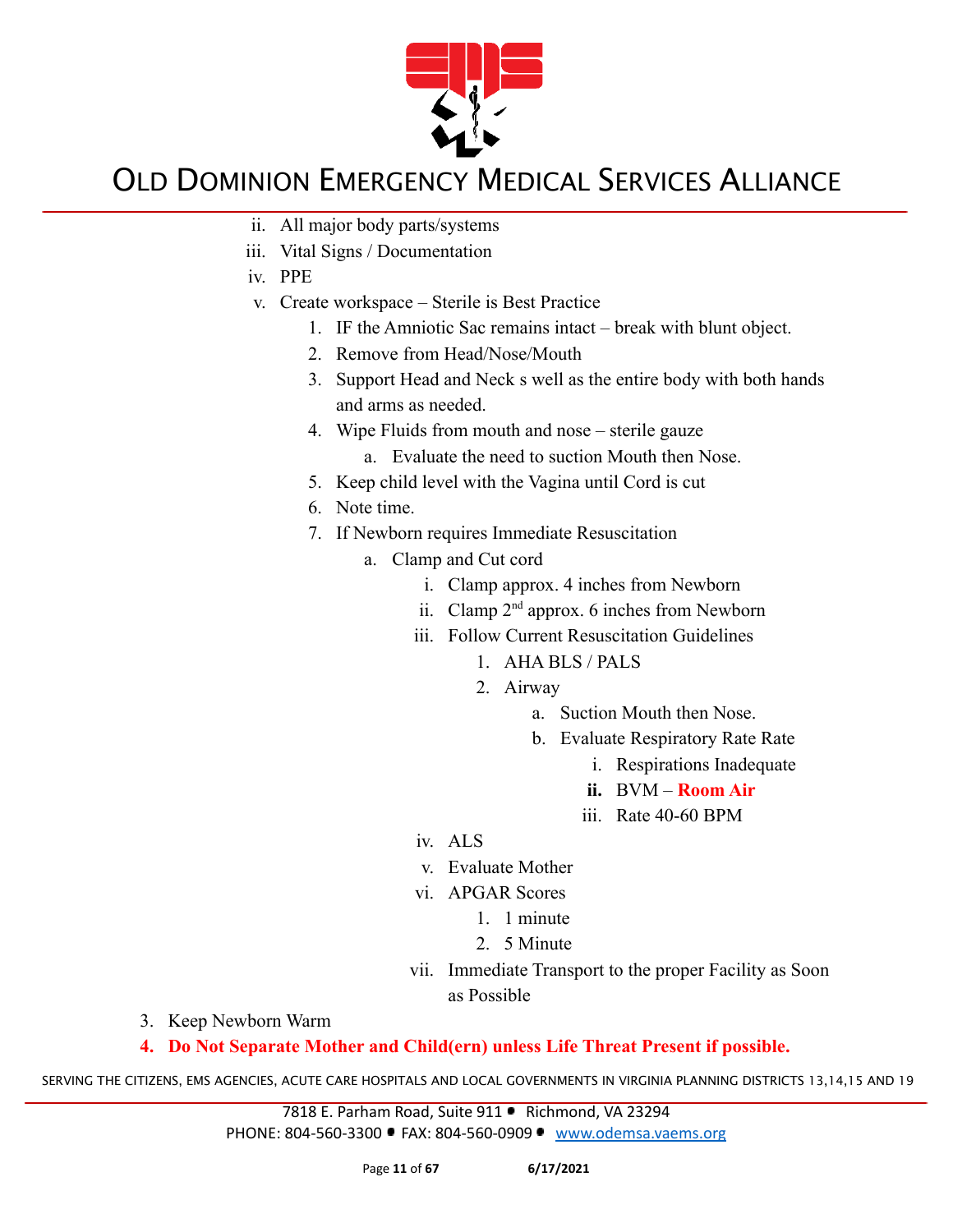

- 5. Pulse Ox Measurement
- 6. Oxygen/Ventilation based on Assessment.
- 7. Demonstrates the appropriate transport mode and destination.
- 8. Transport as soon as safe to do so to the proper destination.

The above is a very abbreviated summary of the Protocol.

For the complete Protocol, please review the appropriate Protocol as published by ODEMSA.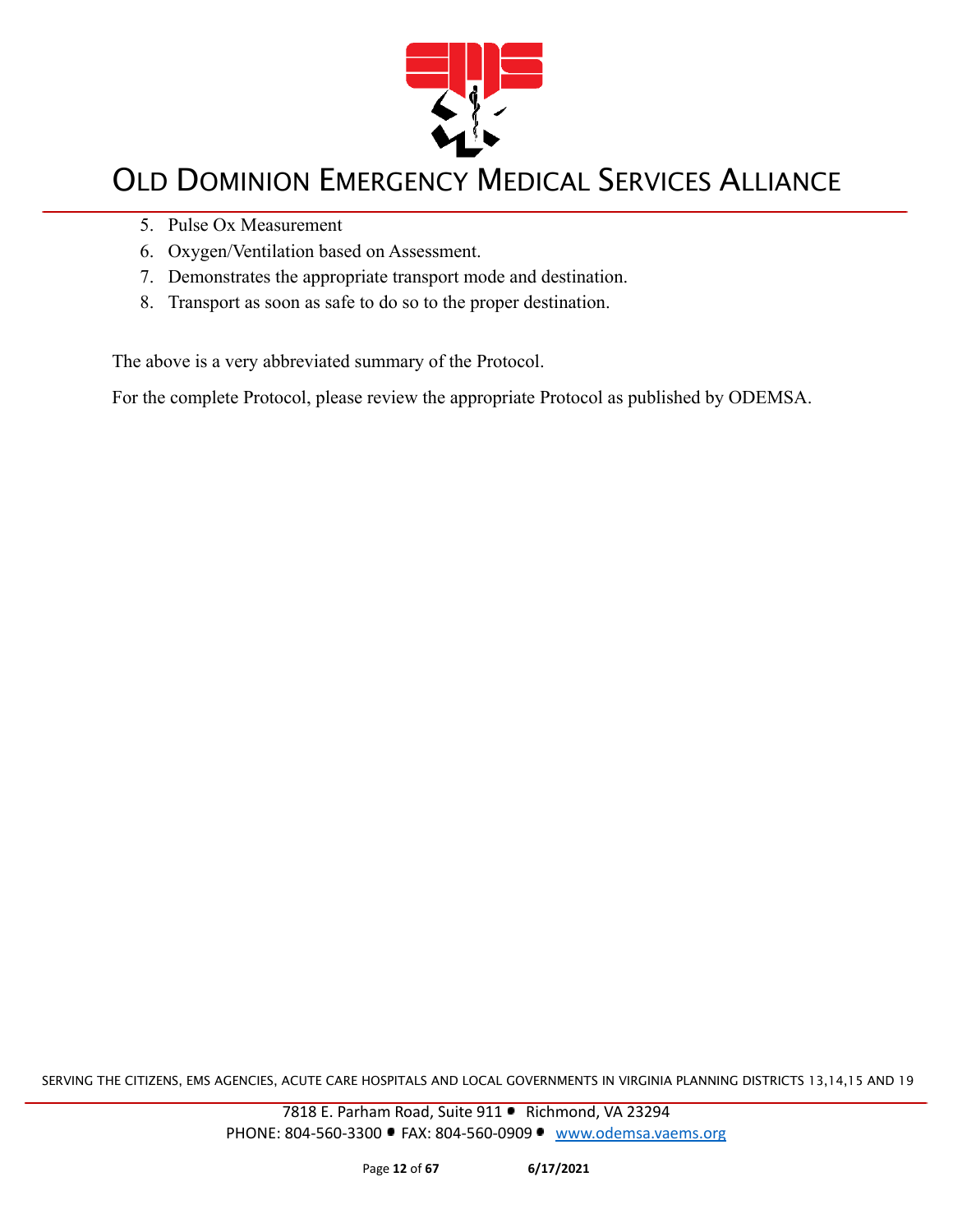

Student's and FTO's signatures below signify that the student has demonstrated sufficient working knowledge and can perform such competency and has had the opportunity to ask and has had all questions and answers provided to their level of comfort.

Competency – ODEMSA – Regional Protocols – **Medical - Newborn/Neonatal Resuscitation - ALS**

Student's Name and Signature – date below:

|                                        |           | Date |
|----------------------------------------|-----------|------|
| <b>Printed Name</b>                    | Signature |      |
| FTO's Name and Signature – date below: |           |      |
|                                        |           | Date |
| <b>Printed Name</b>                    | Signature |      |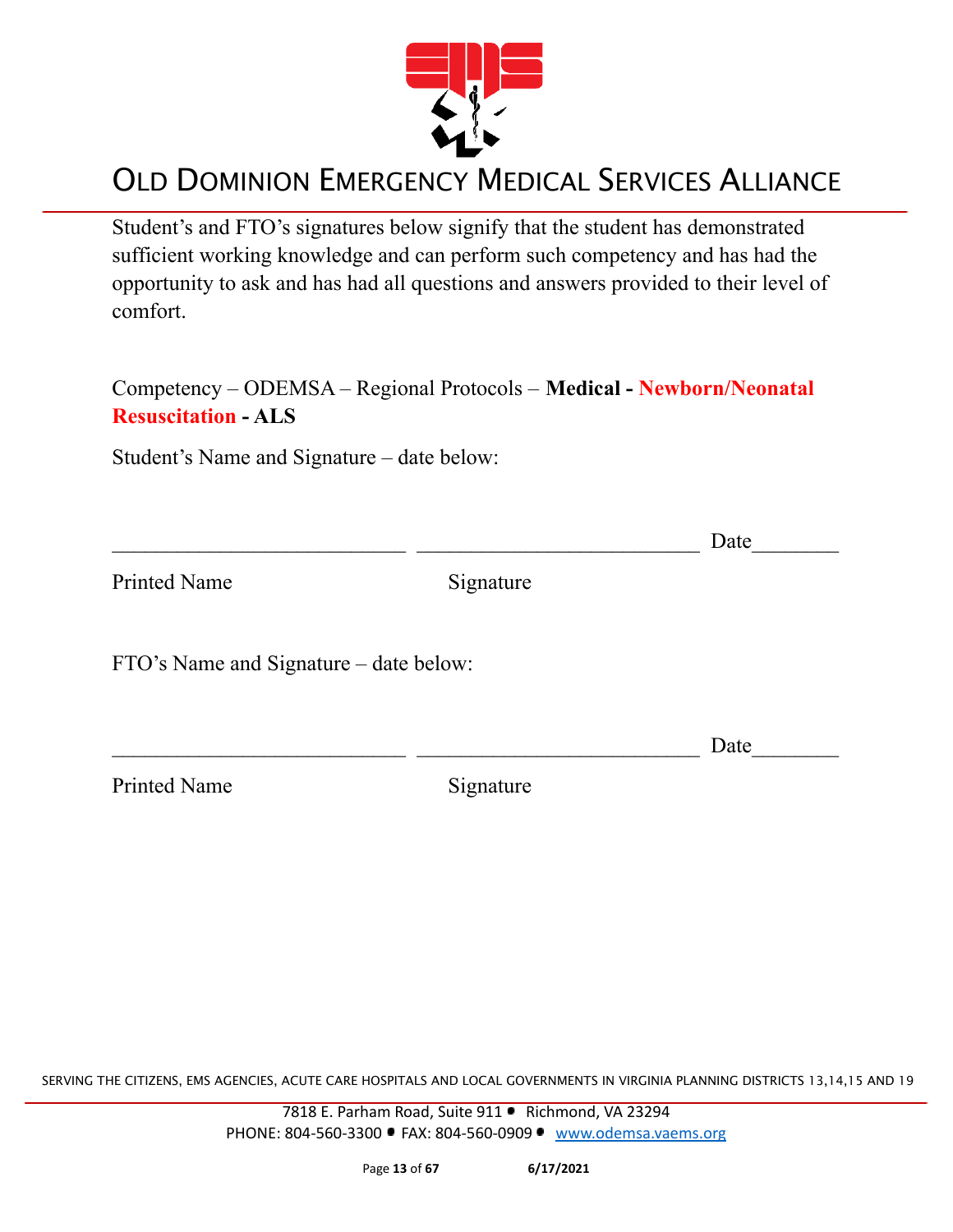

# **OB/GYN – Childbirth/Labor/Delivery – ALS Shoulder Dystocia**

#### **OVERVIEW:**

**Shoulder dystocia** is a labor complication caused by difficulty delivering the fetal shoulders. After delivery of the head, the fetus seems to try to withdraw back into the birth canal (**Turtle Sign**).

Further birth of the infant is prevented by the impaction of the fetal shoulders within the maternal pelvis.

Digital exam reveals that the anterior shoulder is stuck behind the pubic symphysis. In more severe cases, the posterior shoulder may be stuck at the level of the sacral promontory.

Although this is more common among women with gestational diabetes and those with very large fetuses, it can occur with babies of any size.

Unfortunately, it cannot be predicted or prevented.

**Improperly relieving the dystocia can result in unilateral or bilateral clavicular fractures.**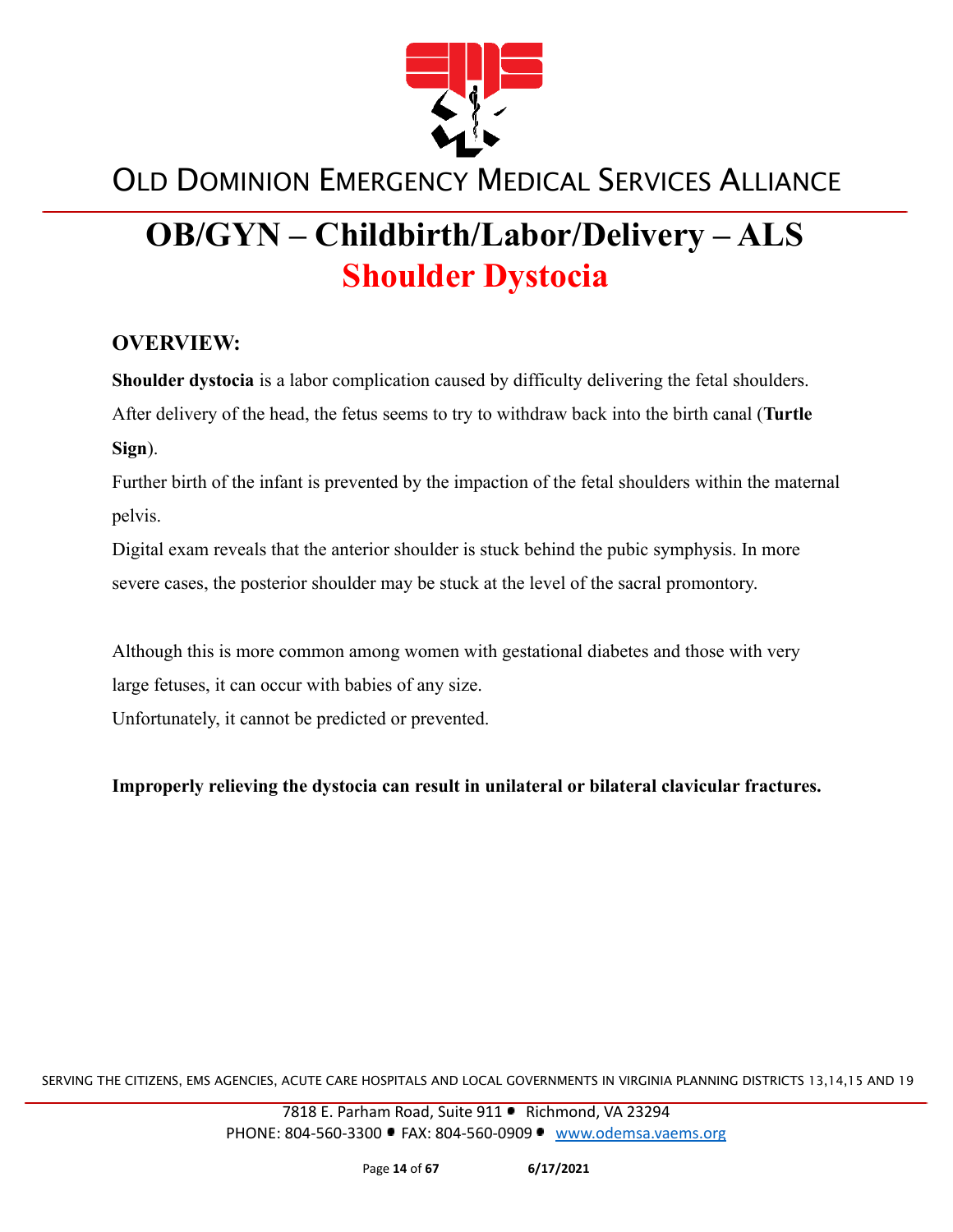

Student Can demonstrate the following competencies without prompting and can explain the clinical reasoning for each listed below:

- 1. Demonstrates proper assessment techniques / Physical skills.
	- a. Scene Survey
	- b. HPI Complete
		- i. EDC Due date
		- ii. LMP Date
		- iii. Number of living births
		- iv. Number of abortions
		- v. Number of times pregnant
		- vi. High Risk
		- vii. OB MD/Clinic/Preferred Hospital
		- viii. Routine OB Care
		- ix. Last Clinic visit
		- x. Vaginal Bleeding/Spotting
		- xi. Fetal Movement
		- xii. Multiple Gestation
		- xiii. Number of Previous Pregnancies
		- xiv. Rupture of Membranes ROM
		- xv. Contractions/Pain
			- 1. Time of Onset
			- 2. Where is the discomfort?
			- 3. Fundal Harding noted
			- 4. Frequency of Pain Need to time intervals.
			- 5. Duration Need to time
	- c. Signs and Symptoms
	- d. SAMPLE
	- e. OPQRST
	- f. MOI NOI
	- g. Need for ALS.
	- h. Pulse Ox

SERVING THE CITIZENS, EMS AGENCIES, ACUTE CARE HOSPITALS AND LOCAL GOVERNMENTS IN VIRGINIA PLANNING DISTRICTS 13,14,15 AND 19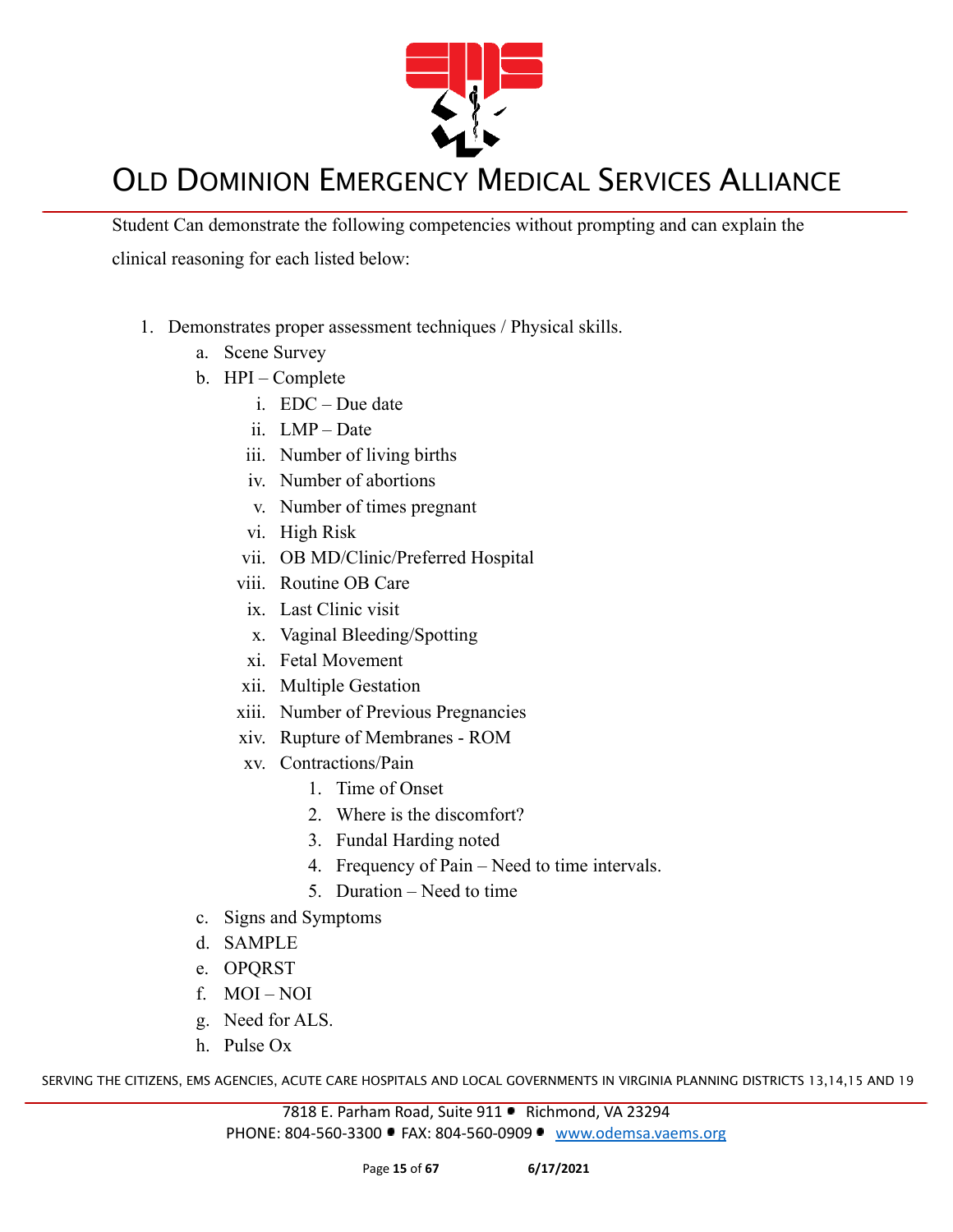

- i. End Tidal  $CO<sub>2</sub>$
- j. Place on Cardiac Monitor/Obtain 12 lead EKG.
- k. IV Access
- l. Primary Assessment
	- i. XABCDE Format
- m. Life Threat Bleeding
	- i. Assessment
	- ii. Correction
- n. Airway
	- i. Assessment
	- ii. Correction
- o. Breathing
	- i. Assessment
	- ii. Correction
- p. Circulation
	- i. Assessment
	- ii. Correction
- q. Disability
	- i. Assessment
	- ii. Correction
- r. Exposure
	- i. Assessment
	- ii. Correction
- 2. Demonstrates the following skills.
	- a. Proper Physical Exam
		- i. Head to toe format
		- ii. All major body parts/systems
		- iii. Vital Signs / Documentation
	- b. Frequently assess for Crowning/Vaginal Bleeding/Shock
		- i. If shock develops follow the appropriate Shock Protocol
	- c. If Delivery is imminent
		- i. Stop Ambulance if Applicable.
		- ii. Call for manpower if Applicable.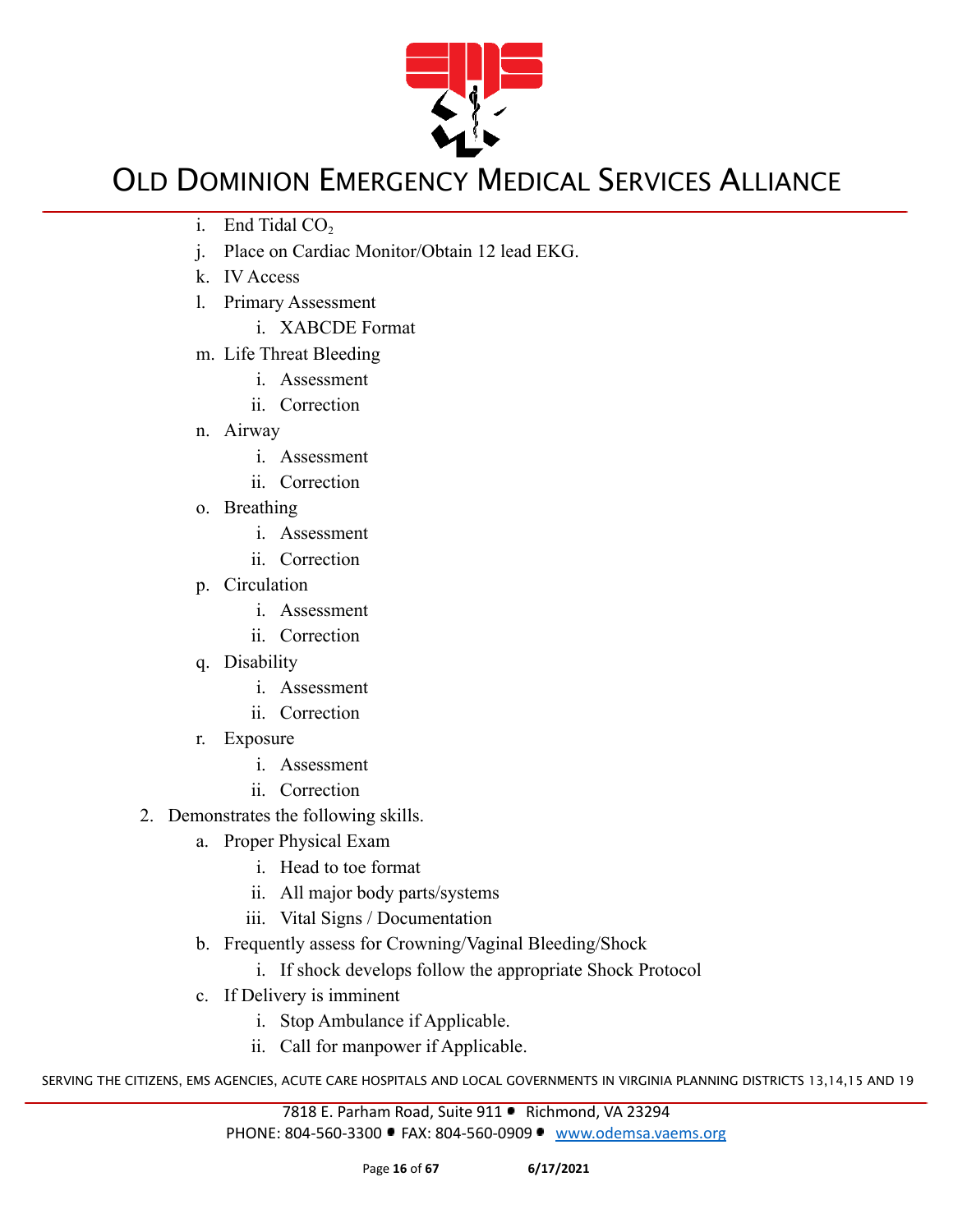

#### iii. PPE

- iv. OB Kit
	- 1. Layout contents in orderly fashion.
	- 2. ID all needed components.
- v. Position Mother
	- 1. Supine Knees drawn up towards head as much as possible.
	- 2. Elevate Buttocks
	- 3. Create workspace Sterile is Best Practice
	- **4. Evaluate for Presence of "Turtle Sign".**
	- **5. ALS**
	- 6. Child(ern) Delivery
		- a. Determine position of Umbilical Cord Move if needed.
		- b. IF the Amniotic Sac remains intact break with blunt object.
		- c. Remove from Head/Nose/Mouth
		- **d. Gentle** downward traction on the Chest and Back to **Try and Free Shoulder**
		- e. Place Mother in the MacRobert's position
			- **i. Gentle** downward traction on the Chest and Back to **Try and Free Shoulder**
			- ii. Have an assistant downward suprapubic pressure to drive shoulder downward to clear the suprapubic bone and apply coordinated downward traction on the baby.
			- iii. If unsuccessful
				- 1. Repeat but have the suprapubic pressure applied in a more lateral direction.
				- 2. Immediate Transport
		- f. Support Head and Neck
		- g. Wipe Fluids from mouth and nose sterile gauze
			- i. Evaluate need to suction Mouth then Nose.
		- h. Note time.
- d. Frequent Reassessment of Mother

SERVING THE CITIZENS, EMS AGENCIES, ACUTE CARE HOSPITALS AND LOCAL GOVERNMENTS IN VIRGINIA PLANNING DISTRICTS 13,14,15 AND 19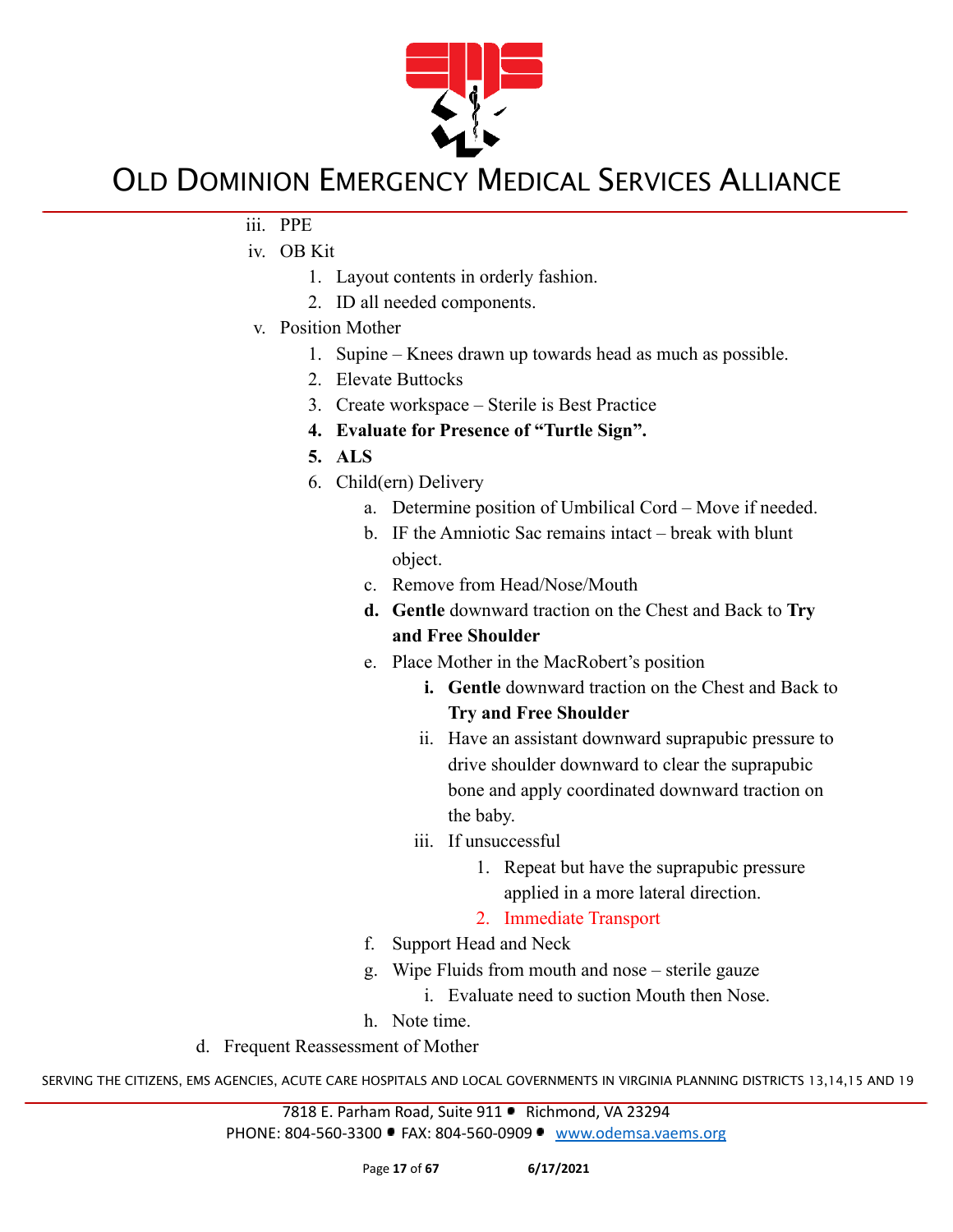

- e. Pulse Ox Measurement
- f. Oxygen/Ventilation based on Assessment.
- g. Demonstrates the appropriate transport mode and destination.
- h. Transport as soon as safe to do so to the proper destination.

The above is a very abbreviated summary of the Protocol.

For the complete Protocol, please review the appropriate Protocol as published by ODEMSA.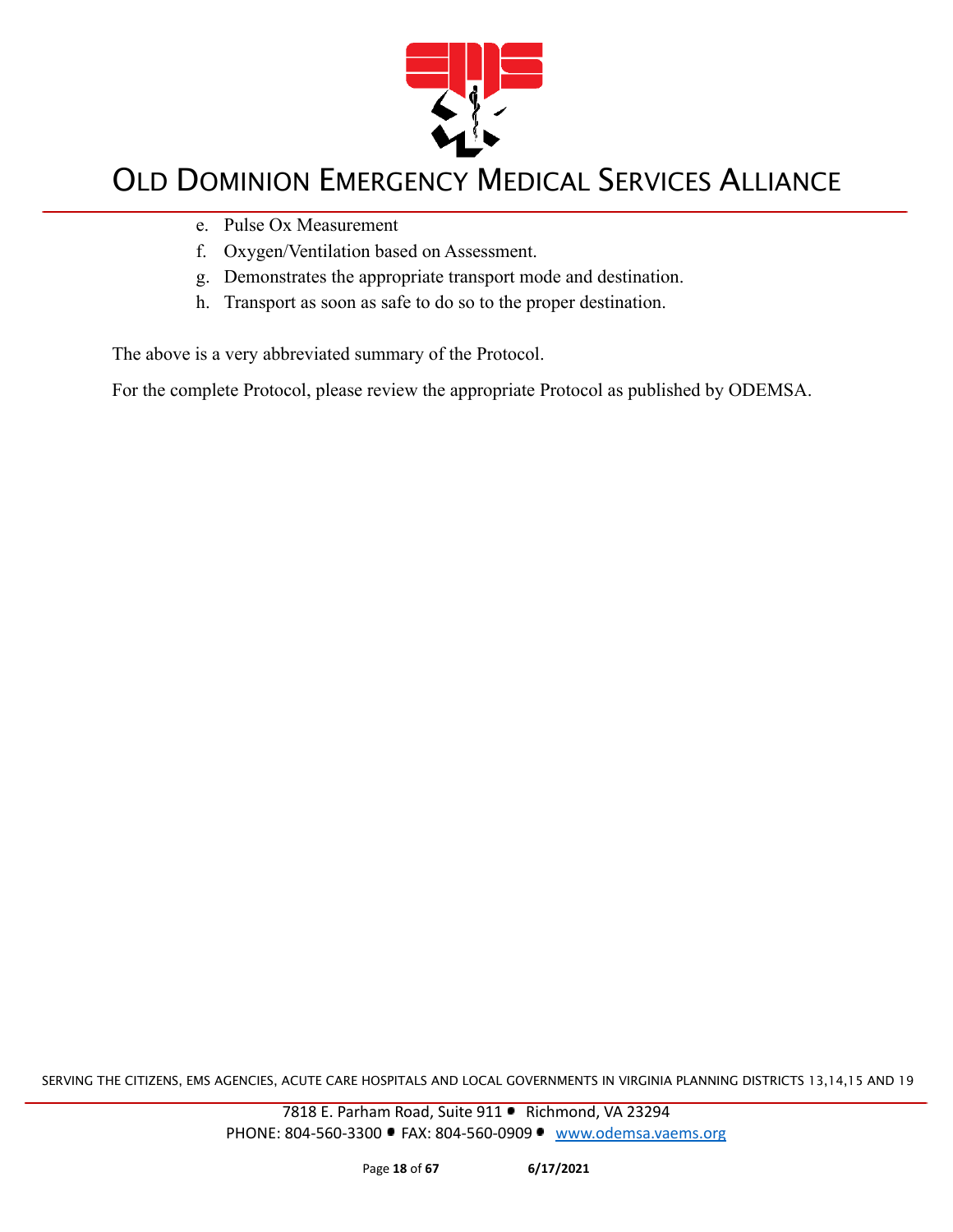

Student's and FTO's signatures below signify that the student has demonstrated sufficient working knowledge and can perform such competency and has had the opportunity to ask and has had all questions and answers provided to their level of comfort.

Competency – ODEMSA – Regional Protocols – **OB/GYN – Childbirth/Labor/Delivery – ALS - Shoulder Dystocia**

Student's Name and Signature – date below:

|                                        |           | Date |
|----------------------------------------|-----------|------|
| <b>Printed Name</b>                    | Signature |      |
| FTO's Name and Signature – date below: |           |      |
|                                        |           | Date |
| <b>Printed Name</b>                    | Signature |      |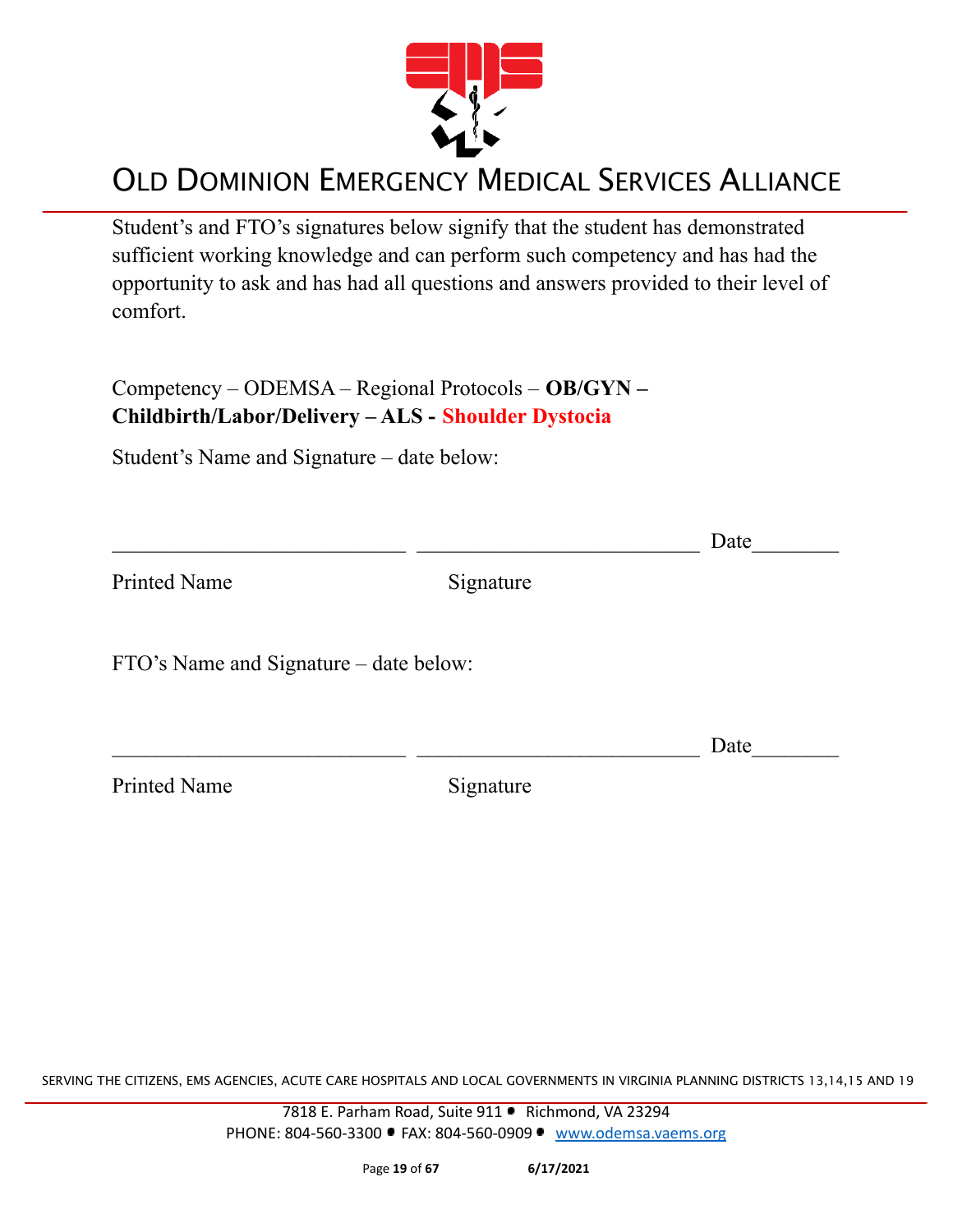

# **OB/GYN – Pregnancy-Related Emergencies – ALS (Delivery – Breech/ Extremity Presentation)**

#### **OVERVIEW:**

Although most babies are born without difficulty, complications may occur. Breech presentation is an abnormality in which the buttocks or legs of the fetus, rather than the head, appear first in the birth canal.

This is the most common atypical birth presentation, occurring in approximately 4% of all full-term deliveries, and up to 25% of all premature births.

In any breech birth, there are increased risks of umbilical cord prolapse or compression and delivery of the feet through an incompletely dilated cervix, leading to arm or head entrapment.

These risks are greatest when a foot is presenting ("footling breech"). Delivery may be prolonged for these newborns, which are at great risk of delivery trauma.

Birth trauma can occur from forceful delivery management, such as cervical spine trauma, injury to the brachial plexus, and fractures to the humerus, clavicle, skull, and neck.

The cause of breech presentation is only known in approximately half of the cases. Predisposing factors can include fetal and uterine anomalies, abnormal placental implantation, uterine over-distention, previous breech, multiple gestation, high parity, and pelvic obstruction (from

SERVING THE CITIZENS, EMS AGENCIES, ACUTE CARE HOSPITALS AND LOCAL GOVERNMENTS IN VIRGINIA PLANNING DISTRICTS 13,14,15 AND 19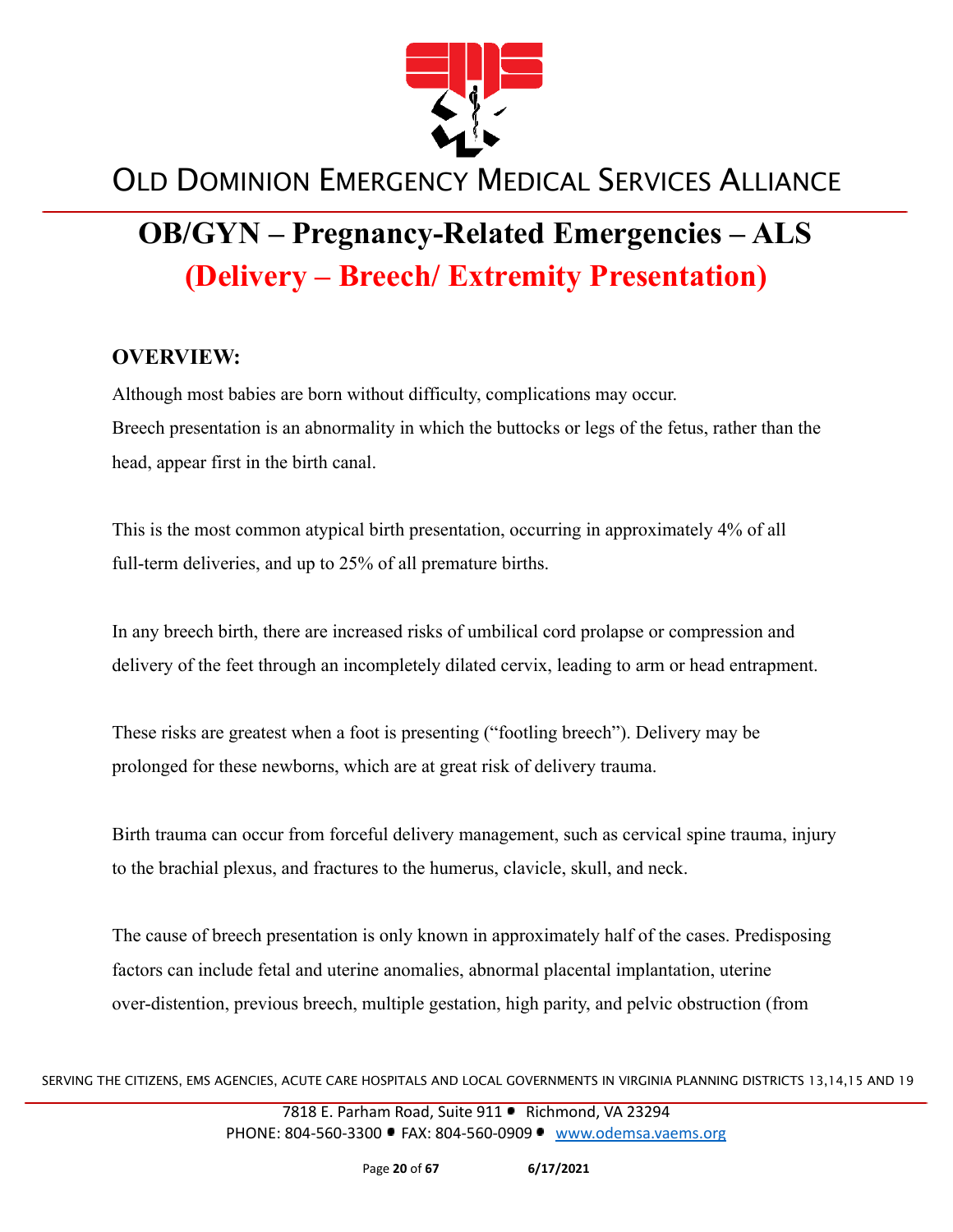

placenta previa or tumors).

#### **Goal: Recognition – Immediate Transport – Contact Medical Control**

Student Can demonstrate the following competencies without prompting and can explain the

clinical reasoning for each listed below:

- 1. Demonstrates proper assessment techniques / Physical skills.
	- a. Scene Survey
	- b. HPI Complete
		- i. EDC Due date
		- ii. LMP Date
		- iii. Number of living births
		- iv. Number of abortions
		- v. Number of times pregnant
		- vi. High Risk
		- vii. OB MD/Clinic/Preferred Hospital
		- viii. Routine OB Care
		- ix. Last Clinic visit
		- x. Vaginal Bleeding/Spotting
		- xi. Fetal Movement
		- xii. Multiple Gestation
		- xiii. Number of Previous Pregnancies
		- xiv. Rupture of Membranes ROM
		- xv. Contractions/Pain
			- 1. Time of Onset
			- 2. Where is the discomfort?
			- 3. Fundal Harding noted
			- 4. Frequency of Pain Need to time intervals.
			- 5. Duration Need to time
	- c. Signs and Symptoms
	- d. SAMPLE
	- e. OPQRST

SERVING THE CITIZENS, EMS AGENCIES, ACUTE CARE HOSPITALS AND LOCAL GOVERNMENTS IN VIRGINIA PLANNING DISTRICTS 13,14,15 AND 19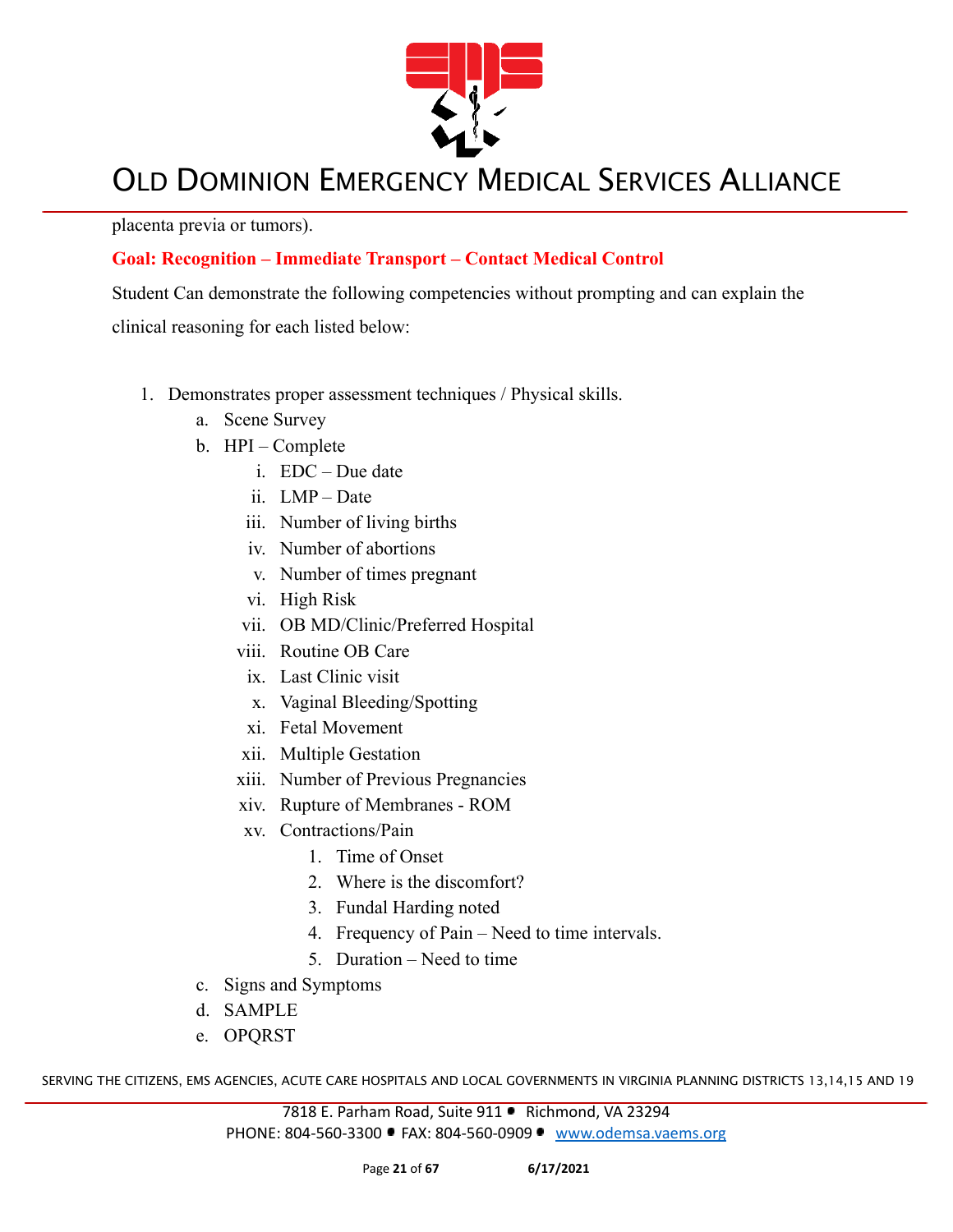

- f. MOI NOI
- g. Need for ALS.
- h. Pulse Ox
- i. End Tidal  $CO<sub>2</sub>$
- j. Place on Cardiac Monitor/Obtain 12 lead EKG.
- k. IV Access
- l. Primary Assessment
	- i. XABCDE Format
- m. Life Threat Bleeding
	- i. Assessment
	- ii. Correction
- n. Airway
	- i. Assessment
	- ii. Correction
- o. Breathing
	- i. Assessment
	- ii. Correction
- p. Circulation
	- i. Assessment
	- ii. Correction
- q. Disability
	- i. Assessment
	- ii. Correction
- r. Exposure
	- i. Assessment
	- ii. Correction
- 2. Demonstrates the following skills.
	- a. Proper Physical Exam
		- i. Head to toe format
		- ii. All major body parts/systems
		- iii. Vital Signs / Documentation
	- b. Frequently assess for Crowning/Vaginal Bleeding/Shock
		- i. Breech/Extremity Presentation Noted upon Exam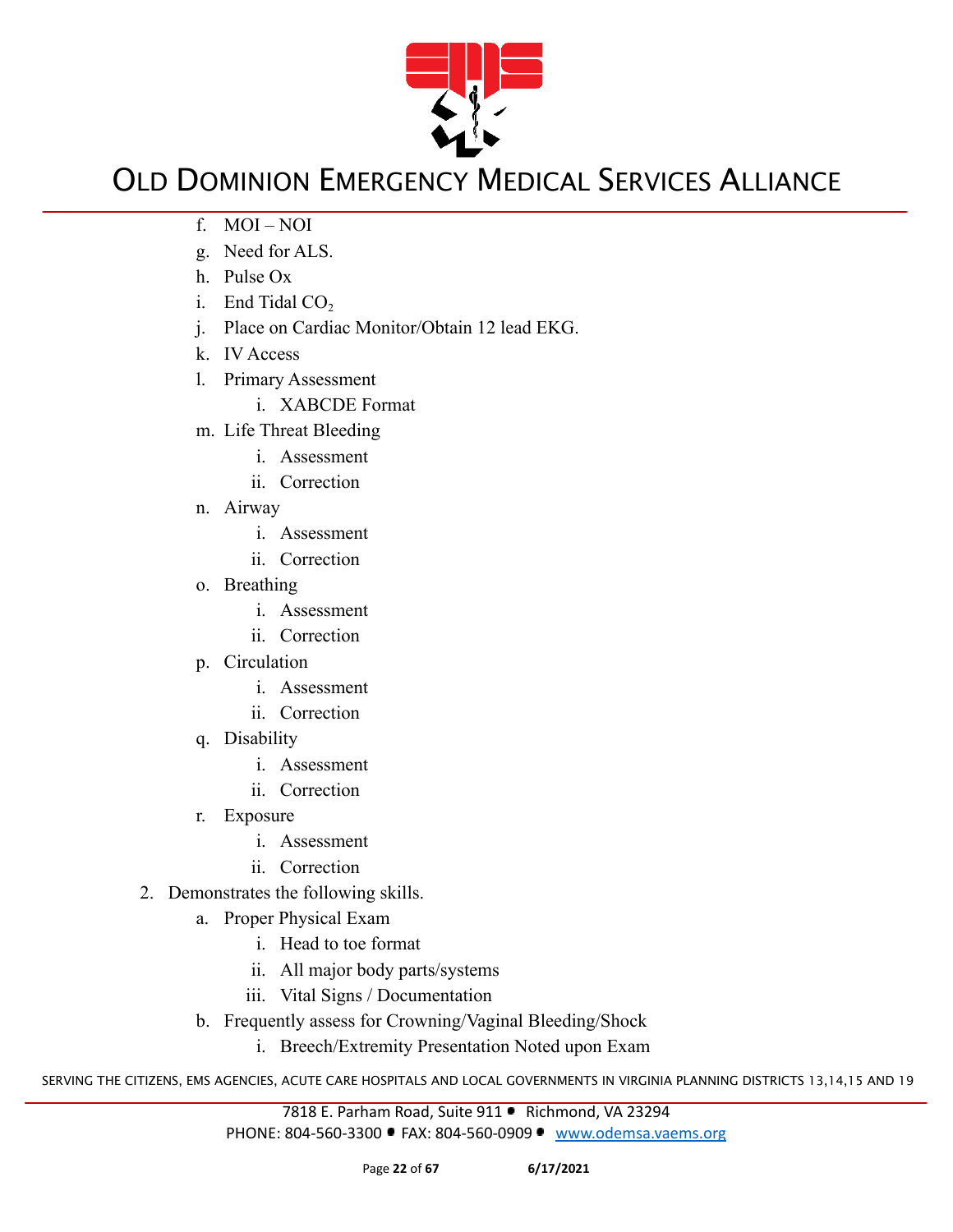

#### ii. ALS

c. Position Mother

- i. Supine Knees drawn up towards head as much as possible.
- ii. Elevate Buttocks
- iii. Create workspace Sterile is Best Practice
- d. Immediate Transport
- **e. Contact Medical Control as soon as Possible**
	- i. OB Kit
		- 1. Layout contents in orderly fashion.
		- 2. ID all needed components.
- f. Note time.
- g. Frequent Reassessment of Mother
- h. Pulse Ox Measurement
- i. Oxygen/Ventilation based on Assessment.
- j. Demonstrates the appropriate transport mode and destination.
- k. Transport as soon as safe to do so to the proper destination.

The above is a very abbreviated summary of the Protocol.

For the complete Protocol, please review the appropriate Protocol as published by ODEMSA.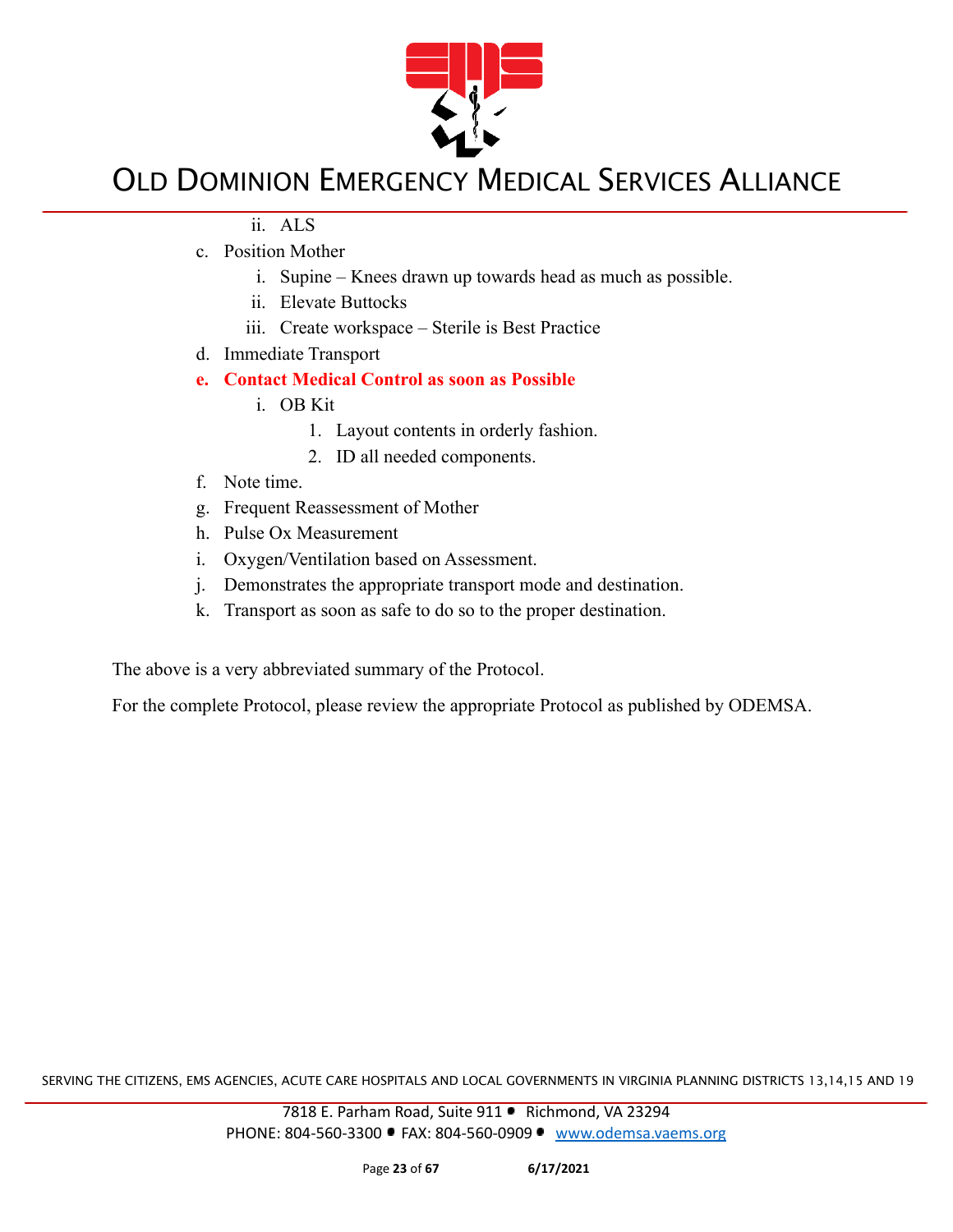

Student's and FTO's signatures below signify that the student has demonstrated sufficient working knowledge and can perform such competency and has had the opportunity to ask and has had all questions and answers provided to their level of comfort.

Competency – ODEMSA – Regional Protocols – **OB/GYN – Childbirth/Labor/Delivery – ALS - (Delivery – Breech/ Extremity Presentation)**

Student's Name and Signature – date below:

|                                        |           | Date |
|----------------------------------------|-----------|------|
| <b>Printed Name</b>                    | Signature |      |
| FTO's Name and Signature – date below: |           |      |
|                                        |           | Date |

Printed Name Signature

SERVING THE CITIZENS, EMS AGENCIES, ACUTE CARE HOSPITALS AND LOCAL GOVERNMENTS IN VIRGINIA PLANNING DISTRICTS 13,14,15 AND 19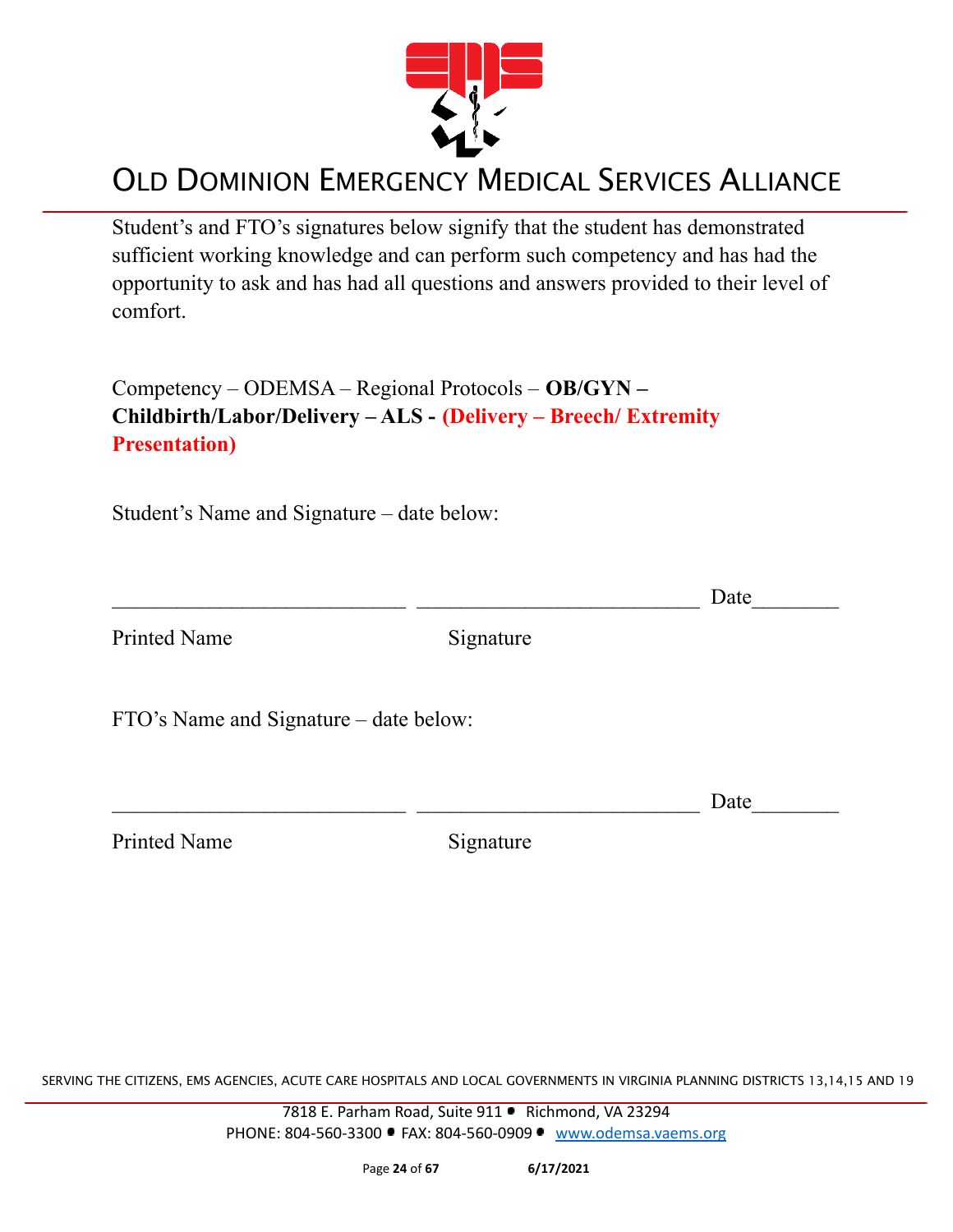

## **OB/GYN – Pregnancy-Related Emergencies – ALS (Ectopic Pregnancy/Rupture)**

#### **OVERVIEW:**

**An ectopic pregnancy** is one in which the fetus implants anywhere outside of the uterus. This can occur in the fallopian tubes, interstitial portion of the tube, horn of the uterus, cervix, abdomen, or the ovary.

Generally, the patient will begin complaining of cramping, dull abdominal pain within 3 - 5 weeks of the first missed menstrual period.

However, if the ectopic pregnancy ruptures the fallopian tube, the patient may complain of sudden, sharp abdominal pain. The pain may be concentrated on one side of the abdomen or may be generalized.

There may or may not be vaginal bleeding, as blood loss may be concealed in the pelvic cavity causing referred shoulder pain.

Blood in the peritoneal cavity may cause a blue tinge around the umbilicus, known as **Cullen's sign**.

Depending on the amount of blood loss, the patient may also exhibit signs of shock.

SERVING THE CITIZENS, EMS AGENCIES, ACUTE CARE HOSPITALS AND LOCAL GOVERNMENTS IN VIRGINIA PLANNING DISTRICTS 13,14,15 AND 19

7818 E. Parham Road, Suite 911 · Richmond, VA 23294 PHONE: 804-560-3300 FAX: 804-560-0909 [www.odemsa.vaems.org](http://www.odemsa.vaems.org)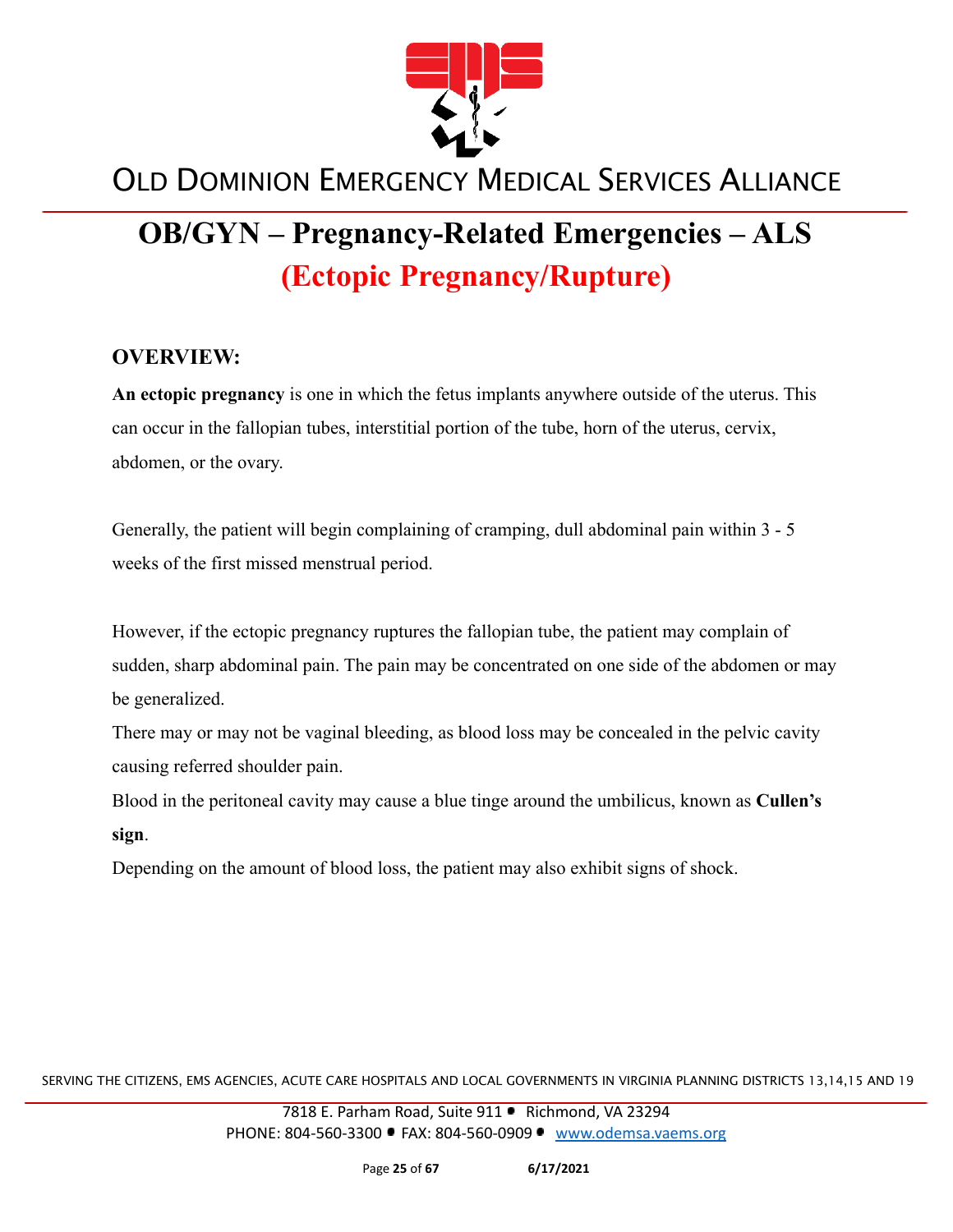

Student Can demonstrate the following competencies without prompting and can explain the clinical reasoning for each listed below:

- 1. Demonstrates proper assessment techniques / Physical skills.
	- a. Scene Survey
	- b. HPI Complete
		- i. EDC Due date
		- ii. LMP Date
		- iii. Number of living births
		- iv. Number of abortions
		- v. Number of times pregnant
		- vi. High Risk
		- vii. OB MD/Clinic/Preferred Hospital
		- viii. Routine OB Care
			- ix. Last Clinic visit
			- x. Vaginal Bleeding/Spotting
		- xi. Fetal Movement
		- xii. Multiple Gestation
		- xiii. Number of Previous Pregnancies
		- xiv. Contractions/Pain
			- 1. Time of Onset
			- 2. Where is the discomfort?
			- 3. Frequency of Pain Need to time intervals.
			- 4. Duration Need to time
	- c. Signs and Symptoms
	- d. SAMPLE
	- e. OPQRST
	- f. MOI NOI
	- g. Need for ALS.
	- h. Pulse Ox
	- i. End Tidal  $CO<sub>2</sub>$
	- j. Place on Cardiac Monitor/Obtain 12 lead EKG.

SERVING THE CITIZENS, EMS AGENCIES, ACUTE CARE HOSPITALS AND LOCAL GOVERNMENTS IN VIRGINIA PLANNING DISTRICTS 13,14,15 AND 19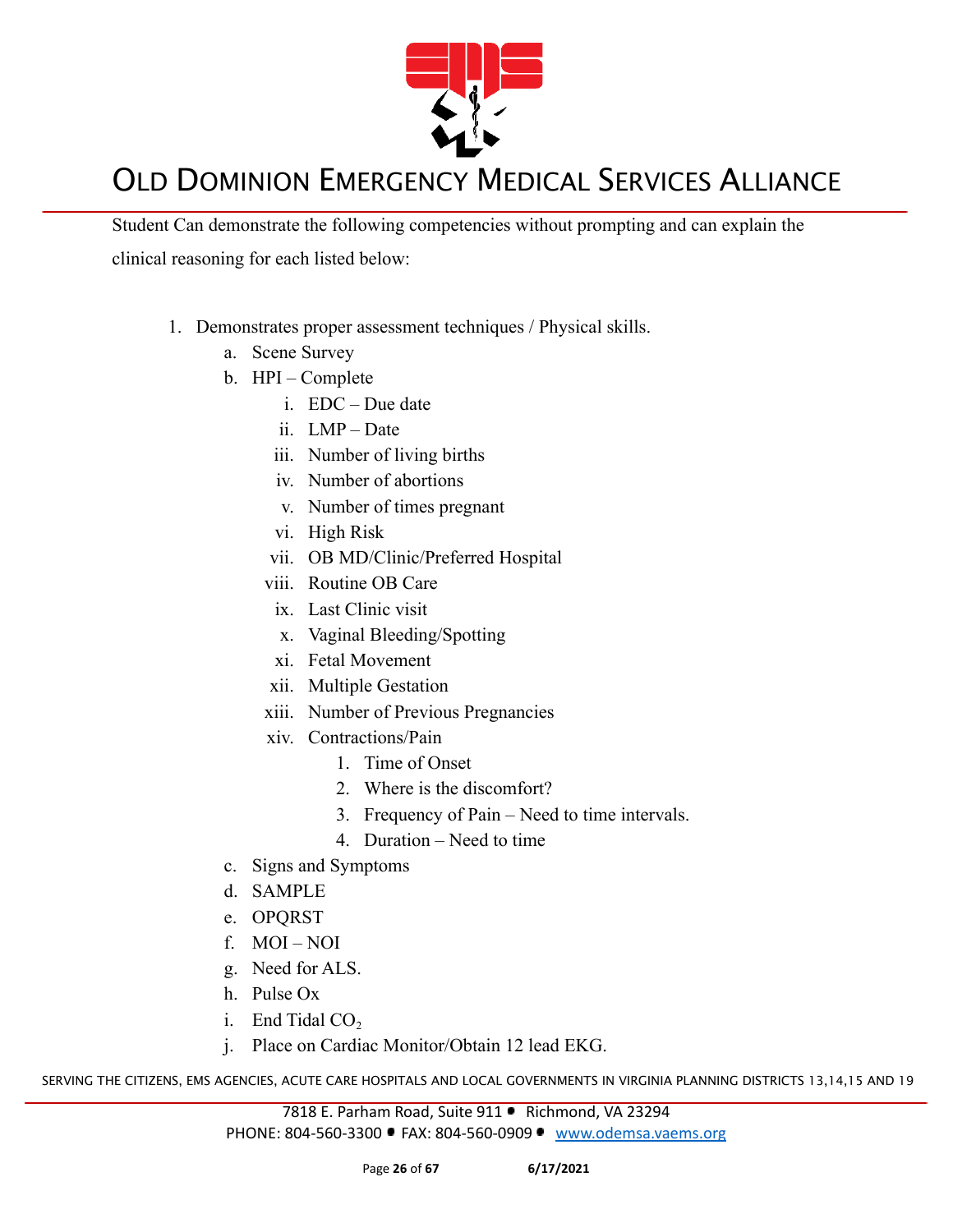

- k. IV Access
- l. Primary Assessment
	- i. XABCDE Format
- m. Life Threat Bleeding
	- i. Assessment
	- ii. Correction
- n. Airway
	- i. Assessment
	- ii. Correction
- o. Breathing
	- i. Assessment
	- ii. Correction
- p. Circulation
	- i. Assessment
	- ii. Correction
- q. Disability
	- i. Assessment
	- ii. Correction
- r. Exposure
	- i. Assessment
	- ii. Correction
- 2. Demonstrates the following skills.
	- a. Proper Physical Exam
		- i. Head to toe format
		- ii. All major body parts/systems
		- iii. Vital Signs / Documentation
	- b. Frequently assess for Vaginal Bleeding/Shock
		- i. If Shock Symptoms Present
		- ii. Refer to Shock Medical Hypotension Protocol
		- iii. ALS
	- c. Position Mother in position of comfort
	- d. Immediate Transport
	- e. Note time.

SERVING THE CITIZENS, EMS AGENCIES, ACUTE CARE HOSPITALS AND LOCAL GOVERNMENTS IN VIRGINIA PLANNING DISTRICTS 13,14,15 AND 19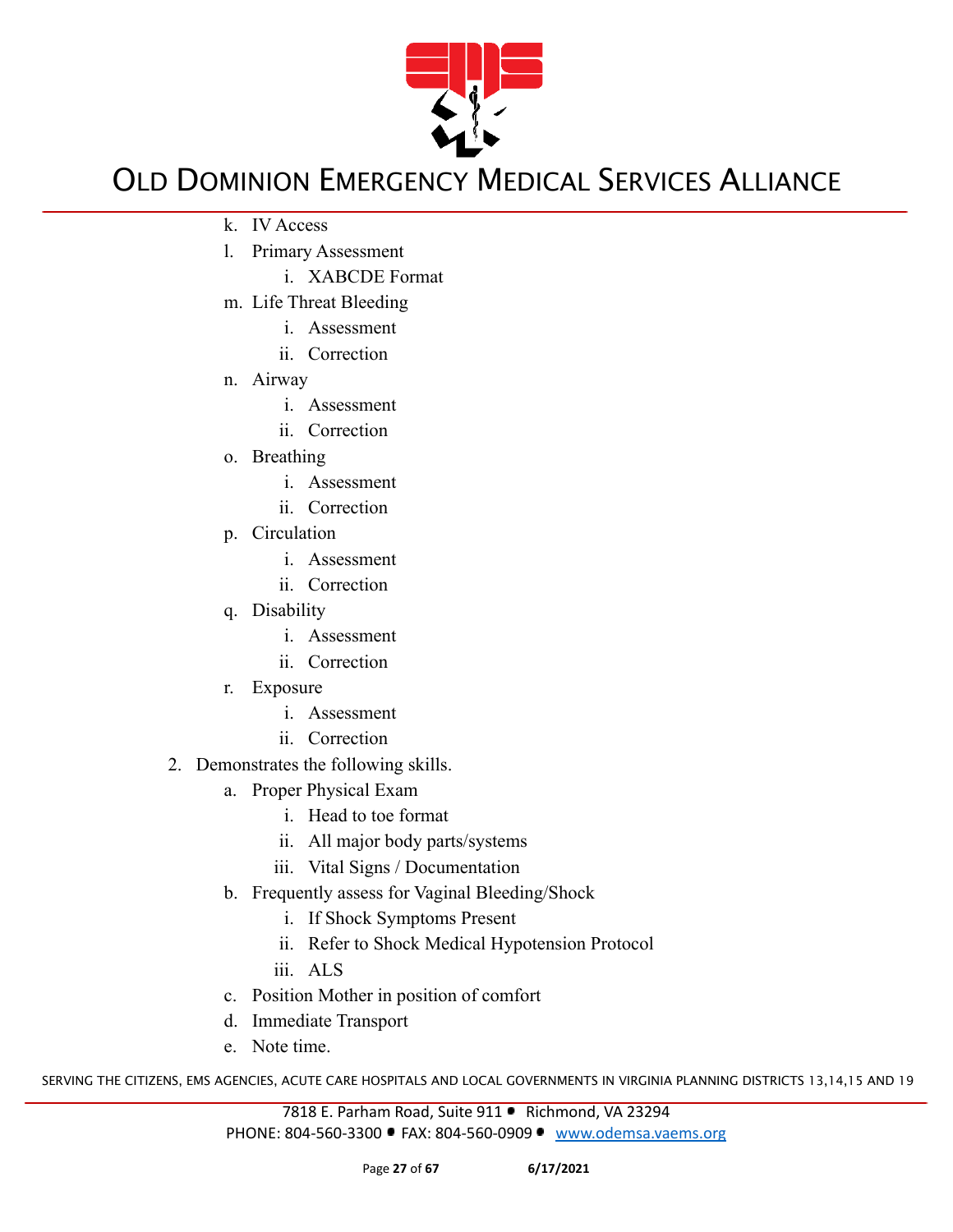

- f. Frequent Reassessment
- g. Pulse Ox Measurement
- h. Oxygen/Ventilation based on Assessment.
- i. Demonstrates the appropriate transport mode and destination.
- j. Transport as soon as safe to do so to the proper destination.

The above is a very abbreviated summary of the Protocol.

For the complete Protocol, please review the appropriate Protocol as published by ODEMSA.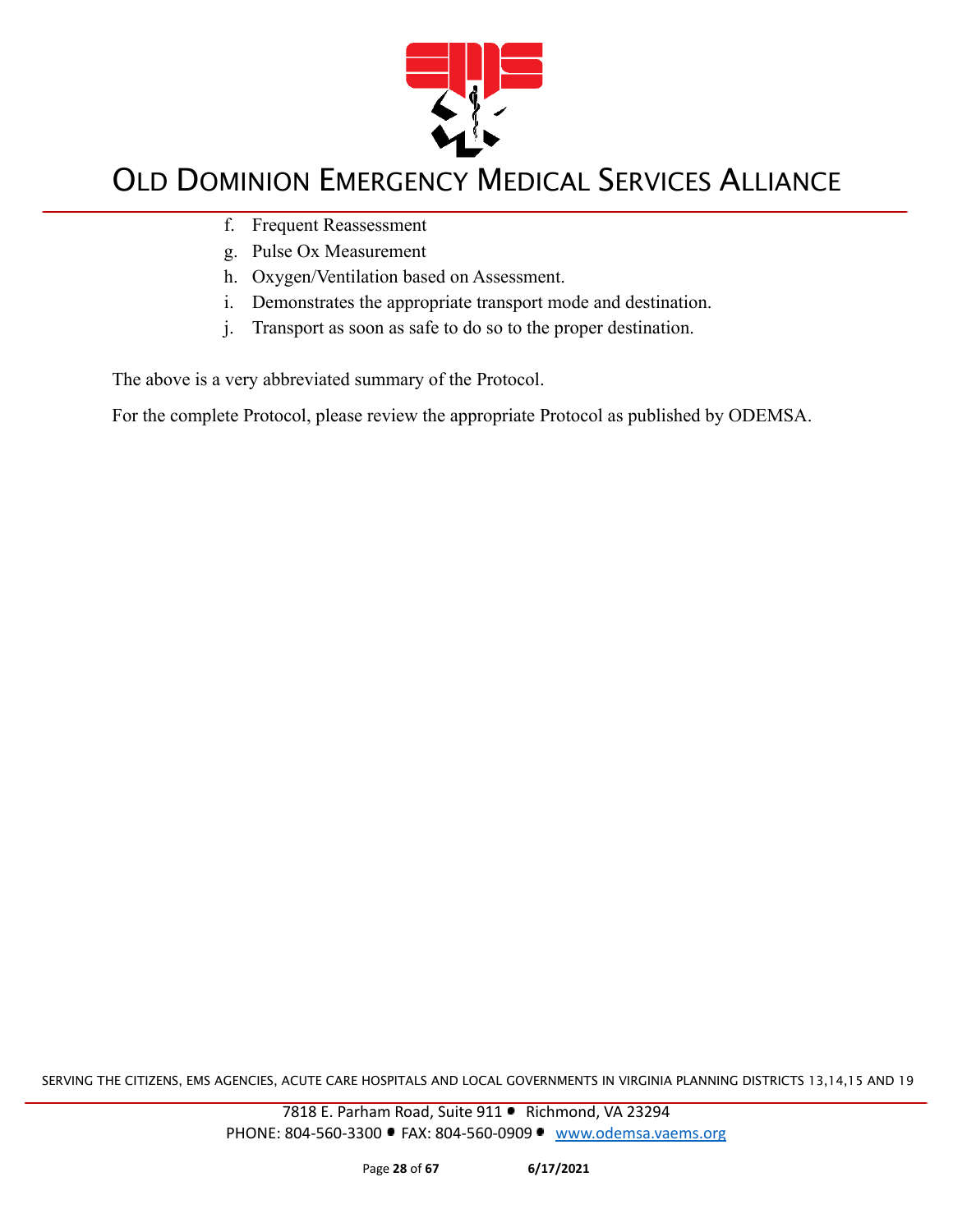

Student's and FTO's signatures below signify that the student has demonstrated sufficient working knowledge and can perform such competency and has had the opportunity to ask and has had all questions and answers provided to their level of comfort.

Competency – ODEMSA – Regional Protocols – **OB/GYN – OB/GYN –**

### **Pregnancy-Related Emergencies – ALS - (Ectopic Pregnancy/Rupture)**

Student's Name and Signature – date below:

|                                        |           | Date |
|----------------------------------------|-----------|------|
| <b>Printed Name</b>                    | Signature |      |
| FTO's Name and Signature – date below: |           |      |
|                                        |           | Date |
| <b>Printed Name</b>                    | Signature |      |
|                                        |           |      |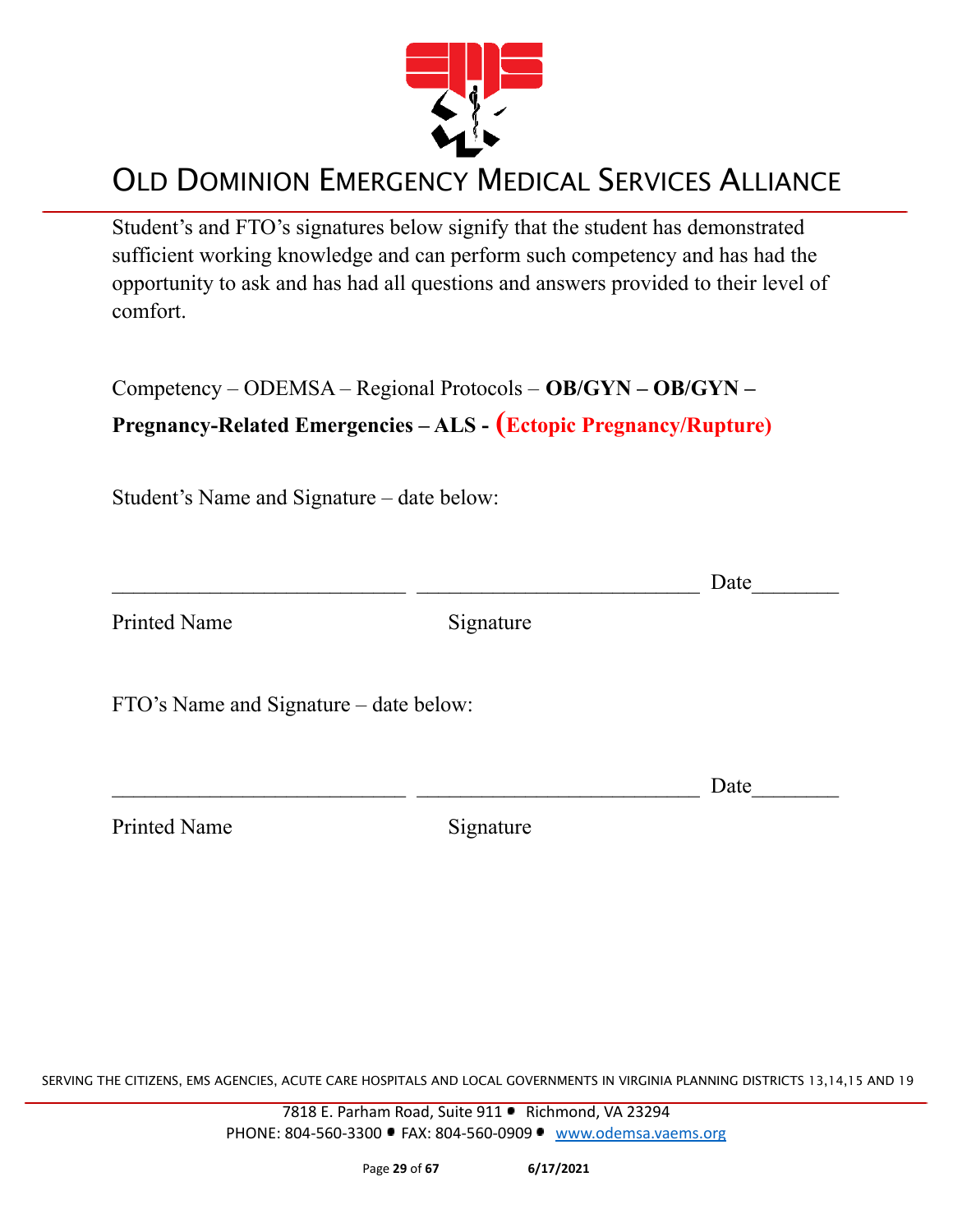

## **OB/GYN – Pregnancy-Related Emergencies – ALS (Placenta Abruptio)**

#### **OVERVIEW:**

**Abruptio placenta** (placental abruption) refers to premature separation of the normally implanted placenta from the uterine wall after the 20th week of gestation and prior to birth.

Patients with abruptio placenta typically present with bleeding, uterine contractions, and fetal distress.

A significant cause of third-trimester bleeding associated with both fetal and maternal morbidity and mortality, abruptio placenta must be considered whenever bleeding is encountered in the second half of pregnancy.

The frequency of placental abruption in the United States is approximately 1% of all pregnancies, and a severe abruption leading to fetal death occurs in 0.12% of pregnancies (1:830). This mortality rate approaches  $100\%$  when  $> 50\%$  of the placenta is involved.

Placental Abruption begins with arterial hemorrhaging into the deciduas basalis. A hematoma is formed and progresses in size causing the expanding abruption. As the abruption continues, more vessels become involved, further contributing to the expanding retro-placental hematoma.

**Abruptio placenta is a surgical emergency and should be transported without delay with interventions completed during transport.**

SERVING THE CITIZENS, EMS AGENCIES, ACUTE CARE HOSPITALS AND LOCAL GOVERNMENTS IN VIRGINIA PLANNING DISTRICTS 13,14,15 AND 19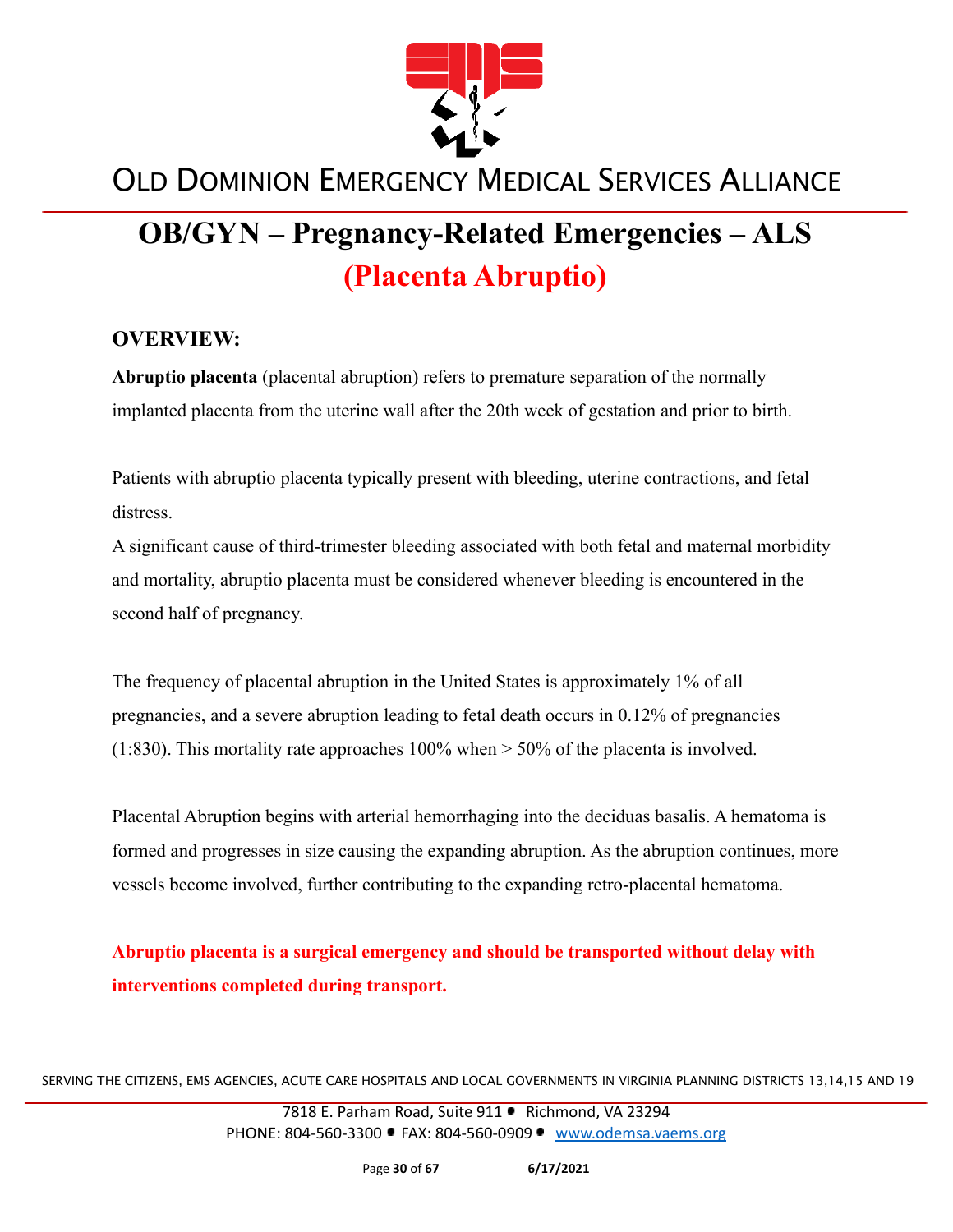

Student Can demonstrate the following competencies without prompting and can explain the clinical reasoning for each listed below:

- 1. Demonstrates proper assessment techniques / Physical skills.
	- a. Scene Survey
	- b. HPI Complete
		- i. EDC Due date
		- ii. LMP Date
		- iii. Number of living births
		- iv. Number of abortions
		- v. Number of times pregnant
		- vi. High Risk
		- vii. OB MD/Clinic/Preferred Hospital
		- viii. Routine OB Care
			- ix. Last Clinic visit
			- x. Vaginal Bleeding/Spotting
		- xi. Fetal Movement
		- xii. Multiple Gestation
		- xiii. Number of Previous Pregnancies
		- xiv. Rupture of Membranes ROM
		- xv. Contractions/Pain
			- 1. Time of Onset
			- 2. Where is the discomfort?
			- 3. Frequency of Pain Need to time intervals.
			- 4. Duration Need to time
	- c. Signs and Symptoms
	- d. SAMPLE
	- e. OPQRST
	- f. MOI NOI
	- g. Need for ALS.
	- h. Pulse Ox
	- i. End Tidal  $CO<sub>2</sub>$

SERVING THE CITIZENS, EMS AGENCIES, ACUTE CARE HOSPITALS AND LOCAL GOVERNMENTS IN VIRGINIA PLANNING DISTRICTS 13,14,15 AND 19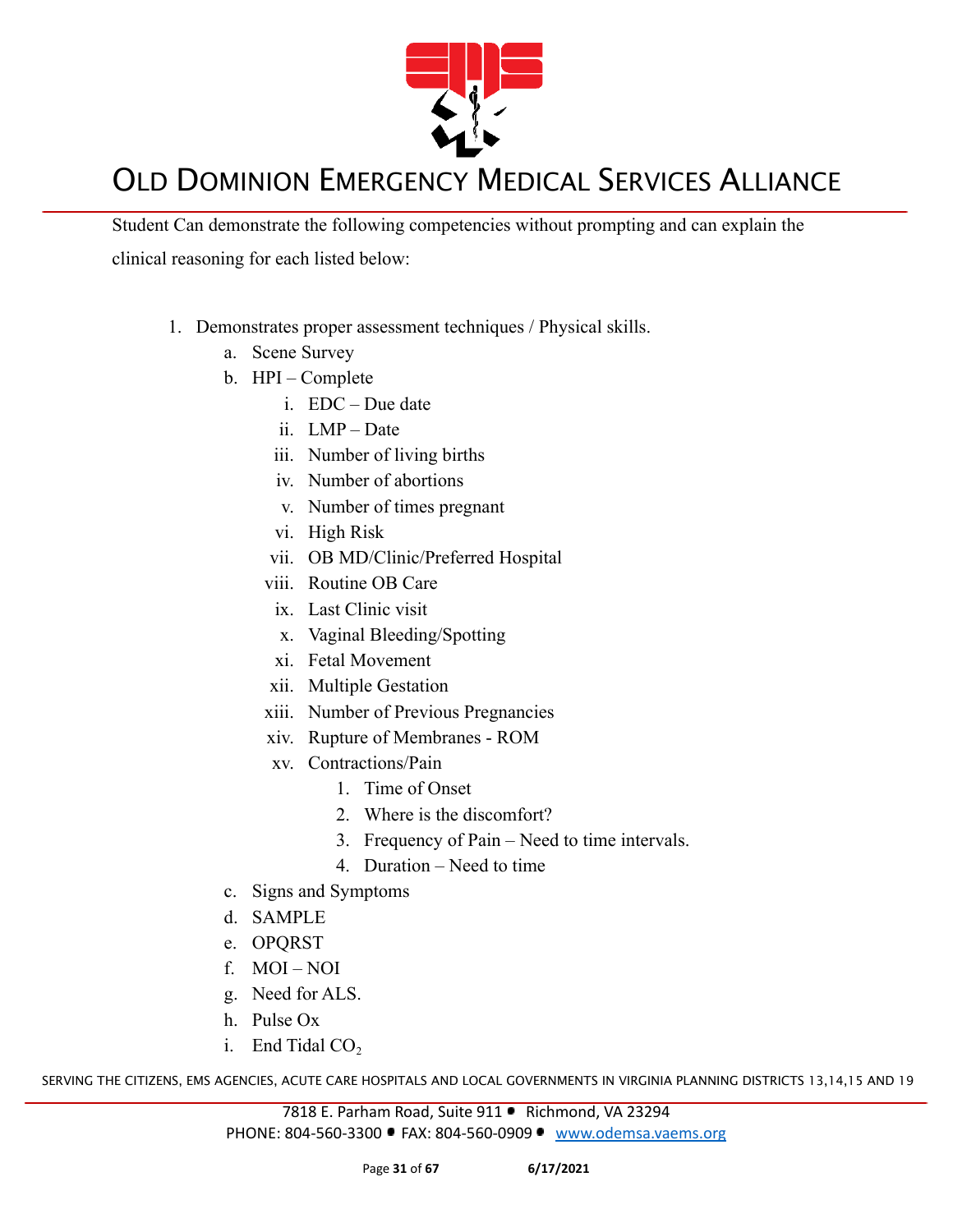

- j. Place on Cardiac Monitor/Obtain 12 lead EKG.
- k. IV Access
- l. Primary Assessment
	- i. XABCDE Format
- m. Life Threat Bleeding
	- i. Assessment
	- ii. Correction
- n. Airway
	- i. Assessment
	- ii. Correction
- o. Breathing
	- i. Assessment
	- ii. Correction
- p. Circulation
	- i. Assessment
	- ii. Correction
- q. Disability
	- i. Assessment
	- ii. Correction
- r. Exposure
	- i. Assessment
	- ii. Correction
- 2. Demonstrates the following skills.
	- a. Proper Physical Exam
		- i. Head to toe format
		- ii. All major body parts/systems
		- iii. Vital Signs / Documentation
	- b. Frequently assess for Vaginal Bleeding/Shock
		- i. If Shock Symptoms Present
			- 1. Refer to Shock Hypotension Protocol
		- ii. ALS
	- c. Position Mother in position of comfort
		- i. Preferred Position is on the Patient's Left Side if possible.

SERVING THE CITIZENS, EMS AGENCIES, ACUTE CARE HOSPITALS AND LOCAL GOVERNMENTS IN VIRGINIA PLANNING DISTRICTS 13,14,15 AND 19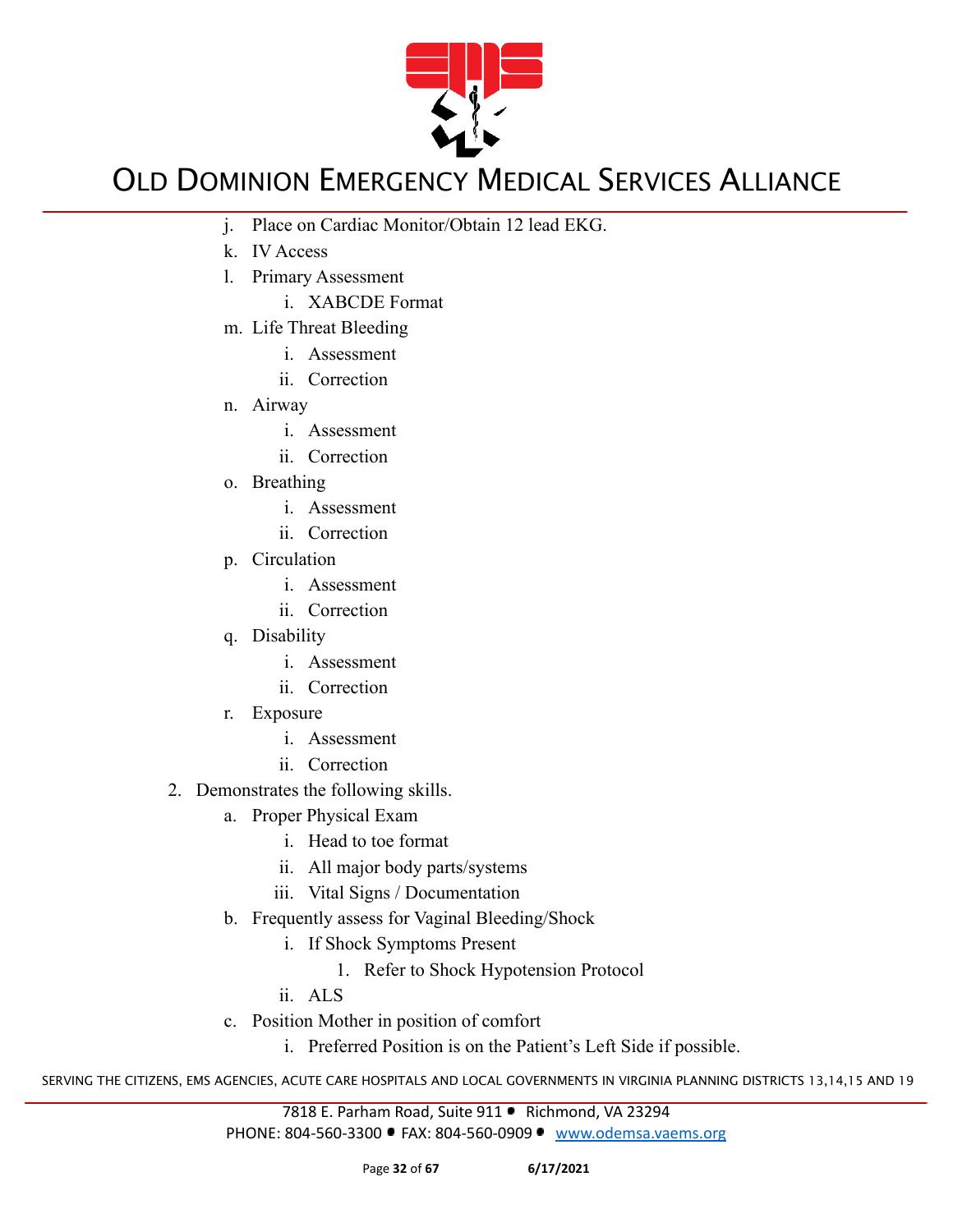

- d. Immediate Transport
- e. Frequent Reassessment
- f. Pulse Ox Measurement
- g. Oxygen/Ventilation based on Assessment.
- h. Demonstrates the appropriate transport mode and destination.
- i. Transport as soon as safe to do so to the proper destination.

The above is a very abbreviated summary of the Protocol.

For the complete Protocol, please review the appropriate Protocol as published by ODEMSA.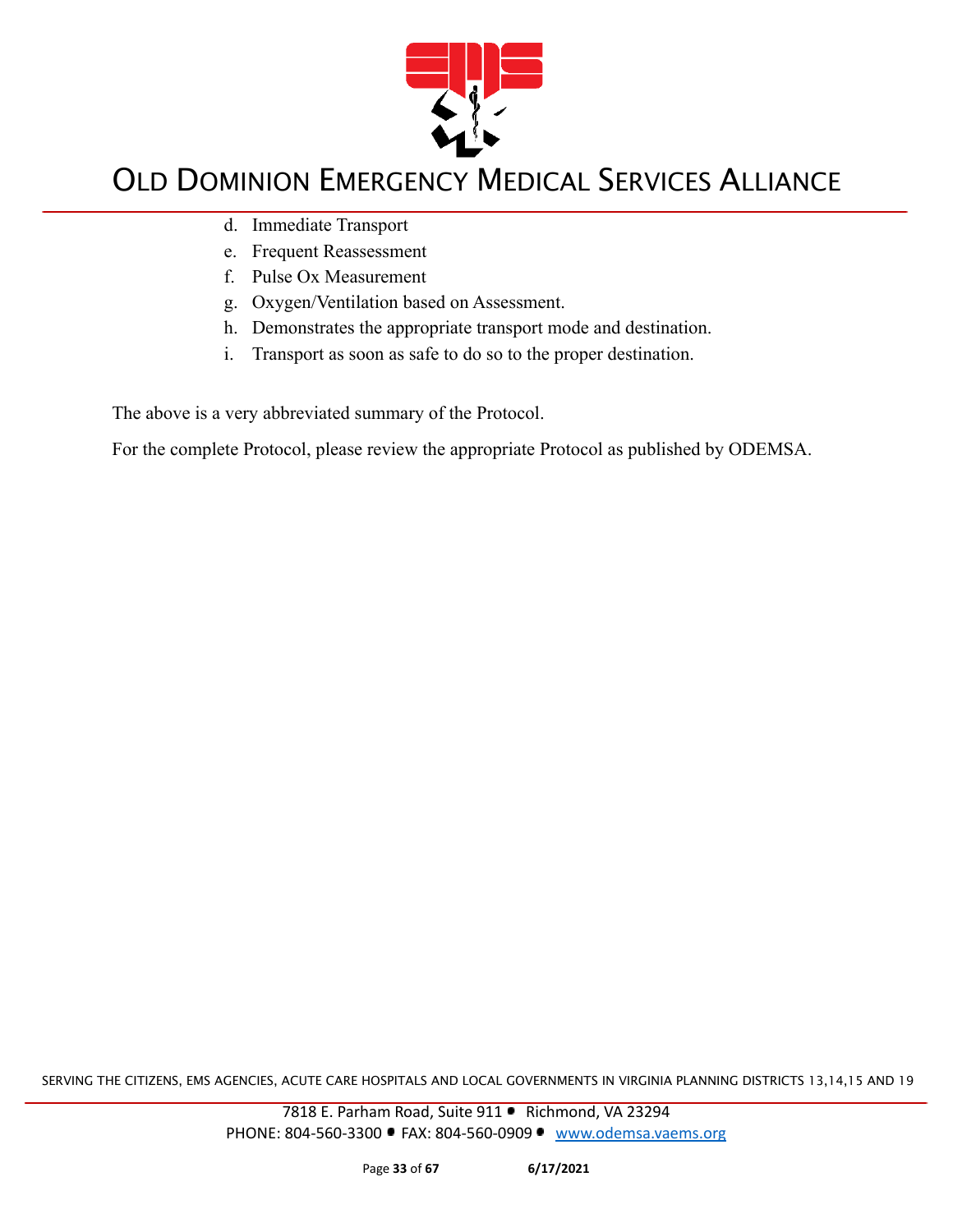

Student's and FTO's signatures below signify that the student has demonstrated sufficient working knowledge and can perform such competency and has had the opportunity to ask and has had all questions and answers provided to their level of comfort.

Competency – ODEMSA – Regional Protocols – **OB/GYN – OB/GYN – Pregnancy-Related Emergencies – ALS - (Placenta Abruptio)**

Student's Name and Signature – date below:

 $\Box$  Date Printed Name Signature FTO's Name and Signature – date below:  $\Box$  Date Printed Name Signature

SERVING THE CITIZENS, EMS AGENCIES, ACUTE CARE HOSPITALS AND LOCAL GOVERNMENTS IN VIRGINIA PLANNING DISTRICTS 13,14,15 AND 19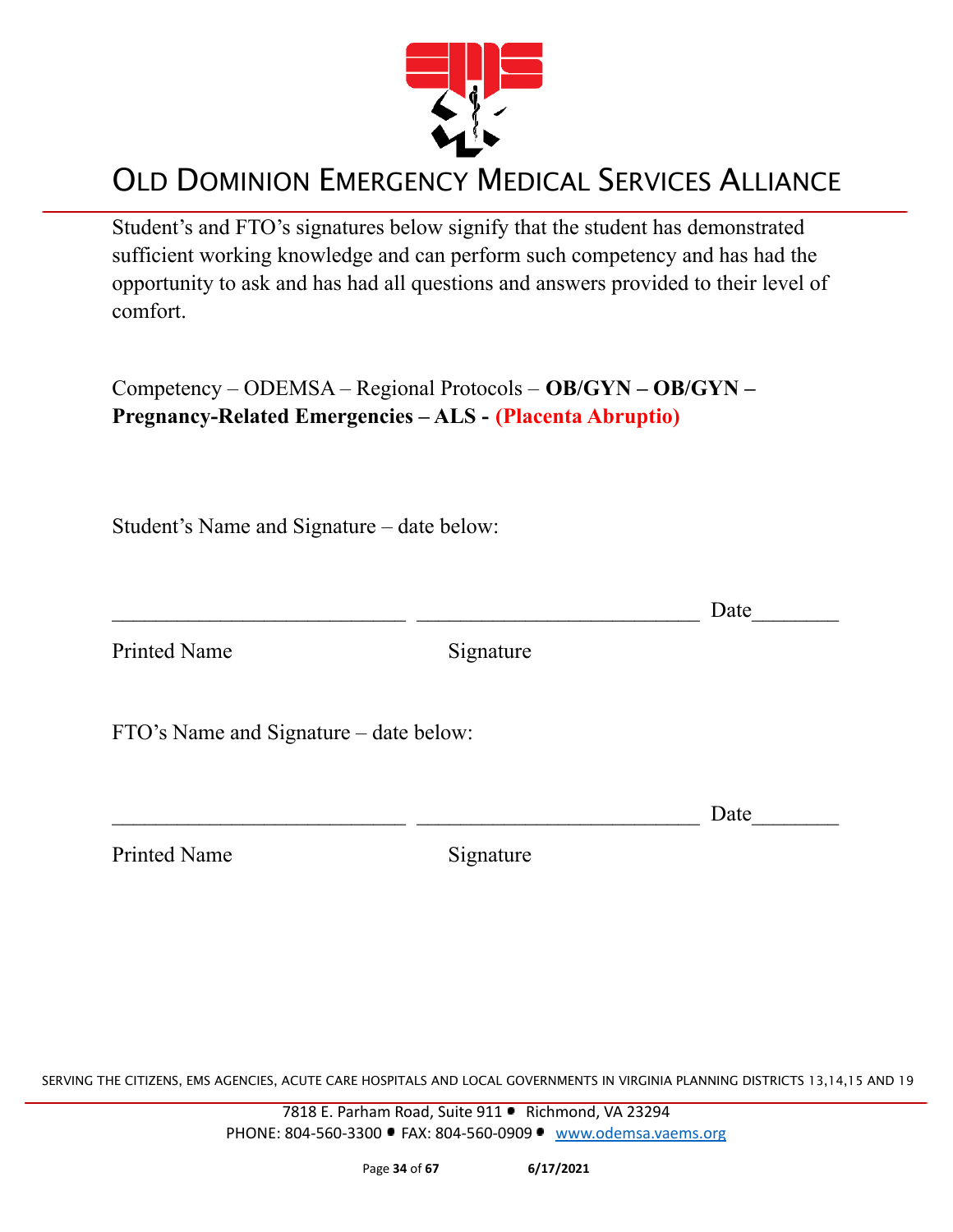

# **OB/GYN – Pregnancy-Related Emergencies – ALS (Placenta Previa)**

#### **OVERVIEW:**

**Placenta previa** is an obstetric complication that occurs in the second and third trimesters of pregnancy and accounts for 20% of vaginal bleeding during these last trimesters.

Placenta previa occurs when the placenta is implanted low in the uterus and covers the cervical canal in varying amounts.

The placenta may be marginally, partially, or completely covering the internal cervical opening.

**Risk factors** for placenta previa include prior placenta previa, first pregnancy following a cesarean delivery, multi-parity, age > 30 years, multiple gestations, prior induced abortions, and smoking.

**Abruptio placenta is an OB/GYN emergency and should be transported without delay with interventions completed during transport.**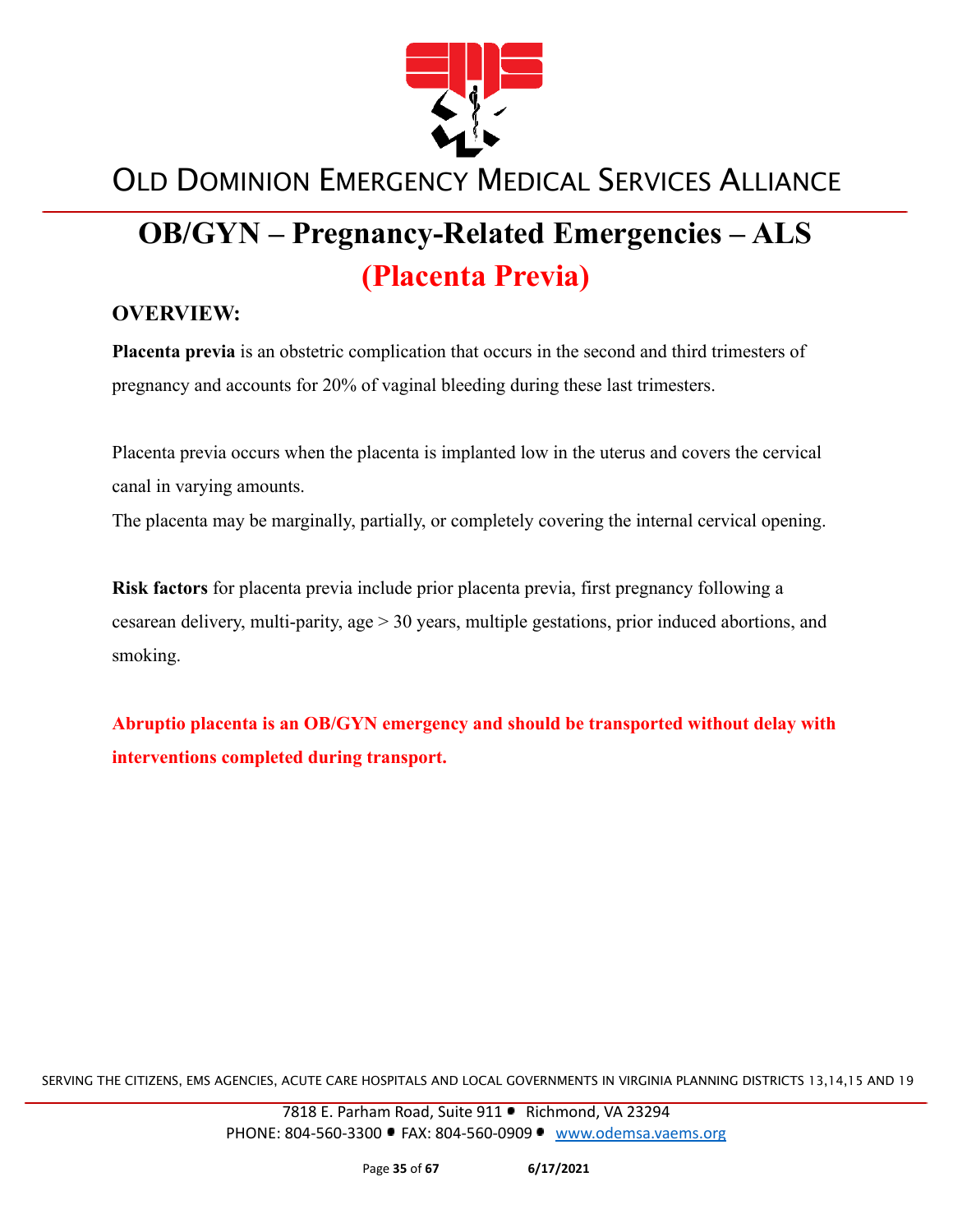

Student Can demonstrate the following competencies without prompting and can explain the clinical reasoning for each listed below:

- 1. Demonstrates proper assessment techniques / Physical skills.
	- a. Scene Survey
	- b. HPI Complete
		- i. EDC Due date
		- ii. LMP Date
		- iii. Number of living births
		- iv. Number of abortions
		- v. Number of times pregnant
		- vi. High Risk
		- vii. OB MD/Clinic/Preferred Hospital
		- viii. Routine OB Care
			- ix. Last Clinic visit
			- x. Vaginal Bleeding/Spotting
		- xi. Fetal Movement
		- xii. Multiple Gestation
		- xiii. Number of Previous Pregnancies
		- xiv. Previous Placenta Previa
		- xv. Previous Cesarean
		- xvi. Maternal Age greater than 30 years of age
		- xvii. Recent Vaginal Exam/Sexual Intercourse
		- xviii. Rupture of Membranes ROM
			- xix. Contractions/Pain
				- 1. Time of Onset
				- 2. Where is the discomfort?
				- 3. Frequency of Pain Need to time intervals.
				- 4. Duration Need to time
	- c. Signs and Symptoms
	- d. SAMPLE
	- e. OPQRST

SERVING THE CITIZENS, EMS AGENCIES, ACUTE CARE HOSPITALS AND LOCAL GOVERNMENTS IN VIRGINIA PLANNING DISTRICTS 13,14,15 AND 19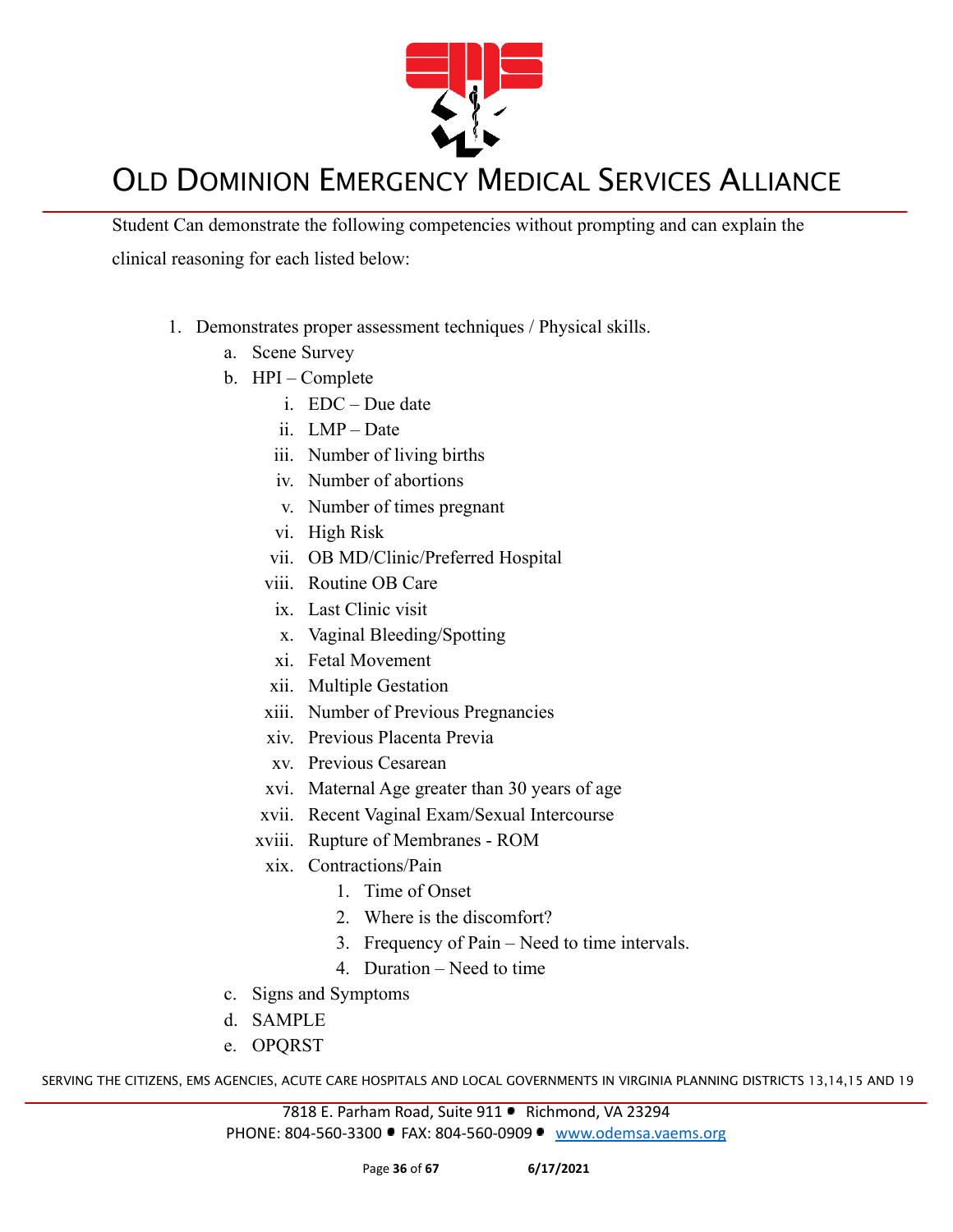

- f. MOI NOI
- g. Need for ALS.
- h. Pulse Ox
- i. End Tidal  $CO<sub>2</sub>$
- j. Place on Cardiac Monitor/Obtain 12 lead EKG.
- k. IV Access
- l. Primary Assessment
	- i. XABCDE Format
- m. Life Threat Bleeding
	- i. Assessment
	- ii. Correction
- n. Airway
	- i. Assessment
	- ii. Correction
- o. Breathing
	- i. Assessment
	- ii. Correction
- p. Circulation
	- i. Assessment
	- ii. Correction
- q. Disability
	- i. Assessment
	- ii. Correction
- r. Exposure
	- i. Assessment
	- ii. Correction
- 2. Demonstrates the following skills.
	- a. Proper Physical Exam
		- i. Head to toe format
		- ii. All major body parts/systems
		- iii. Vital Signs / Documentation
	- b. Frequently assess for Vaginal Bleeding/Shock
		- i. If Shock Symptoms Present

SERVING THE CITIZENS, EMS AGENCIES, ACUTE CARE HOSPITALS AND LOCAL GOVERNMENTS IN VIRGINIA PLANNING DISTRICTS 13,14,15 AND 19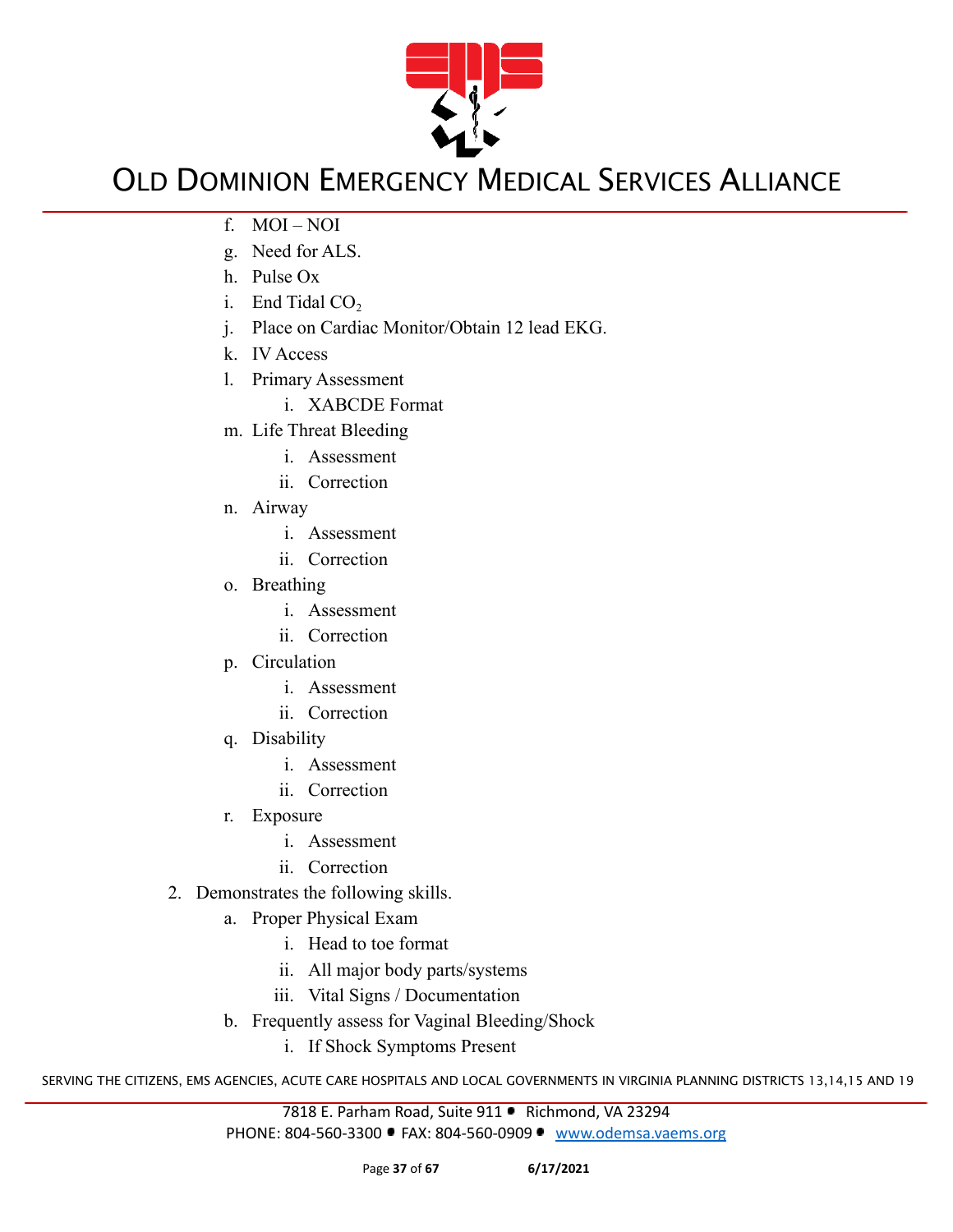

1. Refer to Shock Hypotension Protocol

ii. ALS

- c. Position Mother in position of comfort
	- i. Preferred Position is on the Patients's Left Side if possible.
- d. Immediate Transport
- e. Frequent Reassessment
- f. Pulse Ox Measurement
- g. Oxygen/Ventilation based on Assessment.
- h. Demonstrates the appropriate transport mode and destination.
- i. Transport as soon as safe to do so to the proper destination.

The above is a very abbreviated summary of the Protocol.

For the complete Protocol, please review the appropriate Protocol as published by ODEMSA.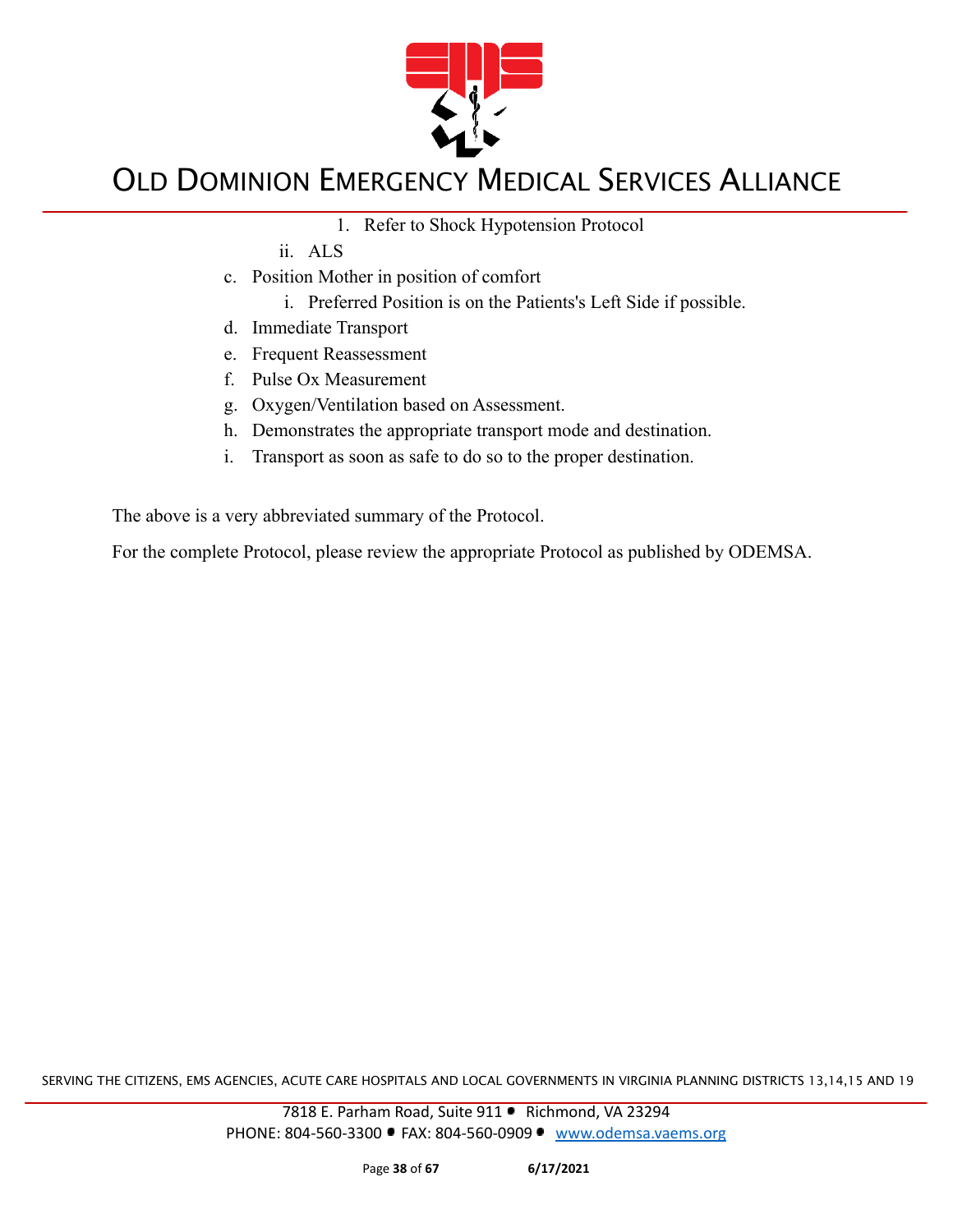

Student's and FTO's signatures below signify that the student has demonstrated sufficient working knowledge and can perform such competency and has had the opportunity to ask and has had all questions and answers provided to their level of comfort.

Competency – ODEMSA – Regional Protocols – **OB/GYN – OB/GYN – Pregnancy-Related Emergencies – ALS - (Placenta Previa)**

Student's Name and Signature – date below:

 $\Box$  Date Printed Name Signature FTO's Name and Signature – date below:  $\Box$  Date

Printed Name Signature

SERVING THE CITIZENS, EMS AGENCIES, ACUTE CARE HOSPITALS AND LOCAL GOVERNMENTS IN VIRGINIA PLANNING DISTRICTS 13,14,15 AND 19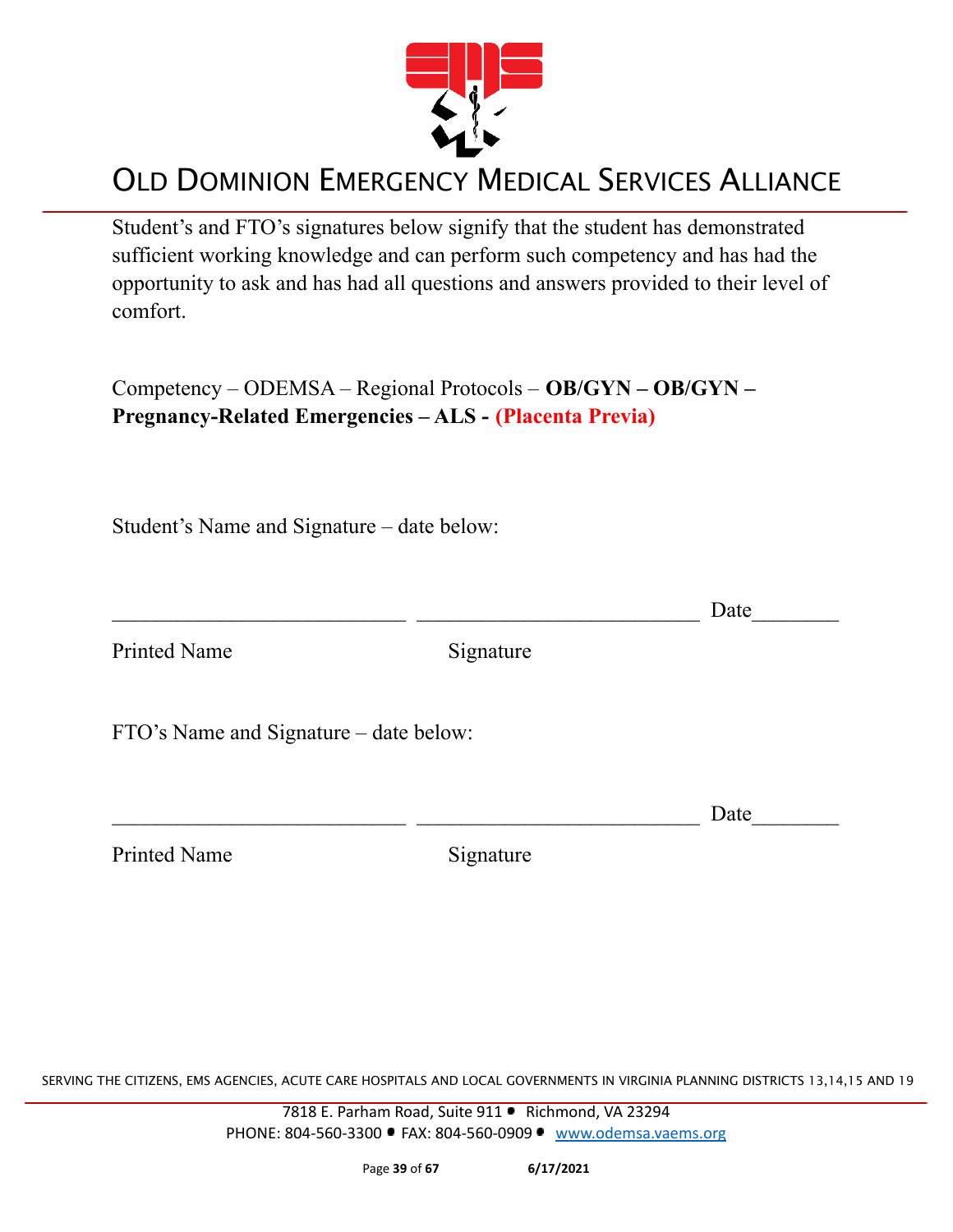

## **OB/GYN – Pregnancy-Related Emergencies – ALS (Prolapsed Umbilical Cord)**

#### **OVERVIEW:**

Although most babies are born without difficulty, complications may occur. **Umbilical Cord Prolapse (UCP)** is a condition when the umbilical cord presents through the birth canal after the amniotic sac ruptures before delivery of the head.

If the umbilical cord presents in front of the fetal presenting part and the membranes rupture, the risk that the cord will prolapse through the cervix into the vagina is significant. Occult prolapse occurs when the cord lies alongside the presenting part.

The risk is increased with abnormal fetal presentations, especially when the presenting part does not fill the lower uterine segment, as is the case with incomplete breech presentations, premature infants, and multi-parous women (mother has delivered previously).

**This presents a serious medical emergency, endangering the life of the unborn fetus.**

In this situation, the umbilical cord may get compressed against the vaginal walls by the pressure of the infant's head. As a result, the infant's supply of oxygenated blood can be cut off.

**Goal – to restore/maintain fetal circulation via the Umbilical cord by relieving pressure on the Umbilical Cord.**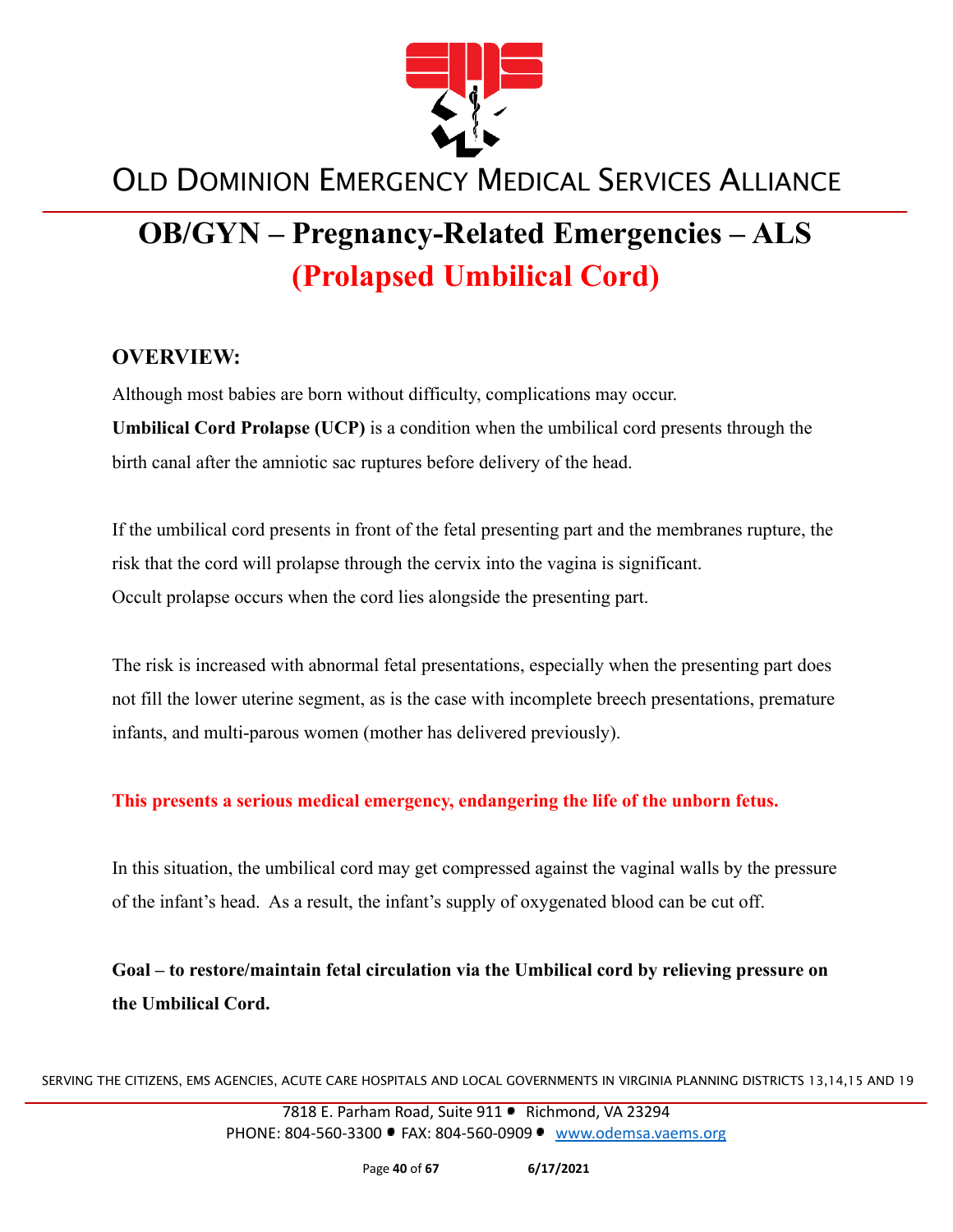

Student Can demonstrate the following competencies without prompting and can explain the clinical reasoning for each listed below:

- 1. Demonstrates proper assessment techniques / Physical skills.
	- a. Scene Survey
	- b. HPI Complete
		- i. EDC Due date
		- ii. LMP Date
		- iii. Number of living births
		- iv. Number of abortions
		- v. Number of times pregnant
		- vi. High Risk
		- vii. OB MD/Clinic/Preferred Hospital
		- viii. Routine OB Care
		- ix. Last Clinic visit
		- x. Vaginal Bleeding/Spotting
		- xi. Fetal Movement
		- xii. Multiple Gestation
		- xiii. Number of Previous Pregnancies
		- xiv. Rupture of Membranes ROM
		- xv. Contractions/Pain
			- 1. Time of Onset
			- 2. Where is the discomfort?
			- 3. Fundal Harding noted
			- 4. Frequency of Pain Need to time intervals.
			- 5. Duration Need to time
	- c. Signs and Symptoms
	- d. SAMPLE
	- e. OPQRST
	- f. MOI NOI
	- g. Pulse Ox
	- h. Need for ALS.

SERVING THE CITIZENS, EMS AGENCIES, ACUTE CARE HOSPITALS AND LOCAL GOVERNMENTS IN VIRGINIA PLANNING DISTRICTS 13,14,15 AND 19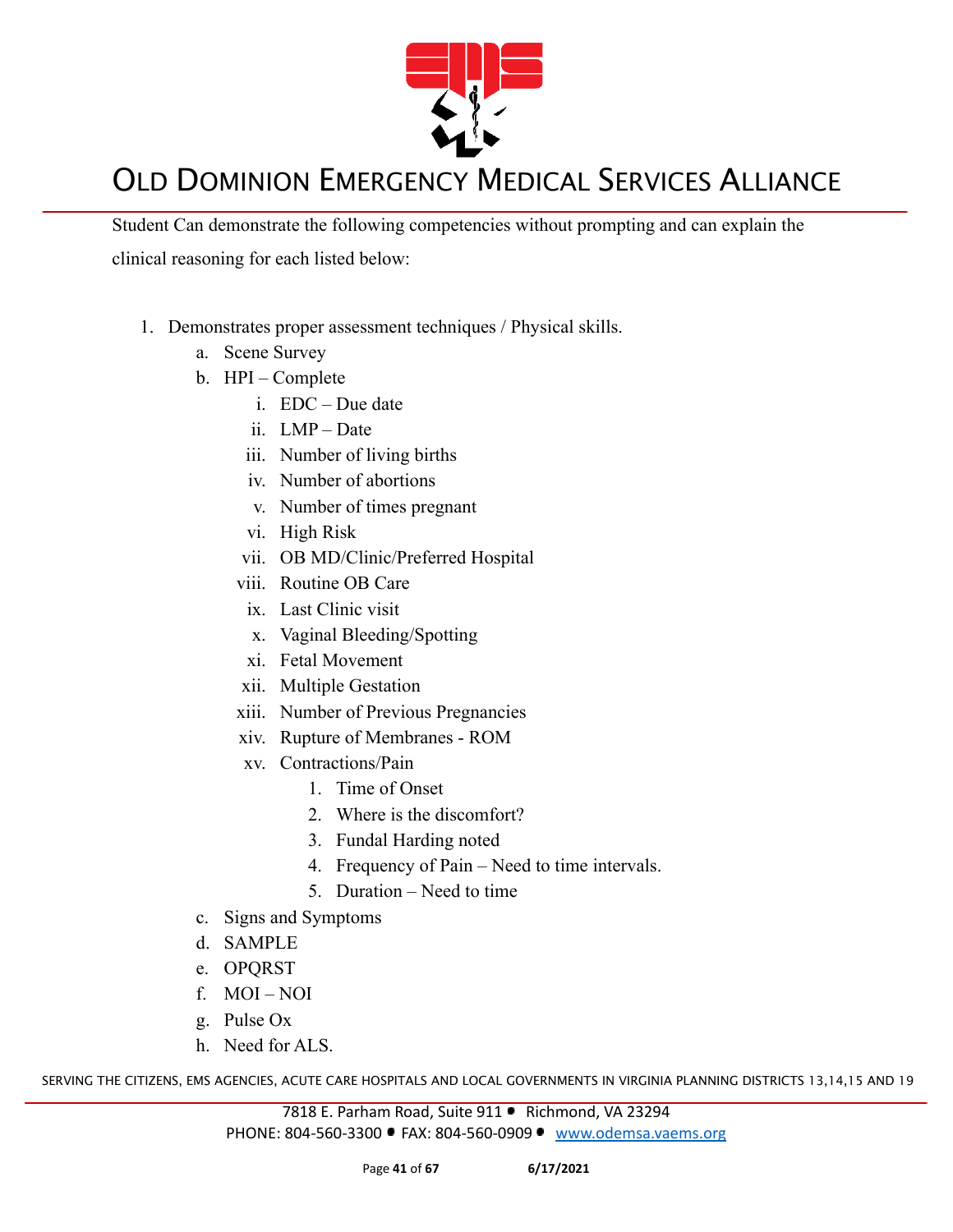

- i. End Tidal  $CO<sub>2</sub>$
- j. Place on Cardiac Monitor/Obtain 12 lead EKG.
- k. IV Access
- l. Primary Assessment
	- i. XABCDE Format
- m. Life Threat Bleeding
	- i. Assessment
	- ii. Correction
- n. Airway
	- i. Assessment
	- ii. Correction
- o. Breathing
	- i. Assessment
	- ii. Correction
- p. Circulation
	- i. Assessment
	- ii. Correction
- q. Disability
	- i. Assessment
	- ii. Correction
- r. Exposure
	- i. Assessment
	- ii. Correction
- 2. Demonstrates the following skills.
	- a. Proper Physical Exam
		- i. Head to toe format
		- ii. All major body parts/systems
		- iii. Vital Signs / Documentation
	- b. Frequently assess for Crowning/Vaginal Bleeding/Shock
		- i. If shock develops follow the appropriate Shock Protocol
	- c. If Delivery is imminent
		- i. Position Mother

#### **1. Place Mother in Knee to Chest Position**

SERVING THE CITIZENS, EMS AGENCIES, ACUTE CARE HOSPITALS AND LOCAL GOVERNMENTS IN VIRGINIA PLANNING DISTRICTS 13,14,15 AND 19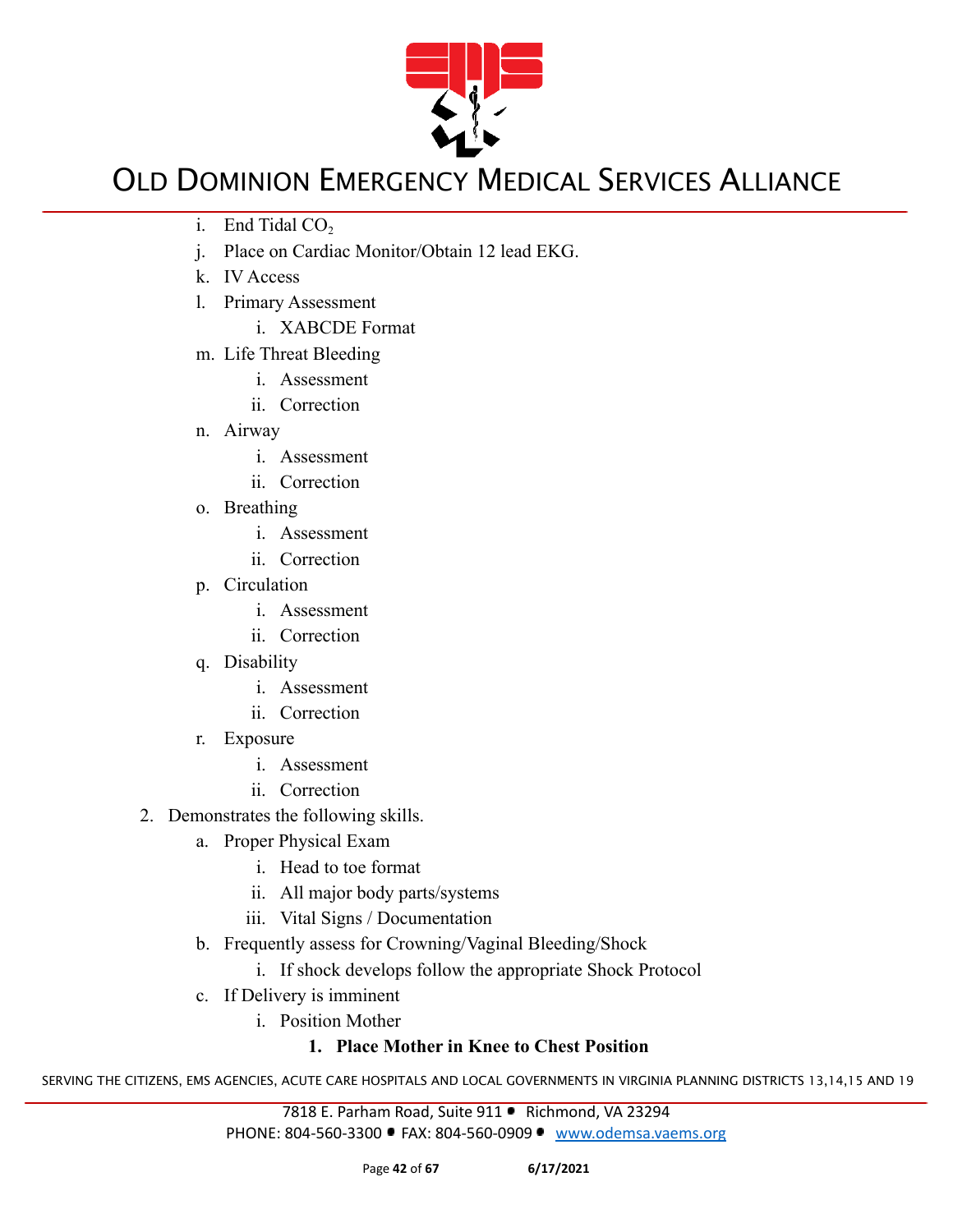

- **2. Facedown on the Stretcher**
- **3. Elevate Buttocks**
- 4. Determine position of Umbilical Cord Move if needed.
	- **a. Immediate Transport**
	- b. ALS
	- c. Cord Visible Upon Exam/Externally
		- i. **2 Gloved** Fingers to reduce pressure on the cord to maintain pulsatile sensation of the cord.
		- **ii. This MUST BE Maintained until Arrival at Hospital and care assumed by Hospital Staff.**
		- iii. Keep Cord Warm and Moist
		- **iv. Place Mother in Knee to Chest Position**
		- v. Early Contact with Medical Control/Hospital
	- d. Note time.
- d. Pulse Ox Measurement
- e. Oxygen/Ventilation based on Assessment.
- f. Demonstrates the appropriate transport mode and destination.
- g. Transport as soon as safe to do so to the proper destination.

The above is a very abbreviated summary of the Protocol.

For the complete Protocol, please review the appropriate Protocol as published by ODEMSA.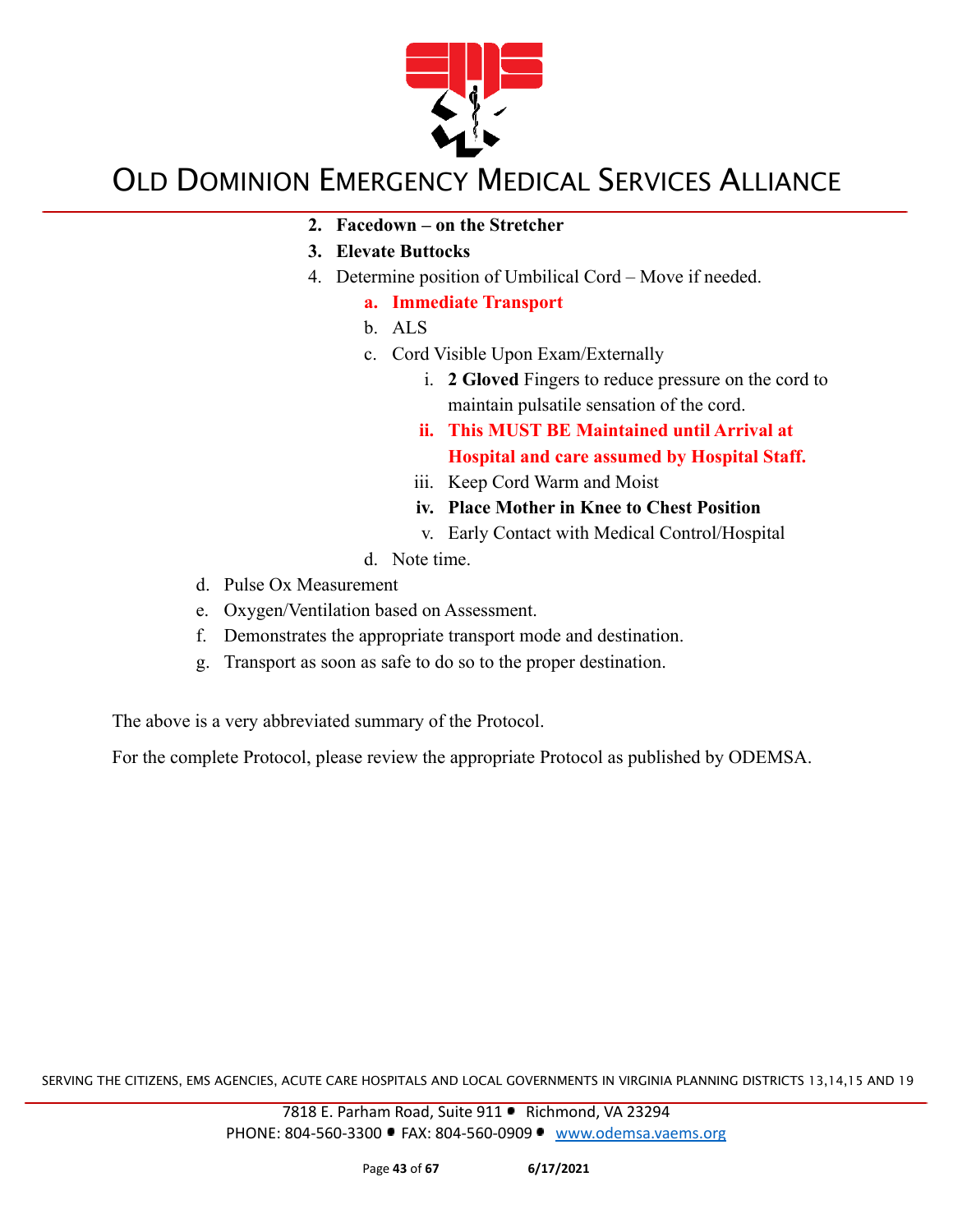

Student's and FTO's signatures below signify that the student has demonstrated sufficient working knowledge and can perform such competency and has had the opportunity to ask and has had all questions and answers provided to their level of comfort.

Competency – ODEMSA – Regional Protocols – **OB/GYN – OB/GYN – Pregnancy-Related Emergencies – ALS - (Prolapsed Umbilical Cord)**

Student's Name and Signature – date below:

|                                        |           | Date |
|----------------------------------------|-----------|------|
| <b>Printed Name</b>                    | Signature |      |
| FTO's Name and Signature – date below: |           |      |
|                                        |           | Date |
| <b>Printed Name</b>                    | Signature |      |

SERVING THE CITIZENS, EMS AGENCIES, ACUTE CARE HOSPITALS AND LOCAL GOVERNMENTS IN VIRGINIA PLANNING DISTRICTS 13,14,15 AND 19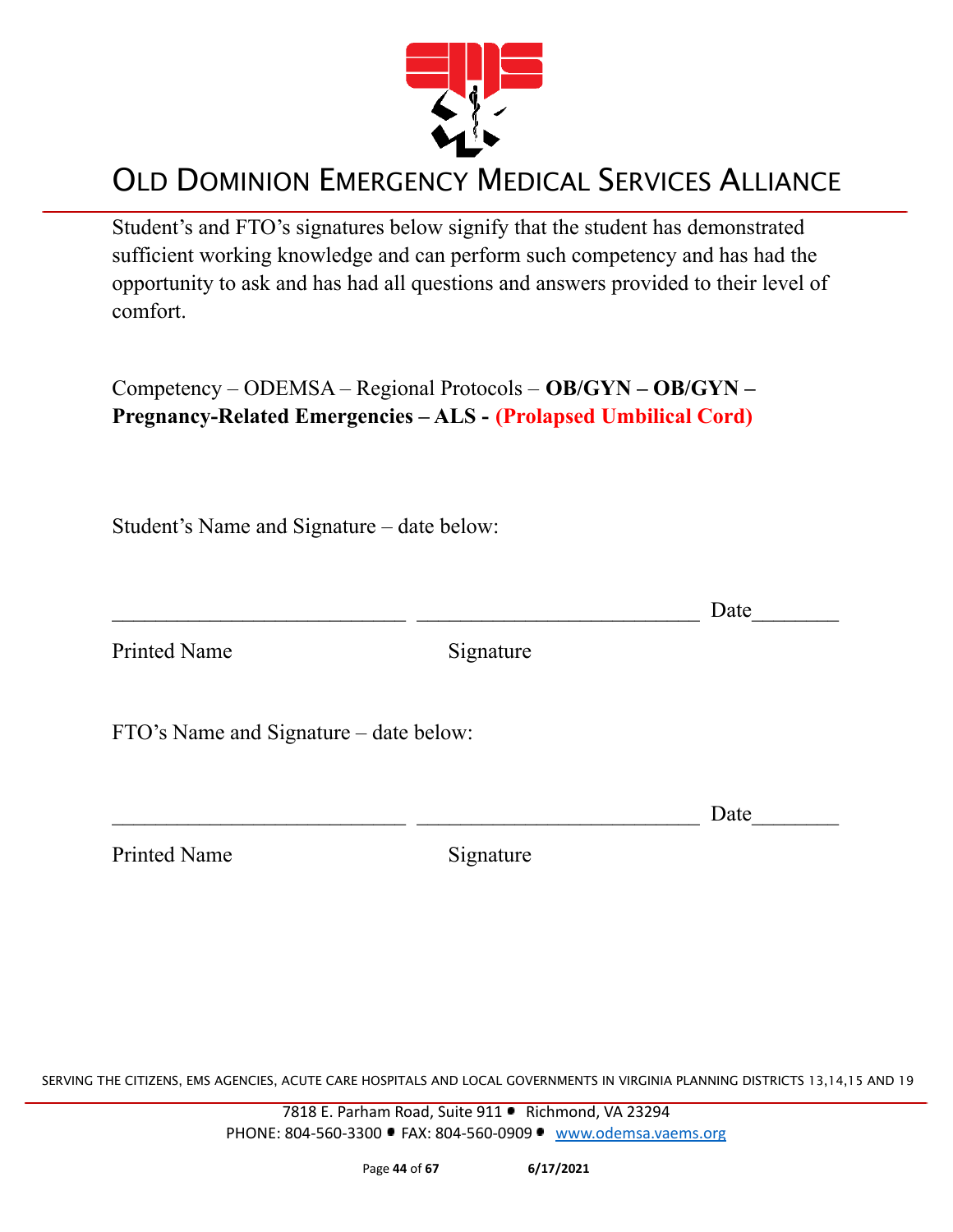

## **OB/GYN – Pregnancy-Related Emergencies – ALS (Hypertension/Eclampsia/HELLPS)**

#### **OVERVIEW:**

**Pre-eclampsia** is characterized by elevated BP, proteinuria, and edema after the 20th week of pregnancy in a patient who previously has been normal in these respects.

The risk of pre-eclampsia/eclampsia is thought to continue through six (6) weeks post-partum. Unless the pre-eclamptic process is halted, seizure activity (eclampsia) may occur. Once the first eclamptic seizure occurs, the infant / fetal mortality rate soars.

### **Once the seizure process is established, the ultimate patient outcome can be coma and death.**

The actual cause of the disease process is unknown.

**HELLP Syndrome (HELLPS)** is a variant of severe PIH in which hematologic abnormalities exist with severe pre-eclampsia or eclampsia.

**HELLP** is an acronym for **H**emolysis, **E**levated **L**iver enzymes, and **L**ow **P**latelets, which are the hallmark signs of this syndrome.

**Definitive treatment can only be accomplished through the delivery of the fetus(es).**

SERVING THE CITIZENS, EMS AGENCIES, ACUTE CARE HOSPITALS AND LOCAL GOVERNMENTS IN VIRGINIA PLANNING DISTRICTS 13,14,15 AND 19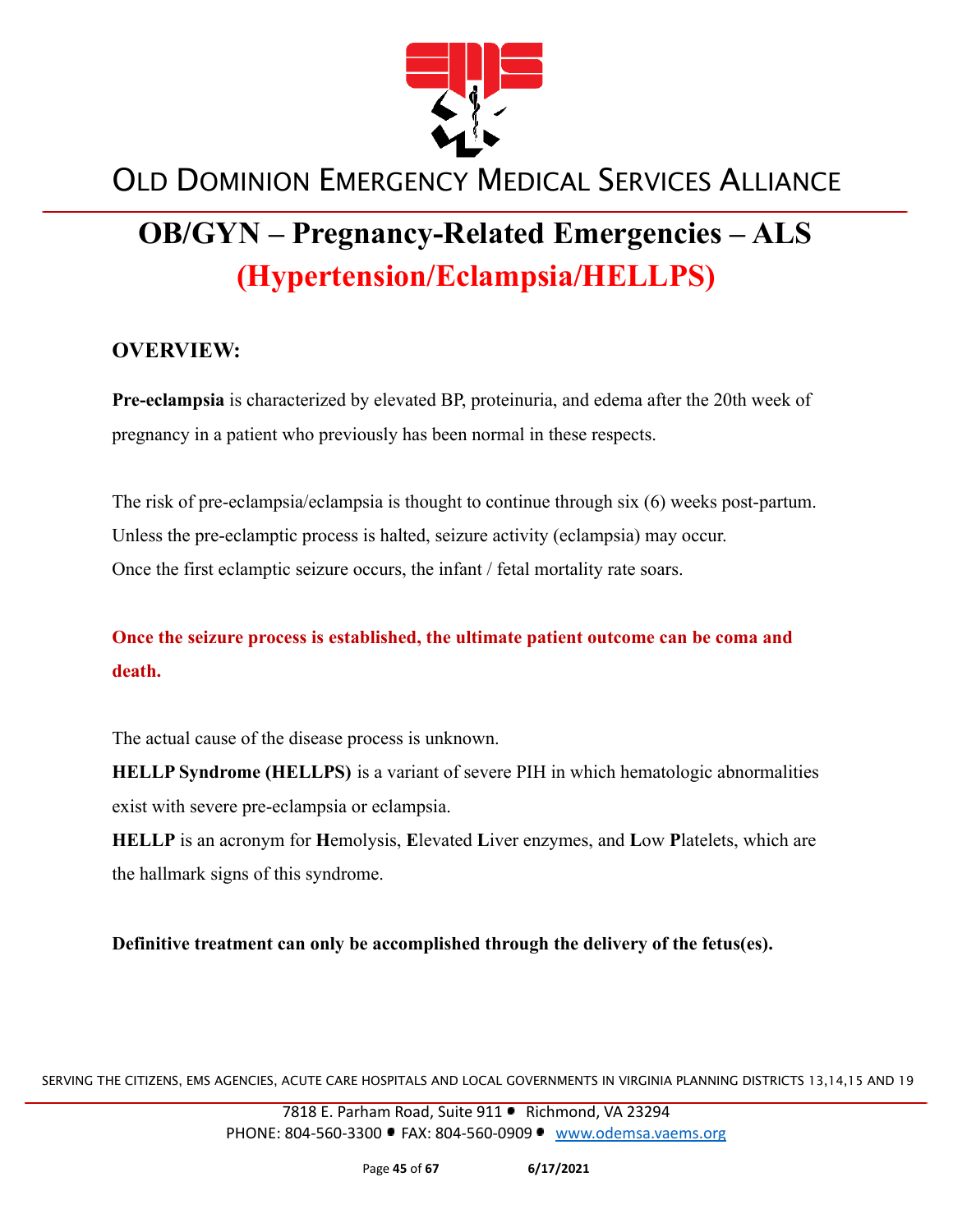

Student Can demonstrate the following competencies without prompting and can explain the clinical reasoning for each listed below:

- 1. Demonstrates proper assessment techniques / Physical skills.
	- a. Scene Survey
	- b. HPI Complete
		- i. EDC Due date
		- ii. LMP Date
		- iii. Number of living births
		- iv. Number of abortions
		- v. Number of times pregnant
		- vi. High Risk
		- vii. OB MD/Clinic/Preferred Hospital
		- viii. Routine OB Care
		- ix. Last Clinic visit
		- x. Vaginal Bleeding/Spotting
		- xi. Fetal Movement
		- xii. Multiple Gestation
		- xiii. Number of Previous Pregnancies
		- xiv. Rupture of Membranes ROM
		- xv. Edema
		- xvi. Headache
		- xvii. Visual Disturbances/Visual Changes
		- xviii. Hypertension
		- xix. Hyperreflexia
		- xx. Seizures
		- xxi. Contractions/Pain
			- 1. Time of Onset
			- 2. Where is the discomfort?
			- 3. Fundal Harding noted
			- 4. Frequency of Pain Need to time intervals.
			- 5. Duration Need to time

SERVING THE CITIZENS, EMS AGENCIES, ACUTE CARE HOSPITALS AND LOCAL GOVERNMENTS IN VIRGINIA PLANNING DISTRICTS 13,14,15 AND 19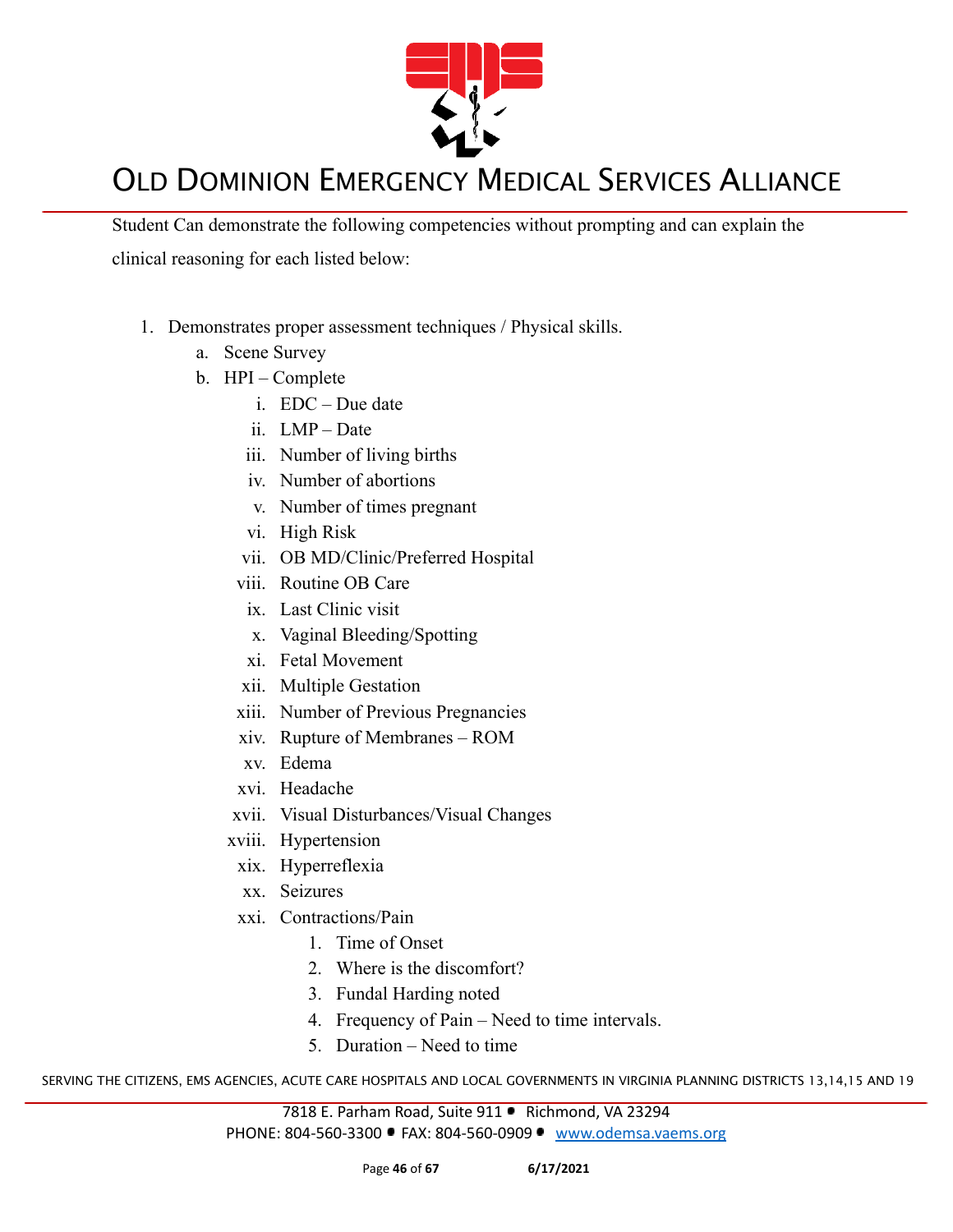

- c. Signs and Symptoms
- d. SAMPLE
- e. OPQRST
- f. MOI NOI
- g. Pulse Ox
- h. Need for ALS.
- **i. Patient is not to Physically exert No ambulation EMS Must do all moving of the Patient.**
- j. Primary Assessment
	- i. XABCDE Format
- k. Life Threat Bleeding
	- i. Assessment
	- ii. Correction
- l. Airway
	- i. Assessment
	- ii. Correction
- m. Breathing
	- i. Assessment
	- ii. Correction
- n. Circulation
	- i. Assessment
	- ii. Correction
- o. Disability
	- i. Assessment
	- ii. Correction
- p. Exposure
	- i. Assessment
	- ii. Correction
- 2. Demonstrates the following skills.
	- a. Proper Physical Exam
		- i. Head to toe format
		- ii. All major body parts/systems
		- iii. Vital Signs / Documentation

SERVING THE CITIZENS, EMS AGENCIES, ACUTE CARE HOSPITALS AND LOCAL GOVERNMENTS IN VIRGINIA PLANNING DISTRICTS 13,14,15 AND 19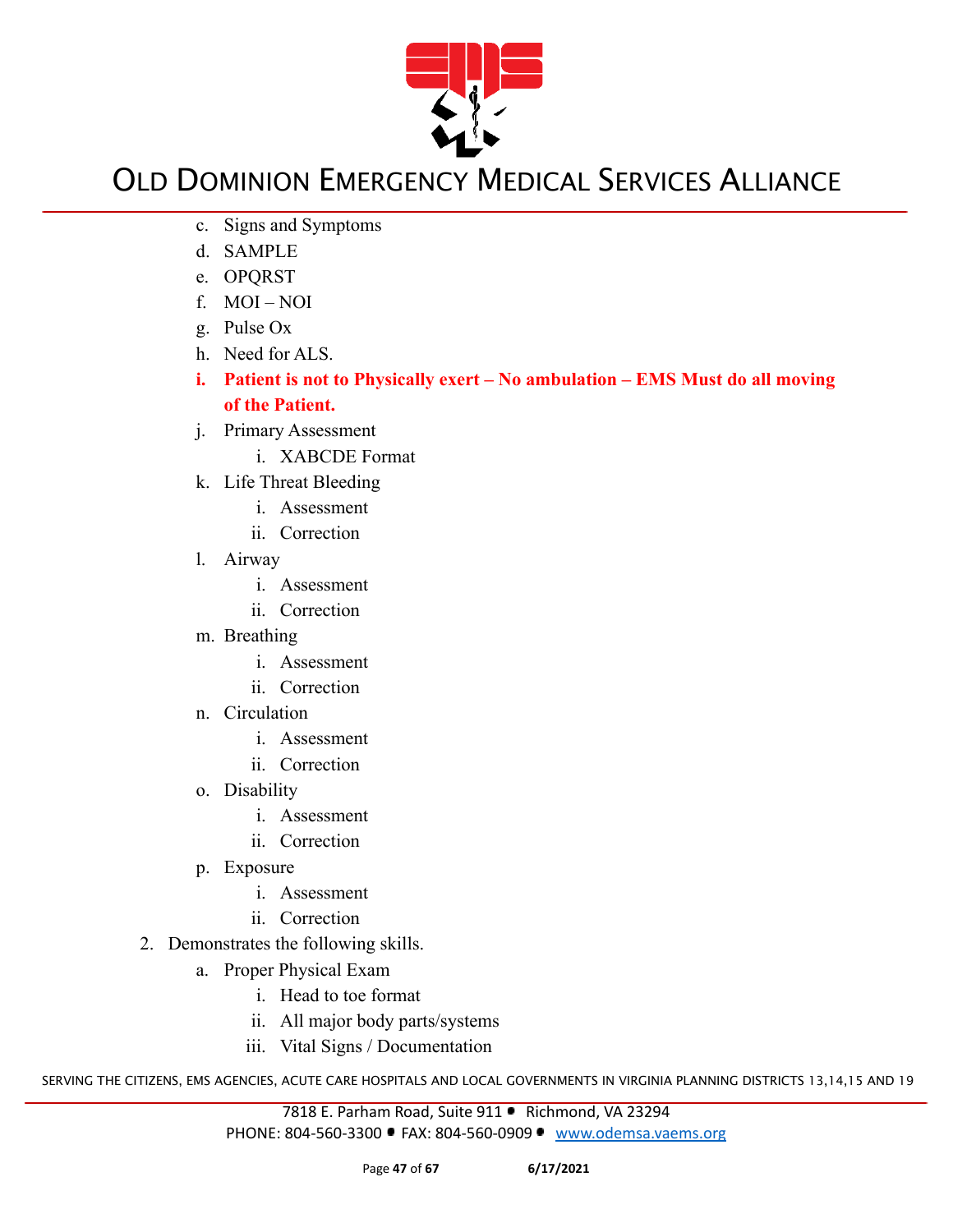

- b. If shock develops follow the appropriate Shock Protocol
- c. Obtain Blood Glucose
	- i. Treat based on Assessment/Test Results
- d. If Seizure occurs
	- i. Magnesium Sulfate 2-4 Gm IV over 5-10 mins 4 Gm is preferred dose
	- ii. Maintain Airway/Ventilation
	- iii. Immediate Transport
	- iv. If seizure continues
		- 1. Benzodiazepine
	- v. Refer to the Seizure Protocol.
- e. Pulse Ox Measurement
- f. Oxygen/Ventilation based on Assessment.
- g. Demonstrates the appropriate transport mode and destination.
- h. Transport as soon as safe to do so to the proper destination.

The above is a very abbreviated summary of the Protocol.

For the complete Protocol, please review the appropriate Protocol as published by ODEMSA.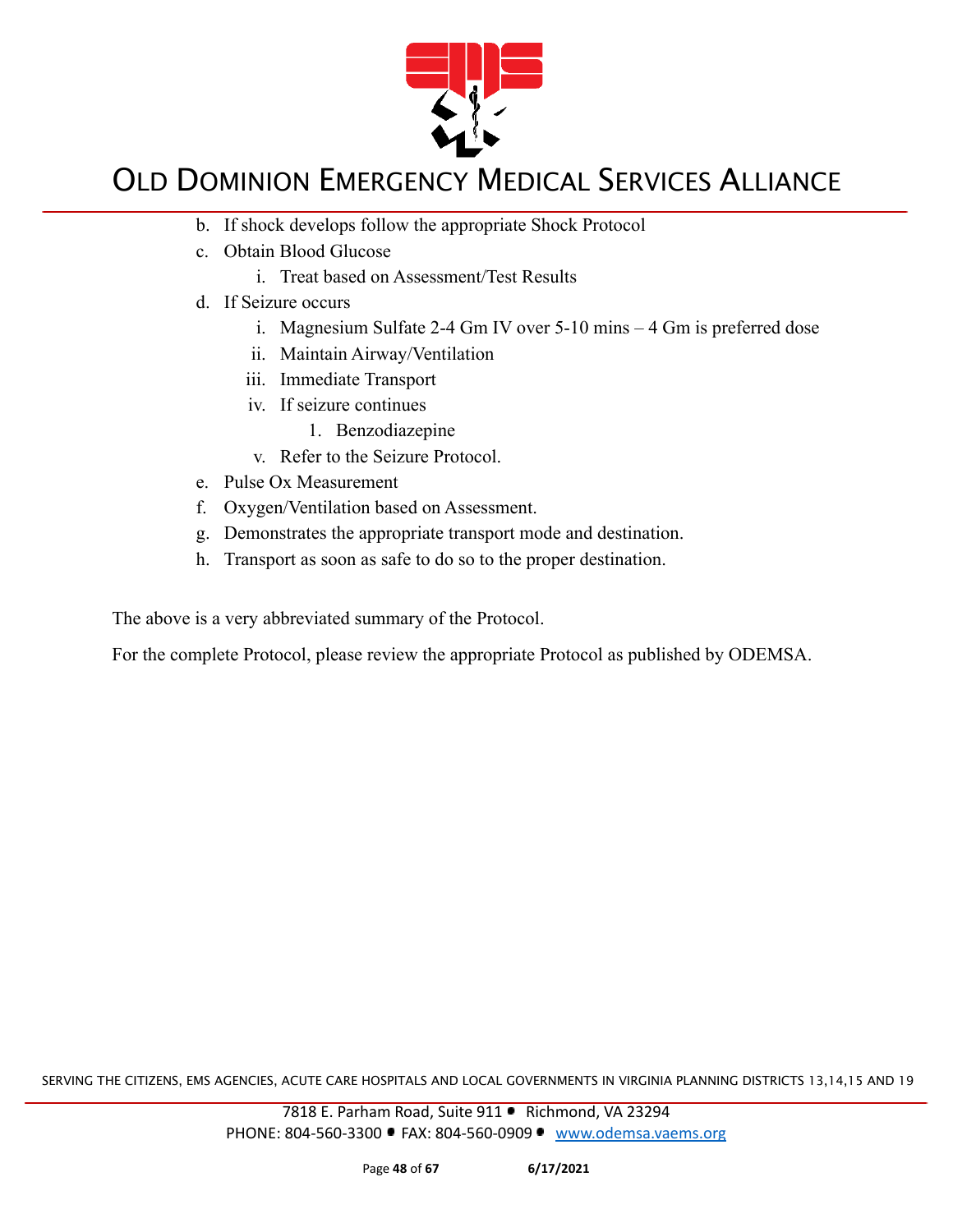

Student's and FTO's signatures below signify that the student has demonstrated sufficient working knowledge and can perform such competency and has had the opportunity to ask and has had all questions and answers provided to their level of comfort.

Competency – ODEMSA – Regional Protocols – **OB/GYN – OB/GYN – Pregnancy-Related Emergencies – ALS - (Hypertension/Eclampsia/HELLPS)**

Student's Name and Signature – date below:

|                                        |           | Date |
|----------------------------------------|-----------|------|
| <b>Printed Name</b>                    | Signature |      |
| FTO's Name and Signature – date below: |           |      |
|                                        |           | Date |
| <b>Printed Name</b>                    | Signature |      |
|                                        |           |      |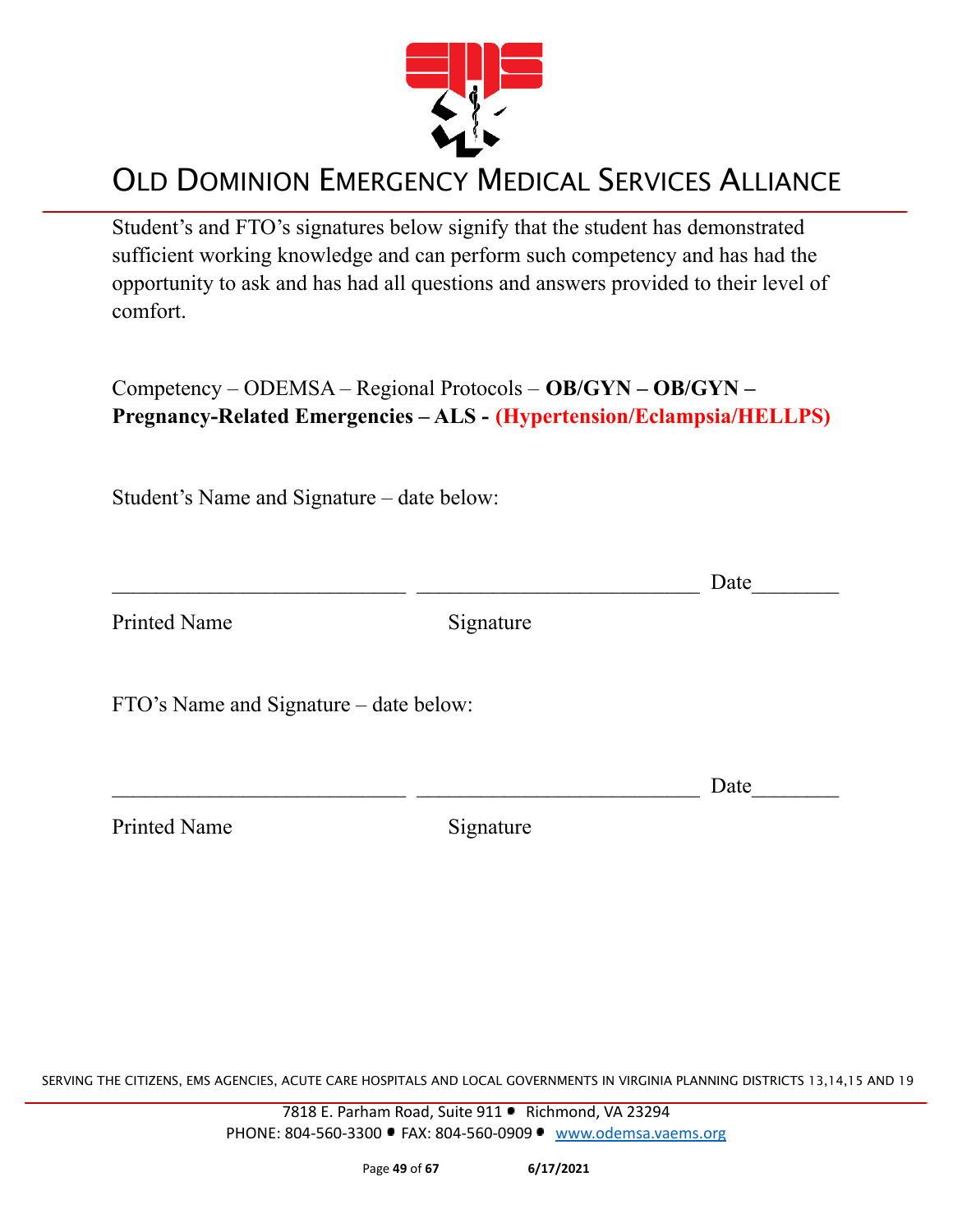

# **OB/GYN – Pregnancy-Related Emergencies – ALS (Premature Rupture of Membranes (PROM))**

### **OVERVIEW:**

**Premature Rupture of Membranes (PROM)** is the leakage of amniotic fluid at least one (1) hour before the onset of labor.

This can occur at any gestational age and occurs in approximately 10% of all pregnancies.

The exact cause of PROM is not known and can lead to premature labor, umbilical cord prolapse, and intrauterine infection.

The patient usually reports a gush of fluid from the vagina. There may also be a continual leak of fluid, suggestive of a small tear in the amniotic sac.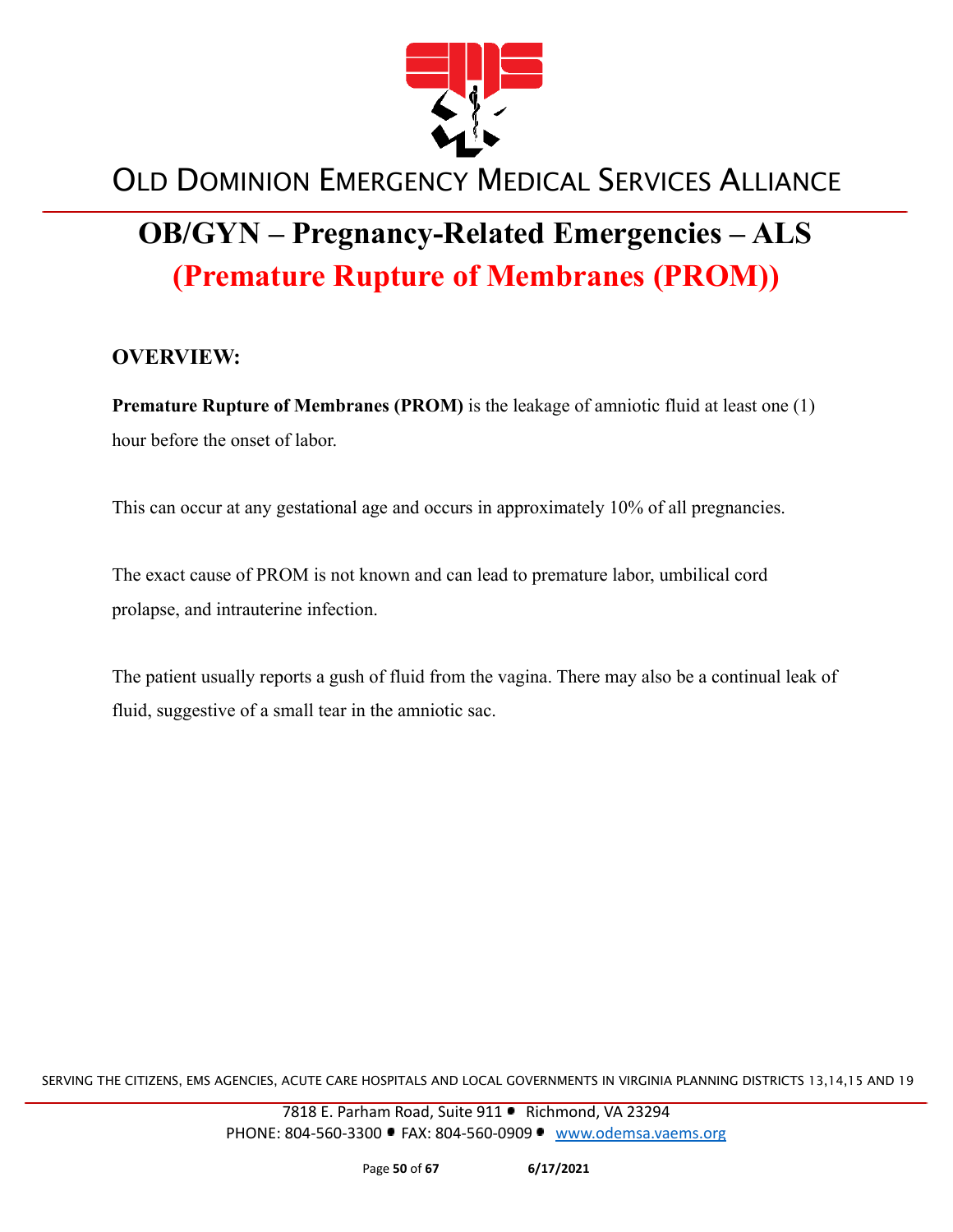

Student Can demonstrate the following competencies without prompting and can explain the clinical reasoning for each listed below:

- 1. Demonstrates proper assessment techniques / Physical skills.
	- a. Scene Survey
	- b. HPI Complete
		- i. EDC Due date
		- ii. LMP Date
		- iii. Number of living births
		- iv. Number of abortions
		- v. Number of times pregnant
		- vi. High Risk
		- vii. OB MD/Clinic/Preferred Hospital
		- viii. Routine OB Care
		- ix. Last Clinic visit
		- x. Vaginal Bleeding/Spotting
		- xi. Fetal Movement
		- xii. Multiple Gestation
		- xiii. Number of Previous Pregnancies
		- xiv. Rupture of Membranes ROM
		- xv. Edema
		- xvi. Hypertension
		- xvii. External Vaginal Drainage
		- xviii. Contractions/Pain
			- 1. Time of Onset
			- 2. Where is the discomfort?
			- 3. Fundal Harding noted
			- 4. Frequency of Pain Need to time intervals.
			- 5. Duration Need to time
	- c. Signs and Symptoms
	- d. SAMPLE
	- e. OPQRST

SERVING THE CITIZENS, EMS AGENCIES, ACUTE CARE HOSPITALS AND LOCAL GOVERNMENTS IN VIRGINIA PLANNING DISTRICTS 13,14,15 AND 19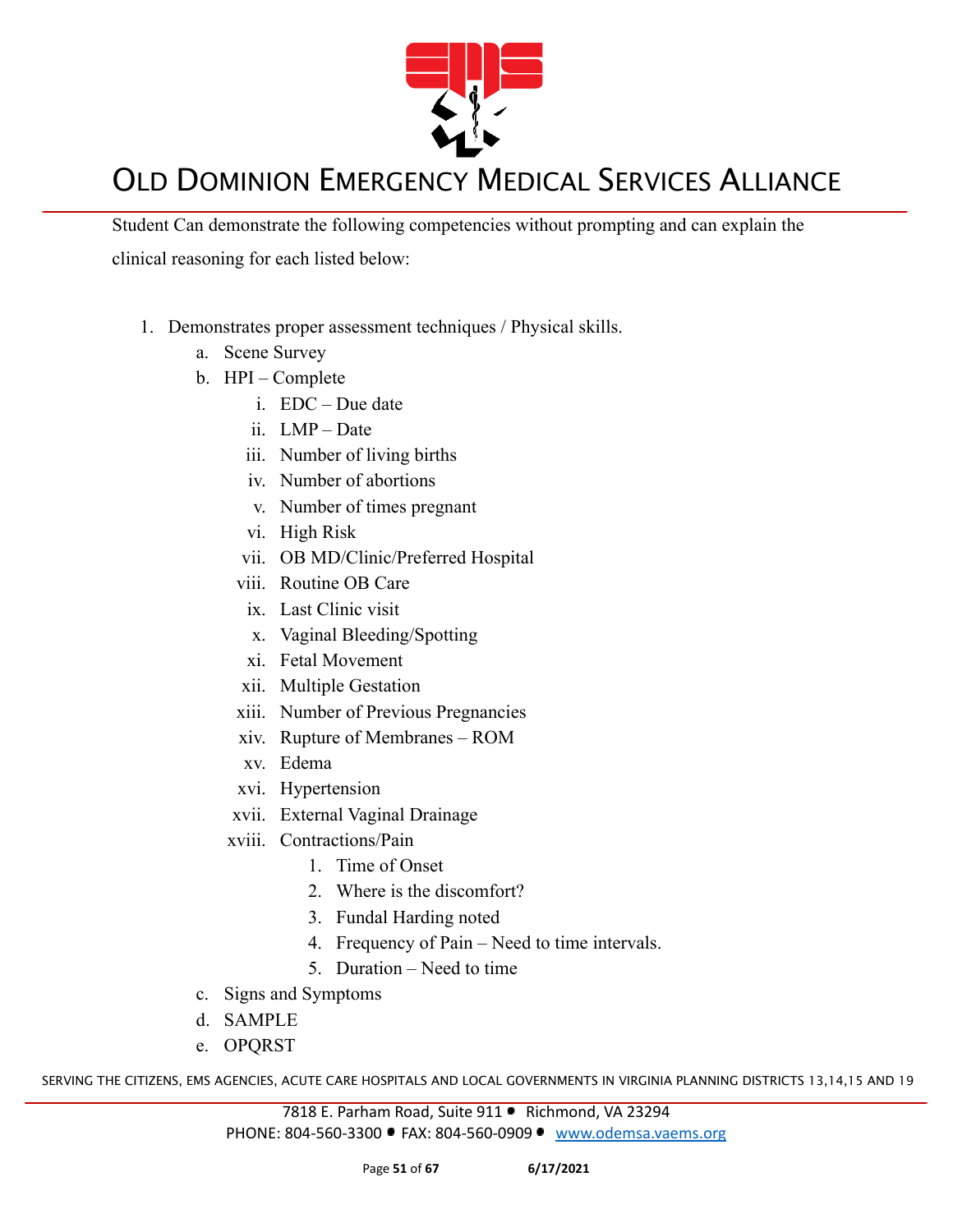

- f. MOI NOI
- g. Need for ALS.
- h. Pulse Ox
- i. End Tidal  $CO<sub>2</sub>$
- j. Place on Cardiac Monitor/Obtain 12 lead EKG.
- k. IV Access
- **l. Patient is not to Physically exert No ambulation EMS Must do all moving of the Patient.**
- m. Primary Assessment
	- i. XABCDE Format
- n. Life Threat Bleeding
	- i. Assessment
	- ii. Correction
- o. Airway
	- i. Assessment
	- ii. Correction
- p. Breathing
	- i. Assessment
	- ii. Correction
- q. Circulation
	- i. Assessment
	- ii. Correction
- r. Disability
	- i. Assessment
	- ii. Correction
- s. Exposure
	- i. Assessment
	- ii. Correction
- 2. Demonstrates the following skills.
	- a. Proper Physical Exam
		- i. Head to toe format
		- ii. All major body parts/systems
		- iii. Vital Signs / Documentation

SERVING THE CITIZENS, EMS AGENCIES, ACUTE CARE HOSPITALS AND LOCAL GOVERNMENTS IN VIRGINIA PLANNING DISTRICTS 13,14,15 AND 19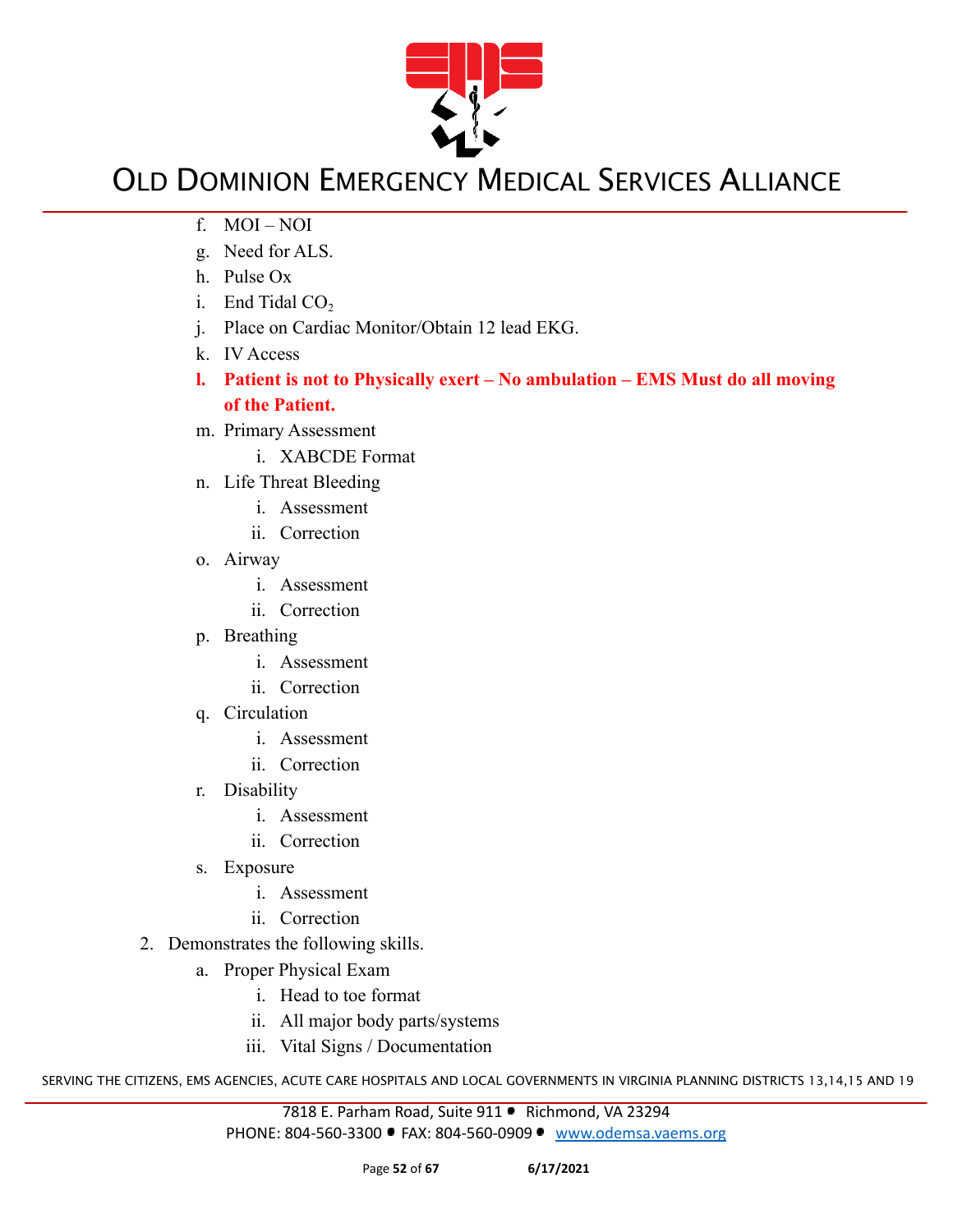

- b. Position Patient Left Lateral Recumbent
- c. Observe for Signs of Labor
	- i. Refer to Pre-Term Labor Protocol
- d. If shock develops follow the appropriate Shock Protocol
- e. Obtain Blood Glucose
	- i. Treat based on Assessment/Test Results
- f. Pulse Ox Measurement
- g. Oxygen/Ventilation based on Assessment.
- h. Demonstrates the appropriate transport mode and destination.
- i. Transport as soon as safe to do so to the proper destination.

The above is a very abbreviated summary of the Protocol.

For the complete Protocol, please review the appropriate Protocol as published by ODEMSA.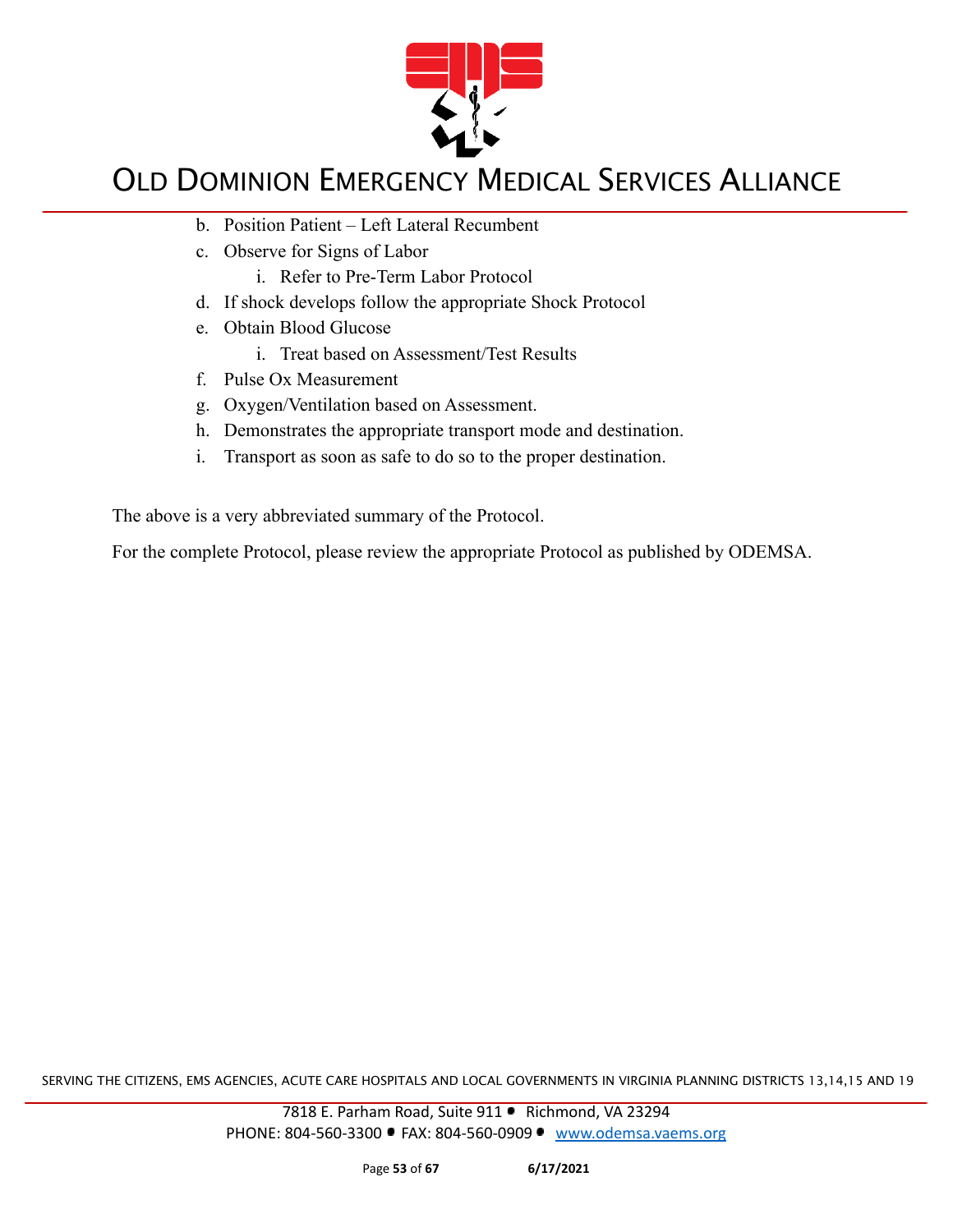

Student's and FTO's signatures below signify that the student has demonstrated sufficient working knowledge and can perform such competency and has had the opportunity to ask and has had all questions and answers provided to their level of comfort.

Competency – ODEMSA – Regional Protocols – **OB/GYN – OB/GYN – Pregnancy-Related Emergencies – ALS - (Premature Rupture of Membranes (PROM))**

Student's Name and Signature – date below:

 $\Box$  Date Printed Name Signature FTO's Name and Signature – date below:  $\Box$  Date

Printed Name Signature

SERVING THE CITIZENS, EMS AGENCIES, ACUTE CARE HOSPITALS AND LOCAL GOVERNMENTS IN VIRGINIA PLANNING DISTRICTS 13,14,15 AND 19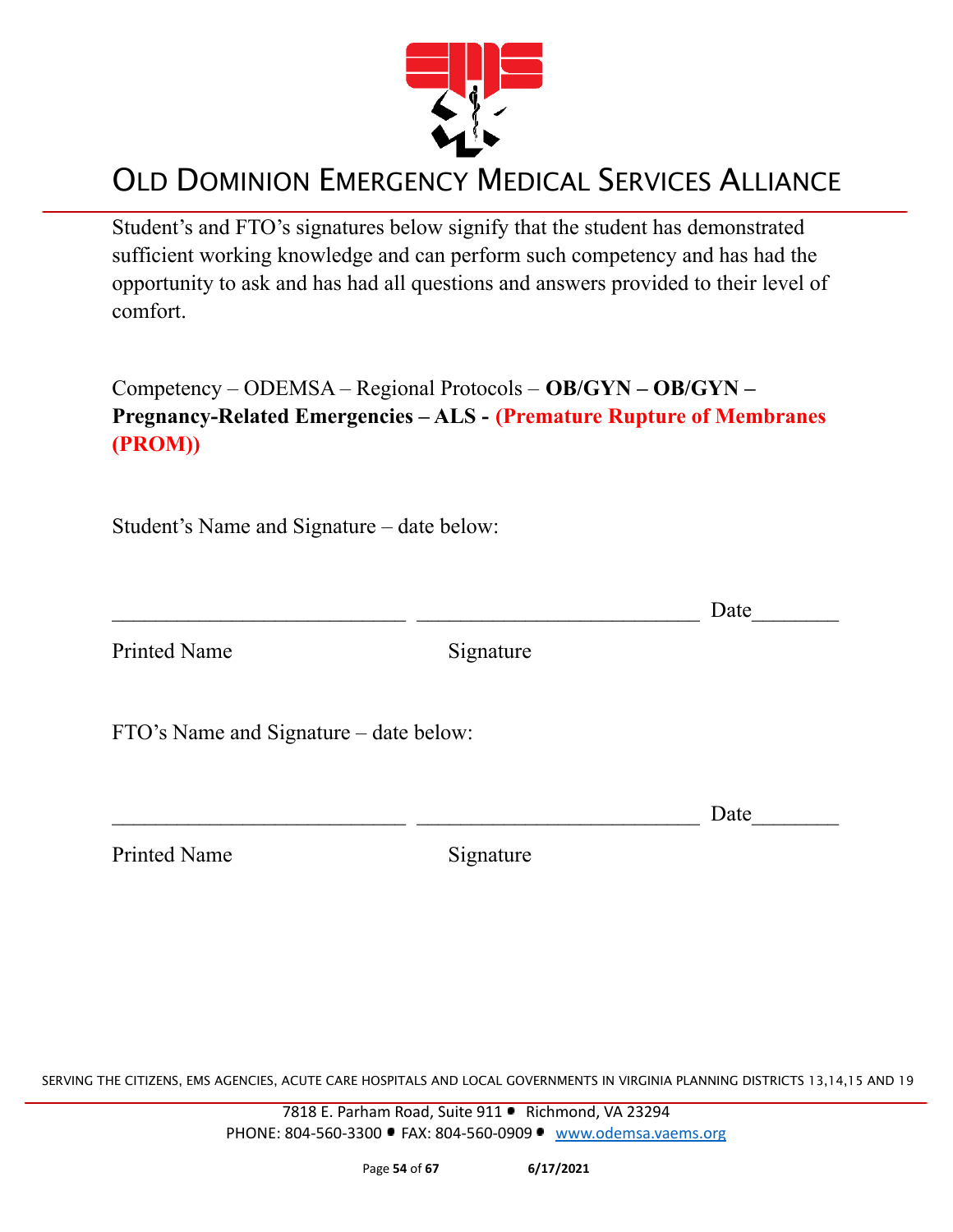

## **OB/GYN – Pregnancy-Related Emergencies – ALS (Pre-term Labor)**

#### **OVERVIEW:**

**Pre-term labor** is defined as regular and rhythmic contractions of the uterus that produce cervical changes after the 20th week of gestation but prior to the 36th week of gestation.

Of all pregnant patients, some patients will experience contractions without being in preterm labor, known as **Braxton-Hicks** contractions.

**Regular uterine contractions with rupture of the membranes are the hallmark sign for pre-term labor diagnosis.**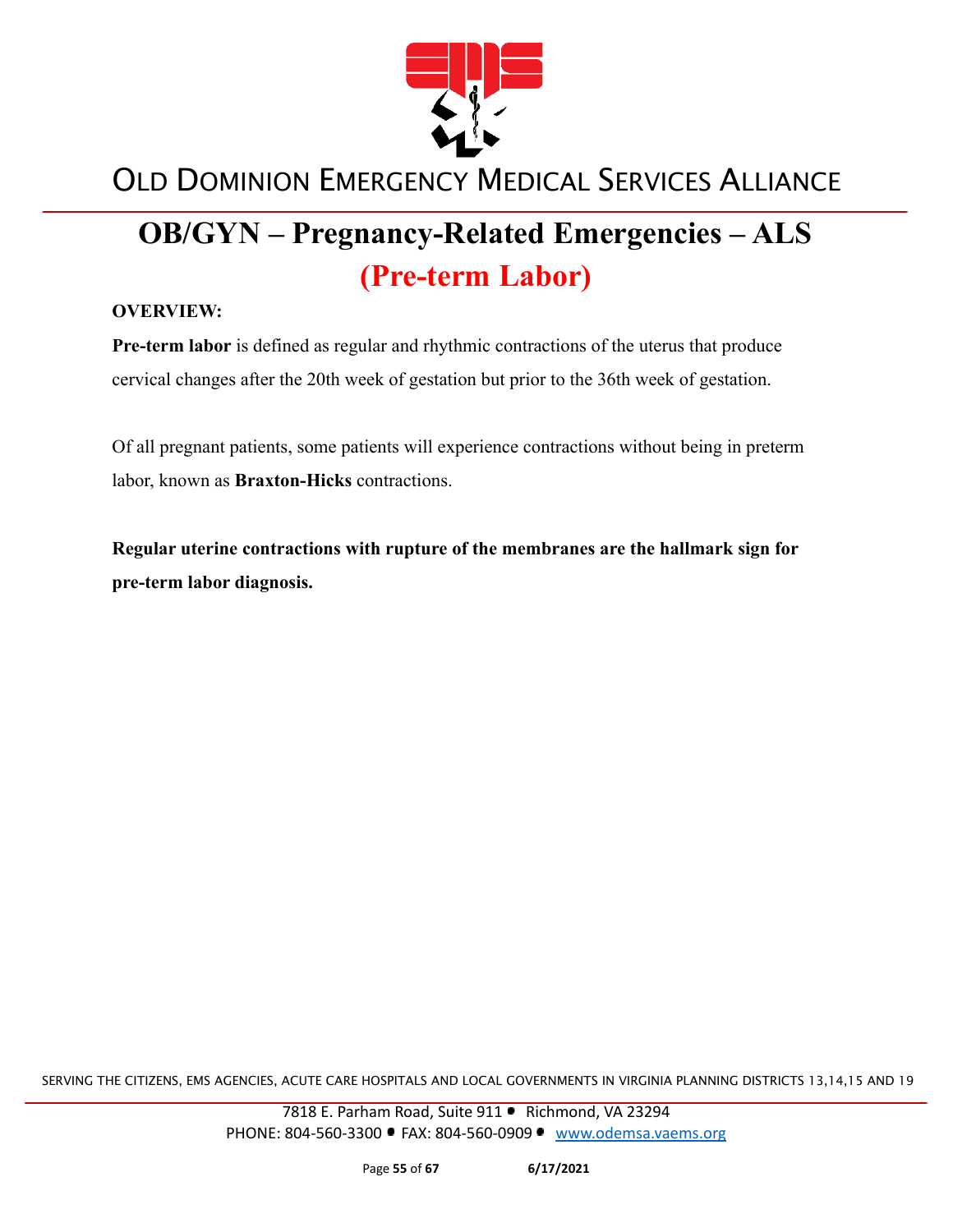

Student Can demonstrate the following competencies without prompting and can explain the clinical reasoning for each listed below:

- 1. Demonstrates proper assessment techniques / Physical skills.
	- a. Scene Survey
	- b. HPI Complete
		- i. EDC Due date
		- ii. LMP Date
		- iii. Number of living births
		- iv. Number of abortions
		- v. Number of times pregnant
		- vi. High Risk
		- vii. OB MD/Clinic/Preferred Hospital
		- viii. Routine OB Care
		- ix. Last Clinic visit
		- x. Vaginal Bleeding/Spotting
		- xi. Fetal Movement
		- xii. Multiple Gestation
		- xiii. Number of Previous Pregnancies
		- xiv. Rupture of Membranes ROM
		- xv. Edema
		- xvi. Hypertension
		- xvii. External Vaginal Drainage
		- xviii. Contractions/Pain
			- 1. Time of Onset
			- 2. Where is the discomfort?
			- 3. Fundal Harding noted
			- 4. Frequency of Pain Need to time intervals.
			- 5. Duration Need to time
	- c. Signs and Symptoms
	- d. SAMPLE
	- e. OPQRST

SERVING THE CITIZENS, EMS AGENCIES, ACUTE CARE HOSPITALS AND LOCAL GOVERNMENTS IN VIRGINIA PLANNING DISTRICTS 13,14,15 AND 19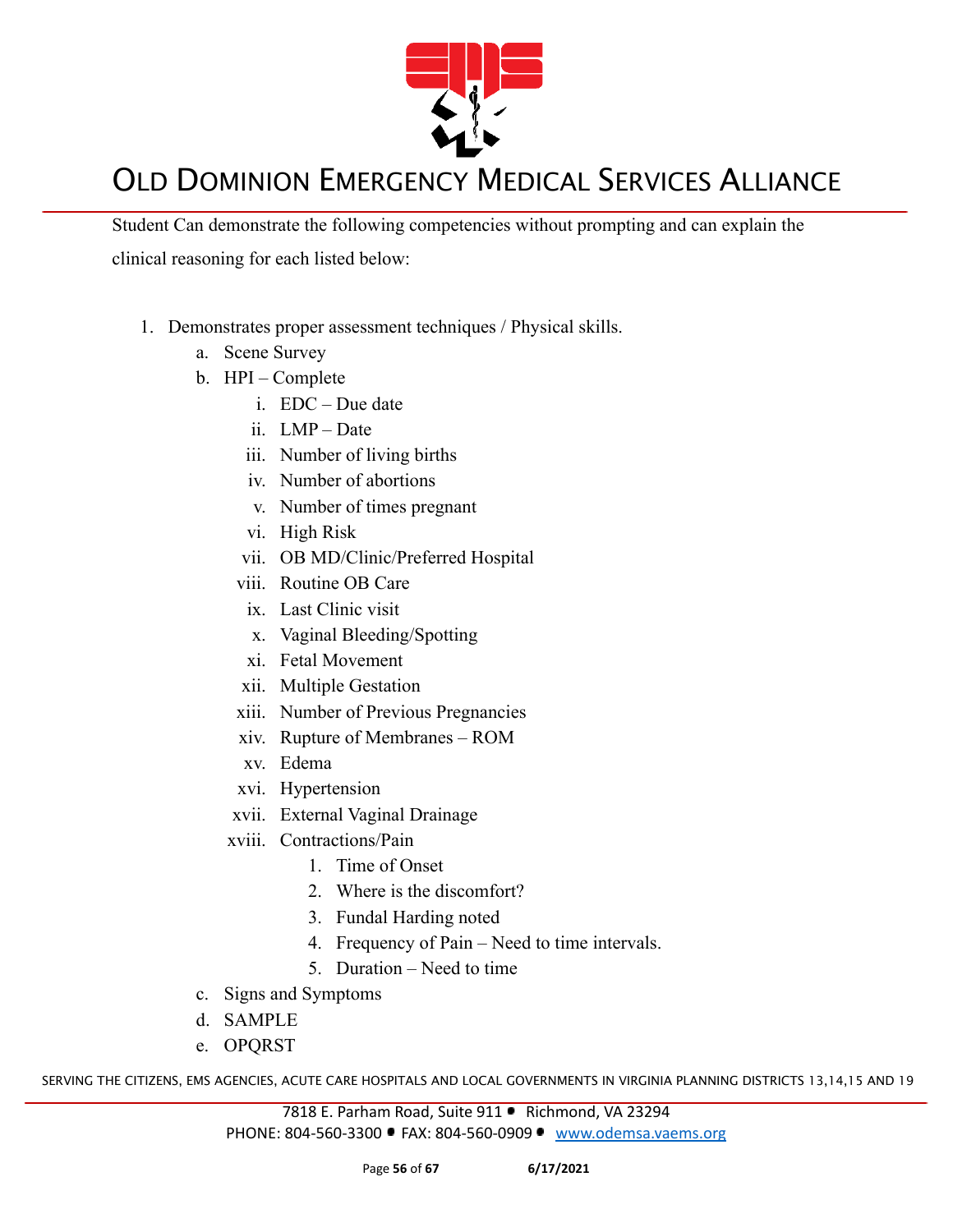

- f. MOI NOI
- g. Need for ALS.
- h. Pulse Ox
- i. End Tidal  $CO<sub>2</sub>$
- j. Place on Cardiac Monitor/Obtain 12 lead EKG.
- k. IV Access
- l. Primary Assessment
	- i. XABCDE Format
- m. Life Threat Bleeding
	- i. Assessment
	- ii. Correction
- n. Airway
	- i. Assessment
	- ii. Correction
- o. Breathing
	- i. Assessment
	- ii. Correction
- p. Circulation
	- i. Assessment
	- ii. Correction
- q. Disability
	- i. Assessment
	- ii. Correction
- r. Exposure
	- i. Assessment
	- ii. Correction
- 2. Demonstrates the following skills.
	- a. Proper Physical Exam
		- i. Head to toe format
		- ii. All major body parts/systems
		- iii. Vital Signs / Documentation
	- b. Observe for Signs of Labor
	- c. Frequently assess for Crowning/Vaginal Bleeding/Shock

SERVING THE CITIZENS, EMS AGENCIES, ACUTE CARE HOSPITALS AND LOCAL GOVERNMENTS IN VIRGINIA PLANNING DISTRICTS 13,14,15 AND 19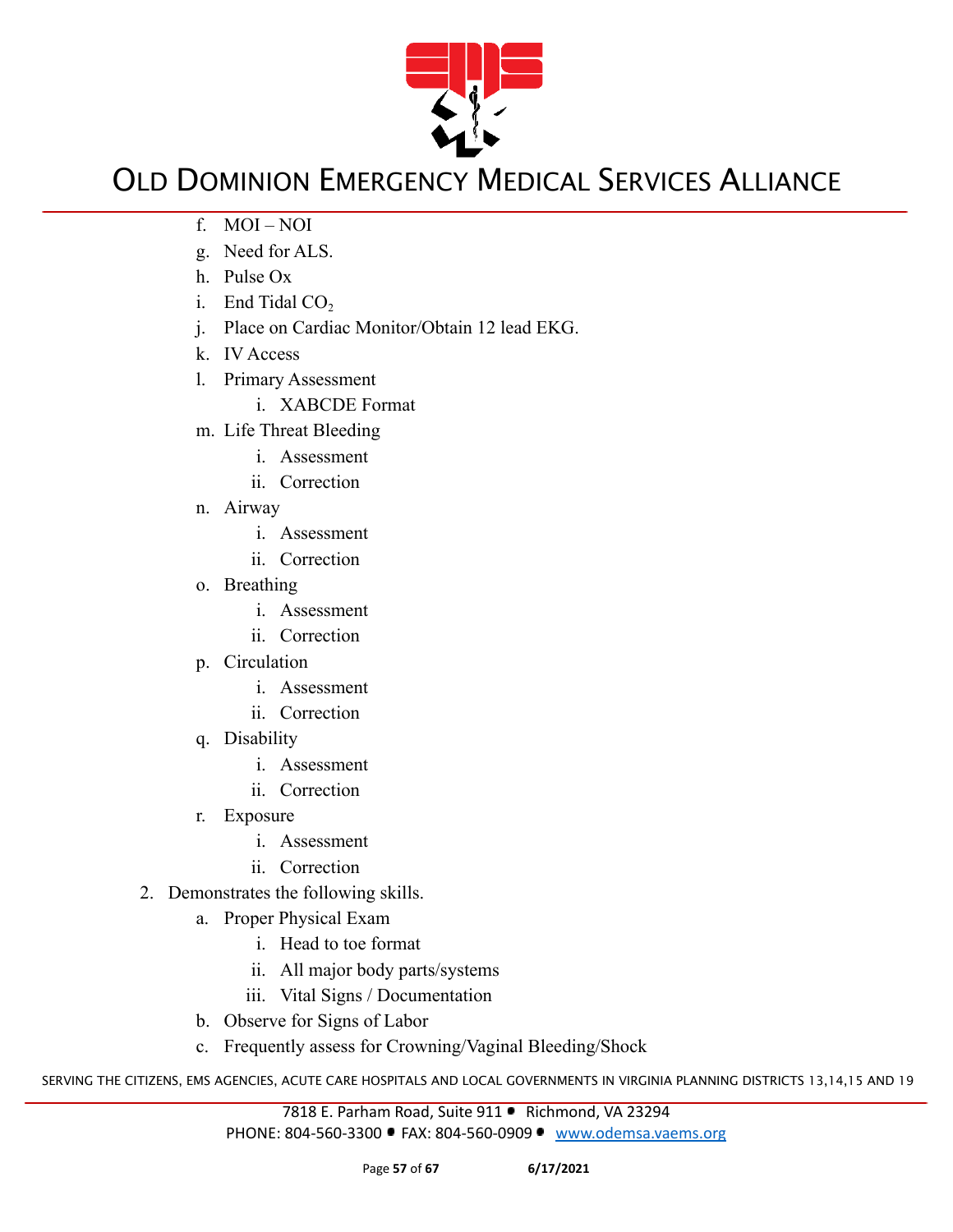

- i. If shock develops follow the appropriate Shock Protocol
- d. If Delivery is imminent
	- i. Stop Ambulance if Applicable.
	- ii. Call for manpower if Applicable.
	- iii. PPE
	- iv. OB Kit
		- 1. Layout contents in orderly fashion.
		- 2. ID all needed components.
	- v. Position Mother
		- 1. Supine Knees drawn up towards head as much as possible.
		- 2. Elevate Buttocks
		- 3. Create workspace Sterile is Best Practice
		- 4. Child(ern) Delivery
			- a. IF the Amniotic Sac remains intact break with blunt object.
			- b. Remove from Head/Nose/Mouth
			- c. Back Pressure on Skull Gentle
			- d. Determine position of Umbilical Cord Move if needed.
			- e. Support Head and Neck
			- f. As reminder of baby presents support the entire child with both hands/arms as needed
			- g. Wipe Fluids from mouth and nose sterile gauze
				- i. Evaluate need to suction Mouth then Nose.
			- h. Keep child level with the Vagina until Cord is cut
			- i. Note time.
			- j. Evaluate Need for Resuscitation
			- k. If Newborn requires Immediate Resuscitation
				- i. Clamp and Cut cord
					- 1. Clamp approx. 4 inches from Newborn
					- 2. Clamp  $2<sup>nd</sup>$  approx. 6 inches from Newborn
					- 3. Refer to Newborn/Neonatal Resuscitation Protocol
					- 4. ALS

SERVING THE CITIZENS, EMS AGENCIES, ACUTE CARE HOSPITALS AND LOCAL GOVERNMENTS IN VIRGINIA PLANNING DISTRICTS 13,14,15 AND 19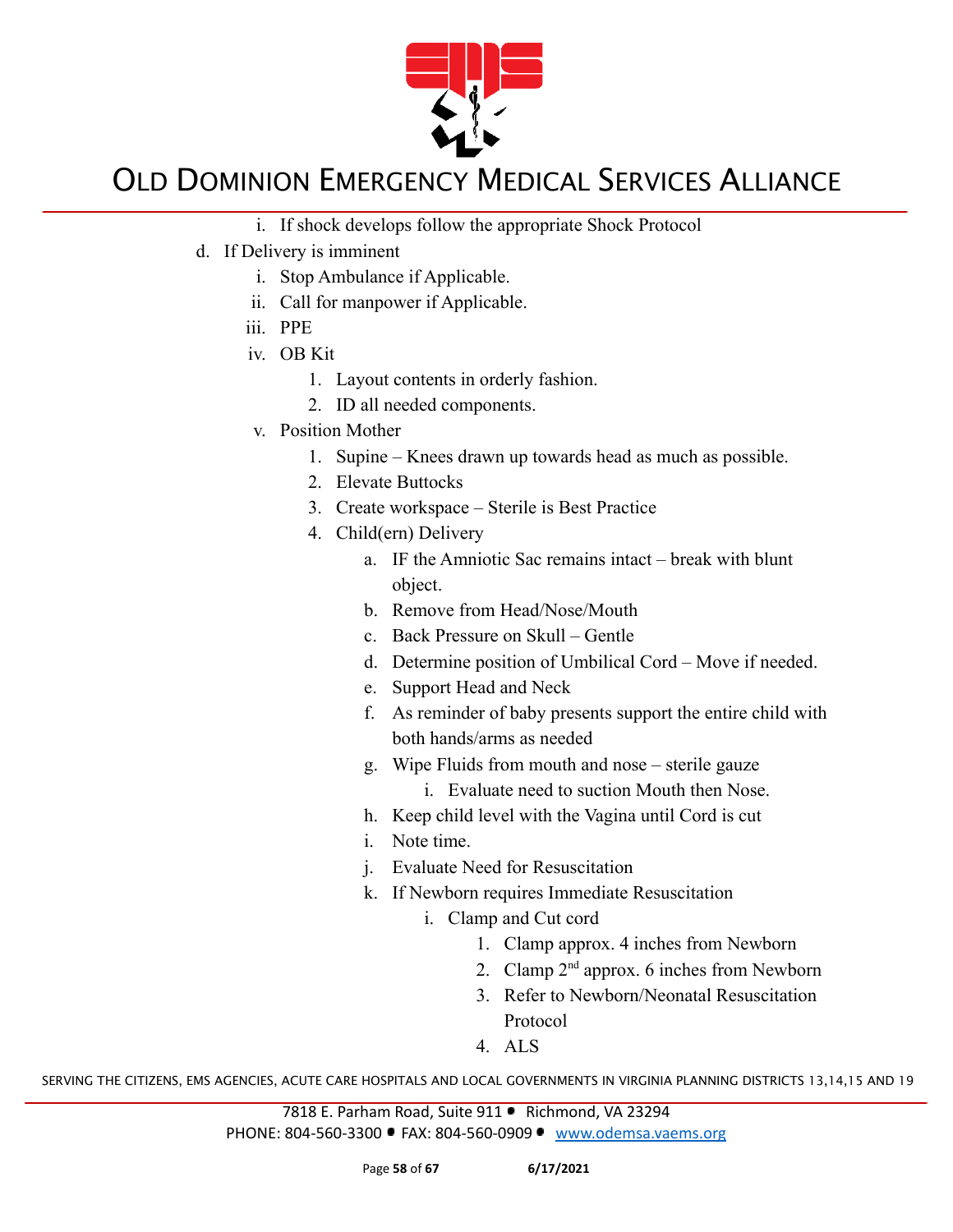

- 5. Evaluate Mother
- 6. APGAR Scores
	- a. 1 minute
	- b. 5 Minute
- 7. Immediate Transport to the proper Facility as Soon as Possible
- l. If Newborn does not require Immediate Resuscitation
	- i. Clamp and Cut cord
		- 1. Clamp approx. 4 inches from Newborn
		- 2. Clamp  $2^{nd}$  approx. 6 inches from Newborn
		- 3. APGAR Scores
			- a. 1 minute
			- b. 5 Minute
			- c. Evaluate Need for Resuscitation
- 3. Can Delay Clamping and Cutting cord if Newborn not Critical for approx. 1 minute.
	- a. Keep Newborn Warm
	- b. Place Newborn on Chest/Breast
	- c. Prepare for Delivery of Placental Tissue
		- i. Collect in Supplied Bag from OB Kit
	- d. Place Sterile Pad over the Vaginal Opening of Mother
		- i. Lower mothers Legs
		- ii. Ask Mother to hold legs together (reduce bleeding)
	- e. If mother is noted to exhibit signs of shock
		- i. Refer to Shock Protocol.
		- ii. IV Bolus
	- **f. Do Not Separate Mother and Child(ern) unless Life Threat Present**
	- g. Pulse Ox Measurement
	- h. Oxygen/Ventilation based on Assessment.
	- i. Demonstrates the appropriate transport mode and destination.
	- j. Transport as soon as safe to do so to the proper destination.

The above is a very abbreviated summary of the Protocol.

SERVING THE CITIZENS, EMS AGENCIES, ACUTE CARE HOSPITALS AND LOCAL GOVERNMENTS IN VIRGINIA PLANNING DISTRICTS 13,14,15 AND 19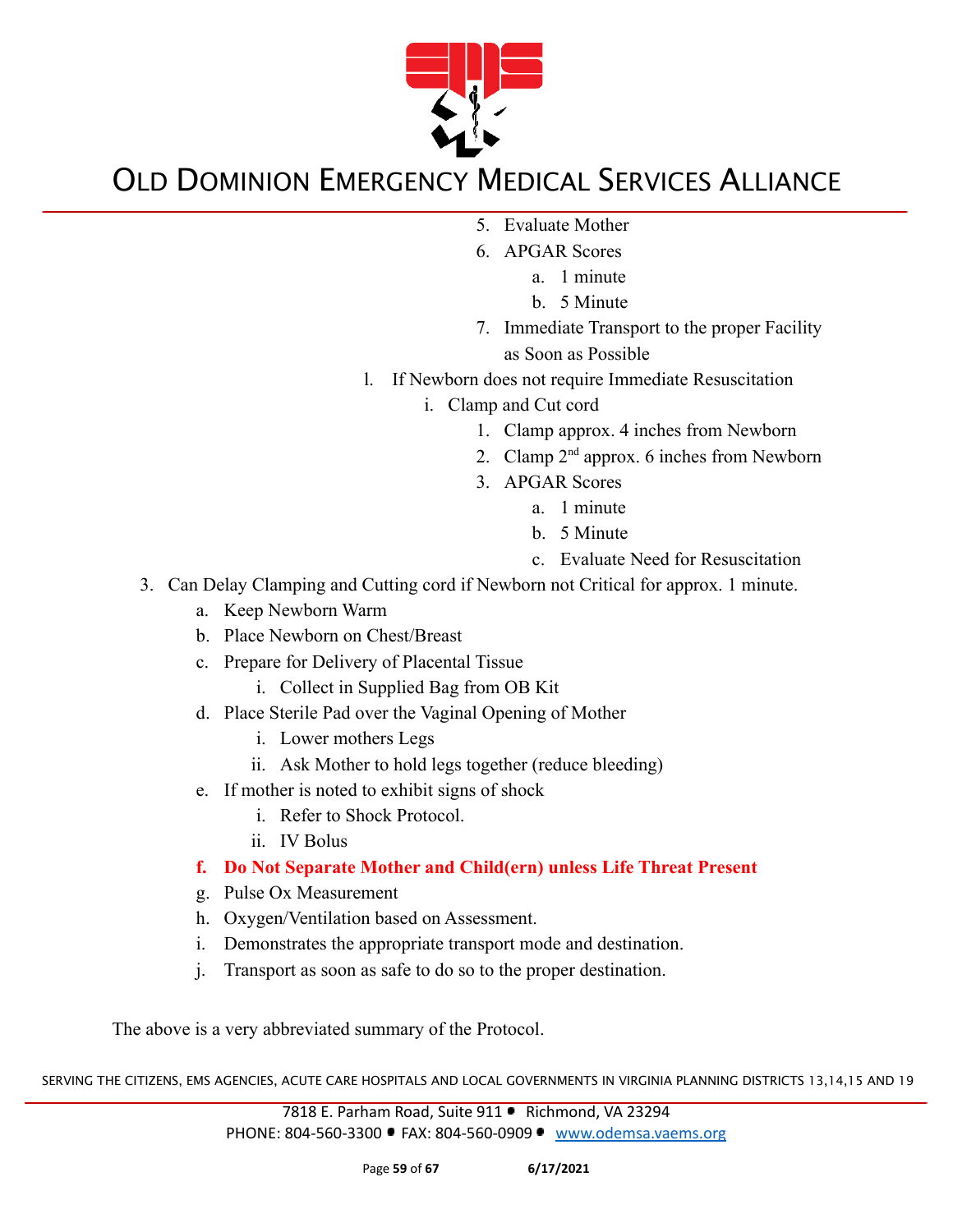

For the complete Protocol, please review the appropriate Protocol as published by ODEMSA.

SERVING THE CITIZENS, EMS AGENCIES, ACUTE CARE HOSPITALS AND LOCAL GOVERNMENTS IN VIRGINIA PLANNING DISTRICTS 13,14,15 AND 19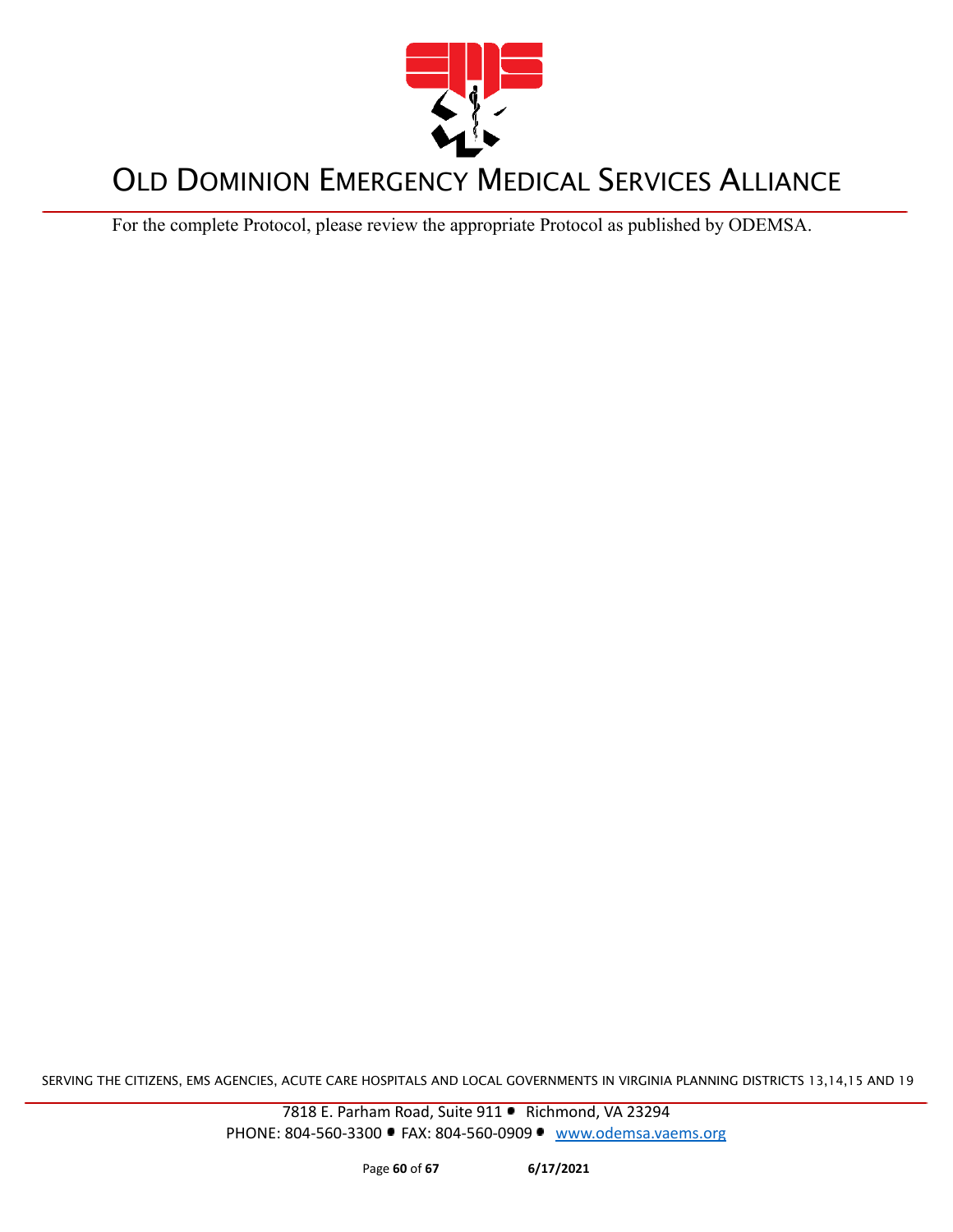

Student's and FTO's signatures below signify that the student has demonstrated sufficient working knowledge and can perform such competency and has had the opportunity to ask and has had all questions and answers provided to their level of comfort.

Competency – ODEMSA – Regional Protocols – **OB/GYN – OB/GYN – Pregnancy-Related Emergencies – ALS - (Pre-term Labor)**

Student's Name and Signature – date below:

|                                        | Date |
|----------------------------------------|------|
| Signature                              |      |
| FTO's Name and Signature – date below: |      |
|                                        | Date |
| Signature                              |      |
|                                        |      |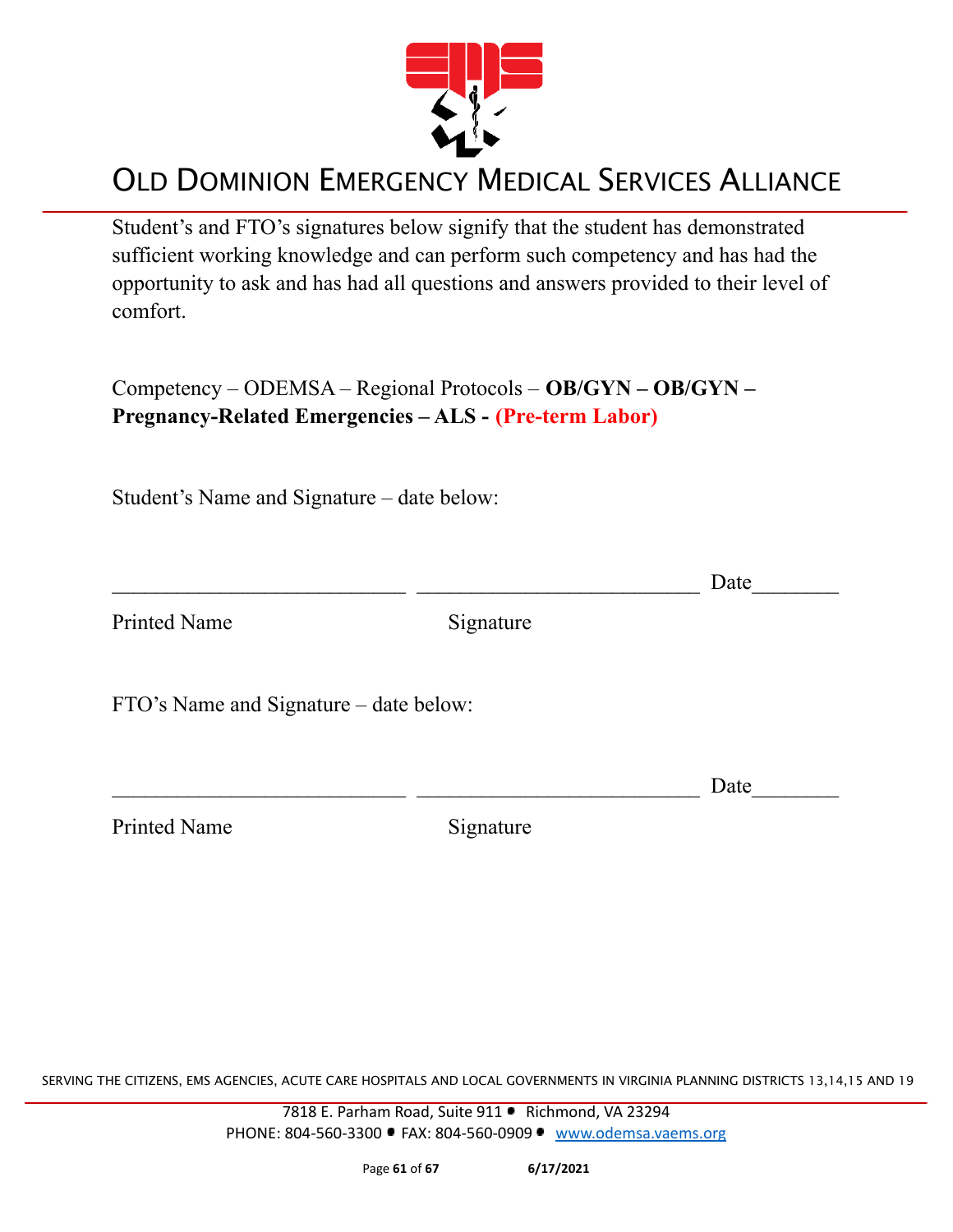

## OB/GYN – Post-Partum Hemorrhage – ALS

#### **OVERVIEW:**

**Post-partum hemorrhage** is defined as the loss of more than 500 mL of blood loss following a vaginal delivery or more than 1,000 mL following a Cesarean delivery.

However, many women tolerate losses of up to 1,000 mL of blood.

It can cause debilitation and diminished immunity, which can subsequently lead to post-partum infection, another leading cause of maternal death.

Post-partum hemorrhage can occur up to 6 weeks after delivery.

**It is imperative that hemorrhage is diagnosed early and treated aggressively.**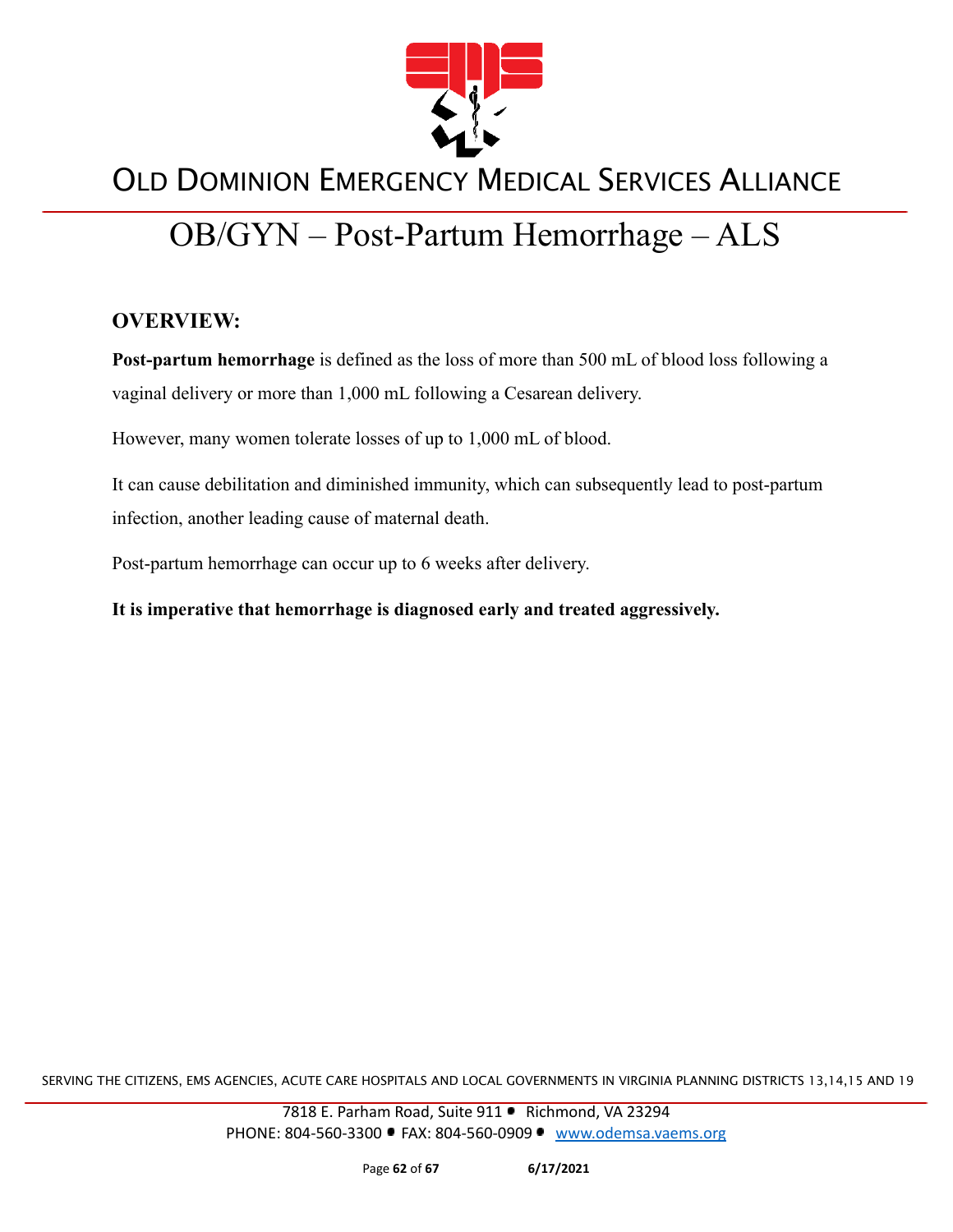

Student Can demonstrate the following competencies without prompting and can explain the clinical reasoning for each listed below:

- 1. Demonstrates proper assessment techniques / Physical skills.
	- a. Scene Survey
	- b. HPI Complete
		- i. EDC Due date
		- ii. LMP Date
		- iii. Number of living births
		- iv. Number of abortions
		- v. Number of times pregnant
		- vi. High Risk
		- vii. OB MD/Clinic/Preferred Hospital
		- viii. Routine OB Care
		- ix. Last Clinic visit
		- x. Vaginal Bleeding/Spotting
		- xi. Number of Previous Pregnancies
		- xii. Edema
		- xiii. Hypertension
		- xiv. Contractions/Pain
			- 1. Time of Onset
			- 2. Where is the discomfort?
			- 3. Frequency of Pain Need to time intervals.
			- 4. Duration Need to time
	- c. Signs and Symptoms
	- d. SAMPLE
	- e. OPQRST
	- f. MOI NOI
	- g. Need for ALS.
	- h. Pulse Ox
	- i. End Tidal  $CO<sub>2</sub>$
	- j. Place on Cardiac Monitor/Obtain 12 lead EKG.

SERVING THE CITIZENS, EMS AGENCIES, ACUTE CARE HOSPITALS AND LOCAL GOVERNMENTS IN VIRGINIA PLANNING DISTRICTS 13,14,15 AND 19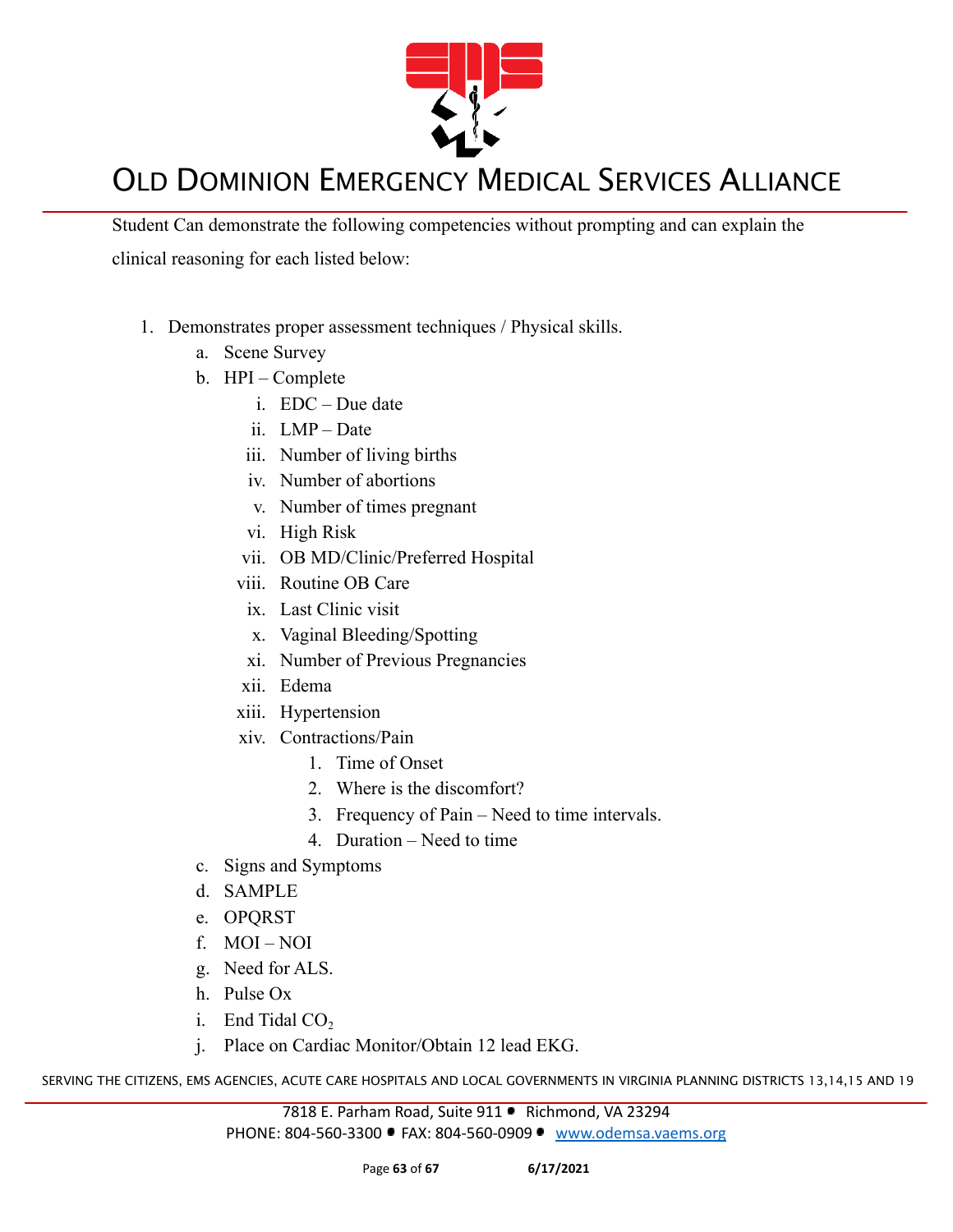

- k. IV Access
- l. Primary Assessment
	- i. XABCDE Format
- m. Life Threat Bleeding
	- i. Assessment
	- ii. Correction
- n. Airway
	- i. Assessment
	- ii. Correction
- o. Breathing
	- i. Assessment
	- ii. Correction
- p. Circulation
	- i. Assessment
	- ii. Correction
- q. Disability
	- i. Assessment
	- ii. Correction
- r. Exposure
	- i. Assessment
	- ii. Correction
- 2. Demonstrates the following skills.
	- a. Proper Physical Exam
		- i. Head to toe format
		- ii. All major body parts/systems
		- iii. Vital Signs / Documentation
	- b. Frequently assess for Vaginal Bleeding/Shock
		- i. Place Sterile Gauze/Pad from OB Kit over the vaginal opening Do Not Insert Anything into the Vagina
		- ii. If shock develops follow the appropriate Shock Protocol
		- iii. If Uterus fails to contract.
			- 1. Firmly Massage fundus
		- iv. IV Bolus

SERVING THE CITIZENS, EMS AGENCIES, ACUTE CARE HOSPITALS AND LOCAL GOVERNMENTS IN VIRGINIA PLANNING DISTRICTS 13,14,15 AND 19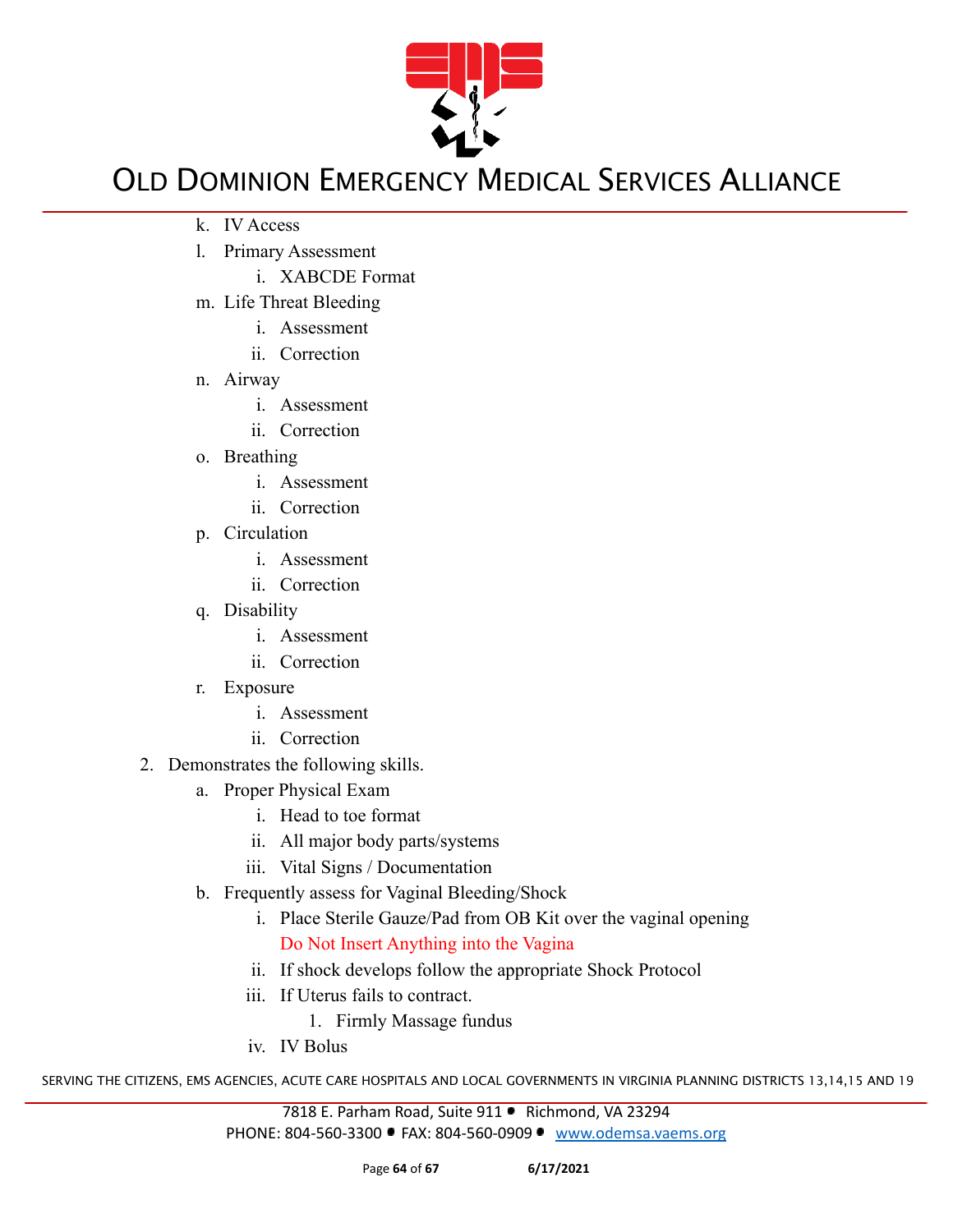

- c. Pulse Ox Measurement
- d. Oxygen/Ventilation based on Assessment.
- e. Demonstrates the appropriate transport mode and destination.
- f. Transport as soon as safe to do so to the proper destination.

The above is a very abbreviated summary of the Protocol.

For the complete Protocol, please review the appropriate Protocol as published by ODEMSA.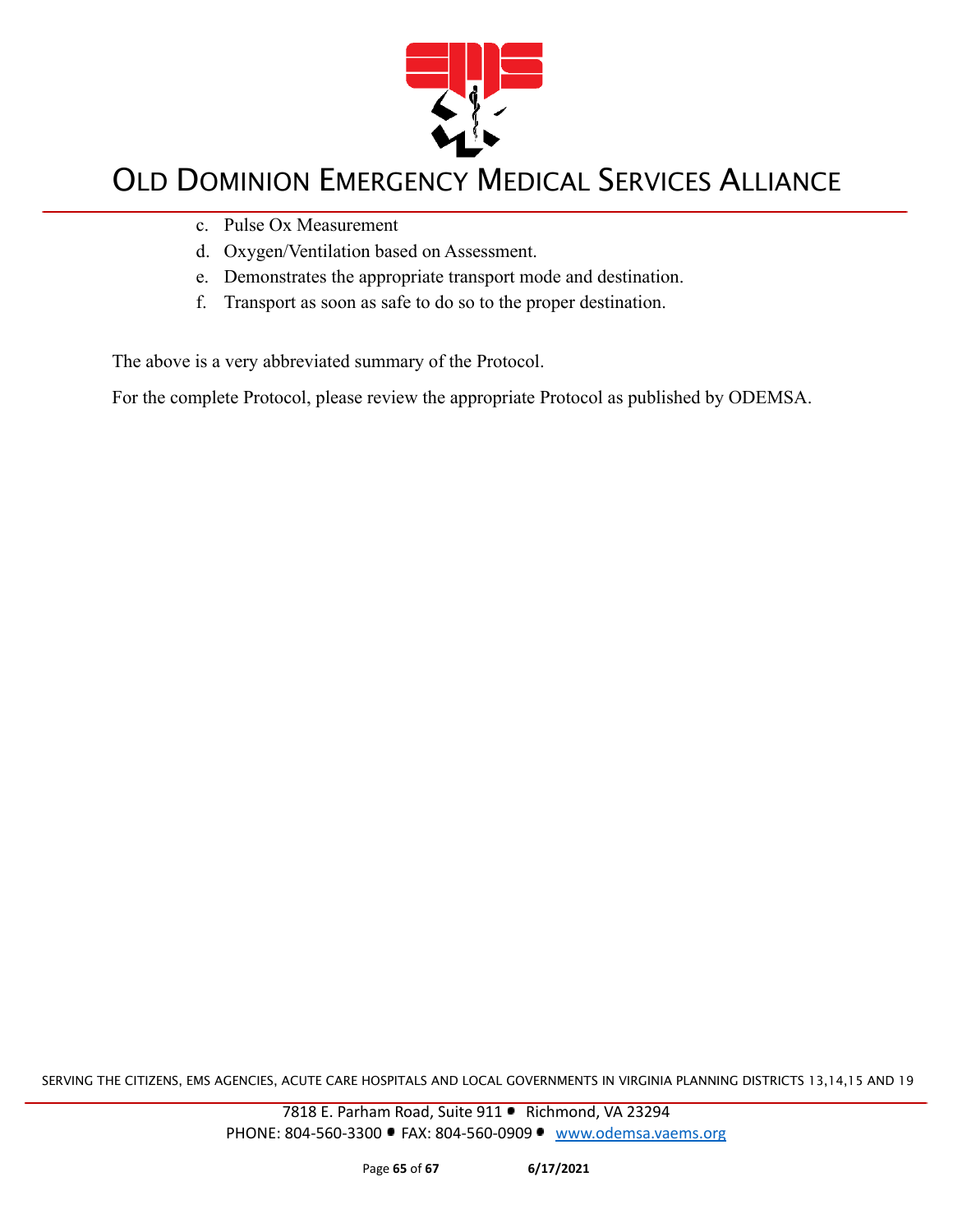

Student's and FTO's signatures below signify that the student has demonstrated sufficient working knowledge and can perform such competency and has had the opportunity to ask and has had all questions and answers provided to their level of comfort.

Competency – ODEMSA – Regional Protocols - **OB/GYN – Post-Partum Hemorrhage – ALS**

Student's Name and Signature – date below:

|                                        |           | Date |
|----------------------------------------|-----------|------|
| <b>Printed Name</b>                    | Signature |      |
| FTO's Name and Signature – date below: |           |      |
|                                        |           | Date |
| <b>Printed Name</b>                    | Signature |      |

SERVING THE CITIZENS, EMS AGENCIES, ACUTE CARE HOSPITALS AND LOCAL GOVERNMENTS IN VIRGINIA PLANNING DISTRICTS 13,14,15 AND 19